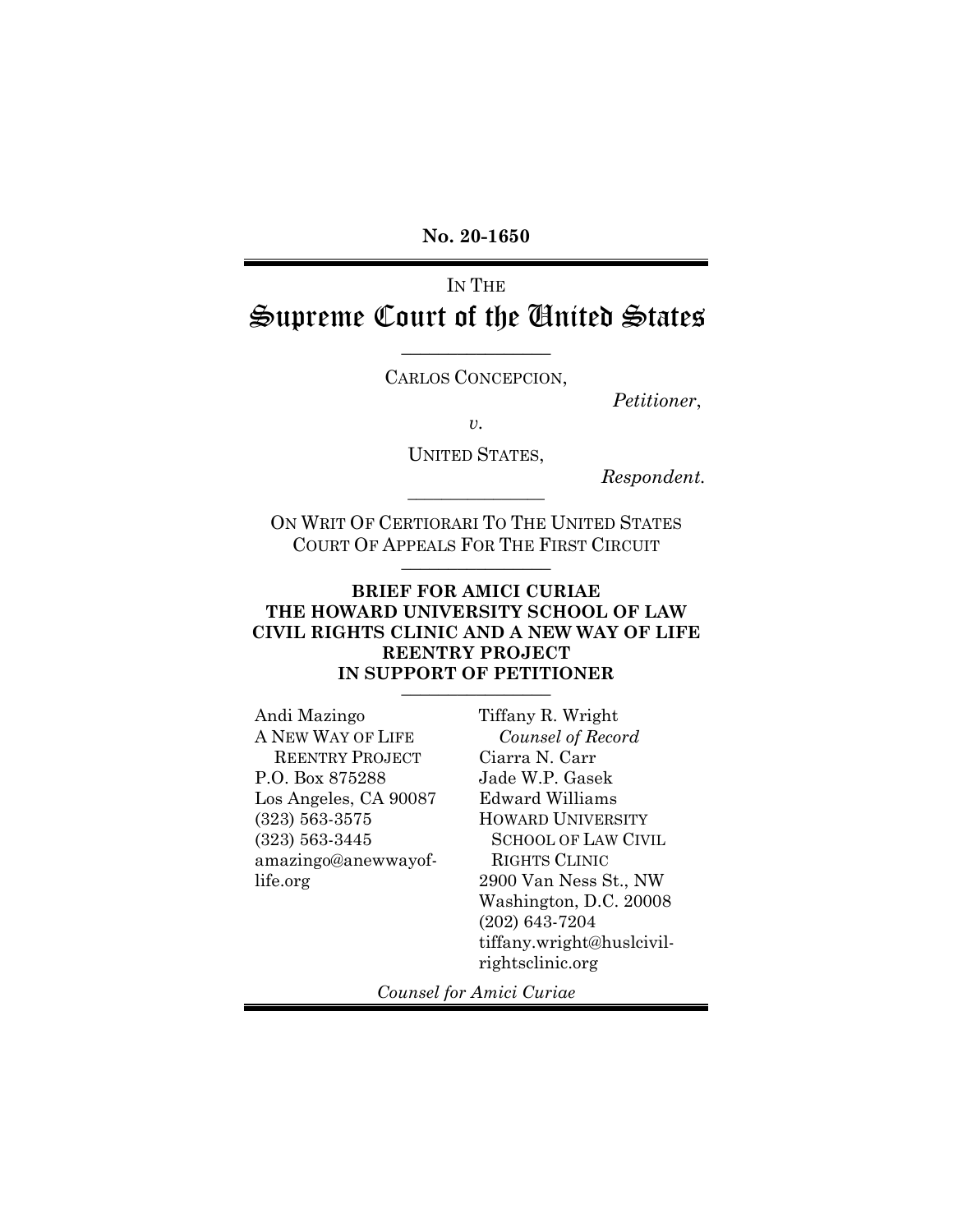# **TABLE OF CONTENTS**

|    | <b>INTRODUCTION AND SUMMARY OF</b>                                                                                                                                    |  |
|----|-----------------------------------------------------------------------------------------------------------------------------------------------------------------------|--|
|    |                                                                                                                                                                       |  |
| I. | Misinformation And Race-Based Myths<br>Spurred Unprecedented Penalties For<br><b>Crack Cocaine Offenses And Facilitated</b><br>Targeted Policing And Over-Prosecution |  |
|    | A. Myths About Crack Cocaine Motivated<br>an Overly Punitive Response from                                                                                            |  |
|    | B. Race-Based Stereotypes Painted Crack<br>Addicts as Irredeemable and Deserving                                                                                      |  |
|    | C. Congress Imposed Unprecedented and<br>Unjustified Criminal Penalties Based<br>on Myths and Stereotypes  15                                                         |  |
|    | D. The 1986 and 1988 Anti-Drug Acts<br>Facilitated Disparate Policing and<br>Prosecution that Disproportionately<br>Impacted the Black Community 18                   |  |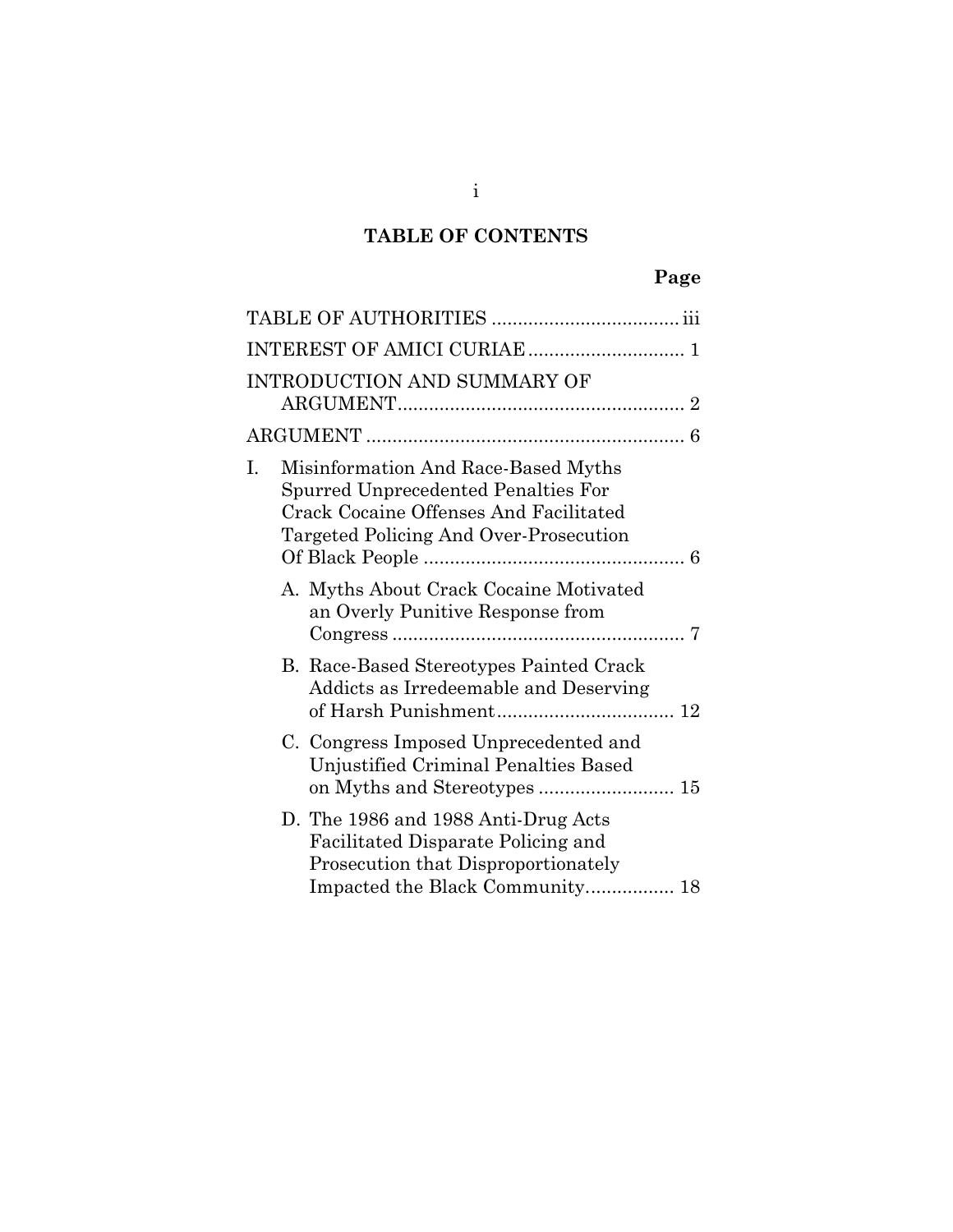| II. Congress Enacted Section 404(b) Of The<br>First Step Act To Provide Robust<br><b>Resentencing Review For Persons</b><br>Subjected To Unjustly Punitive Sentences |  |
|----------------------------------------------------------------------------------------------------------------------------------------------------------------------|--|
| III. Adopting A Narrow Reading Of Section<br>404(b) Will Continue To<br>Disproportionately Harm Black People<br><b>Imprisoned For Crack Cocaine Offenses</b>         |  |
|                                                                                                                                                                      |  |
|                                                                                                                                                                      |  |

ii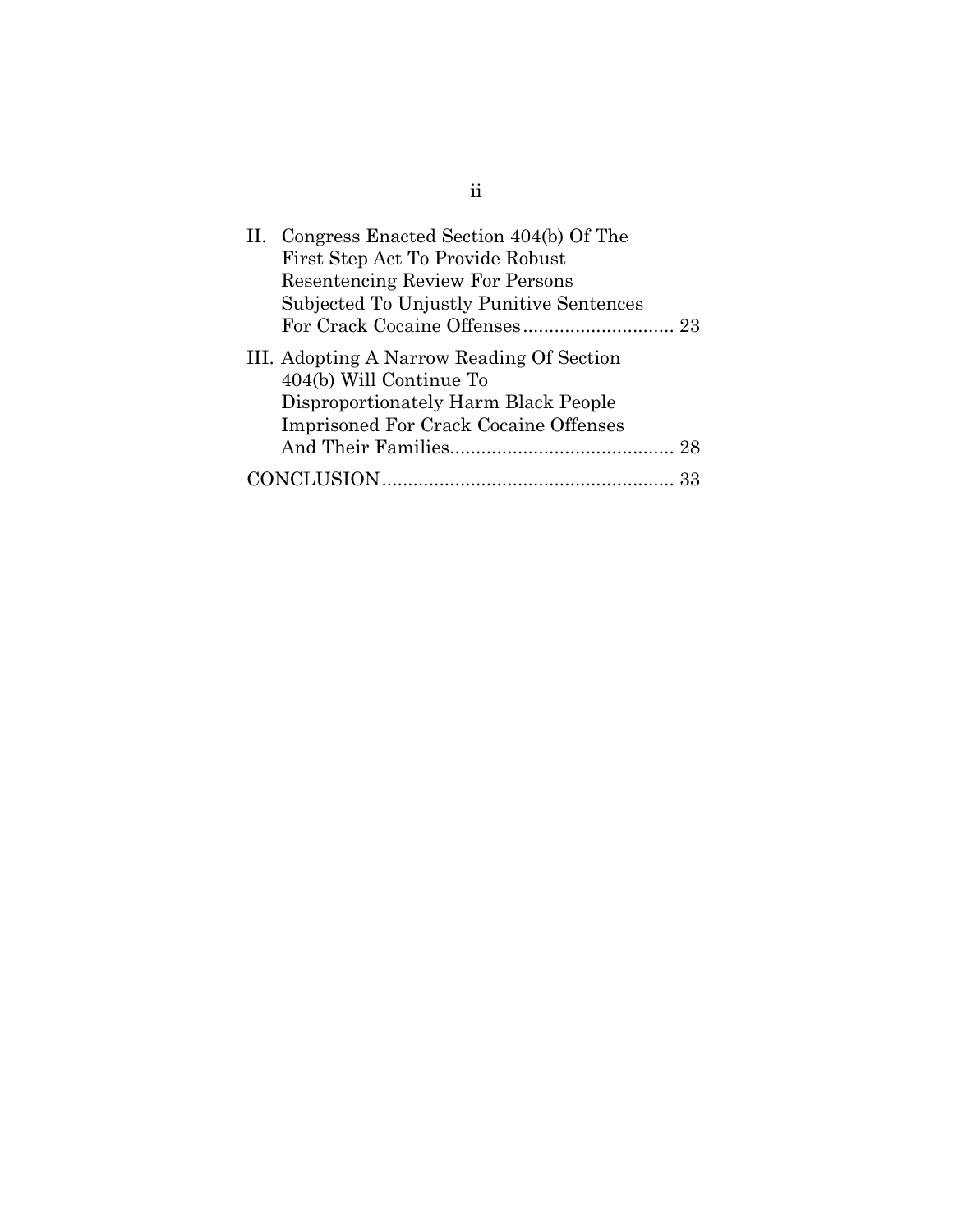# **TABLE OF AUTHORITIES**

# <span id="page-3-0"></span>**CASES**

| Dorsey v. United States,                                                                                                                                                                                              |
|-----------------------------------------------------------------------------------------------------------------------------------------------------------------------------------------------------------------------|
| Kimbrough v. United States,                                                                                                                                                                                           |
| United States v. Willis,                                                                                                                                                                                              |
| <b>STATUTES</b>                                                                                                                                                                                                       |
| First Step Act of 2018, Pub. L. No. 115-                                                                                                                                                                              |
| <b>OTHER AUTHORITIES</b>                                                                                                                                                                                              |
| <i>"Crack" Cocaine:</i> Hearing Before the<br>Permanent SubComm. on<br>Investigations of the Comm. On<br>Governmental Affairs, 99 Cong. 12<br>$(1986)$ , https://tinyurl.com/ma79k<br>(statement of Sen. D'Amato)  12 |
| 132 Cong. Rec. S13, 027 (daily ed. June<br>9, 1986), https://tinyurl.com/yjry7yr9                                                                                                                                     |
| 132 Cong. Rec. S17, 347 (daily ed. July<br>8, 1988),<br>https://tinyurl.com/zumbybcw                                                                                                                                  |

(statement of Sen. Dole) ..................................... 19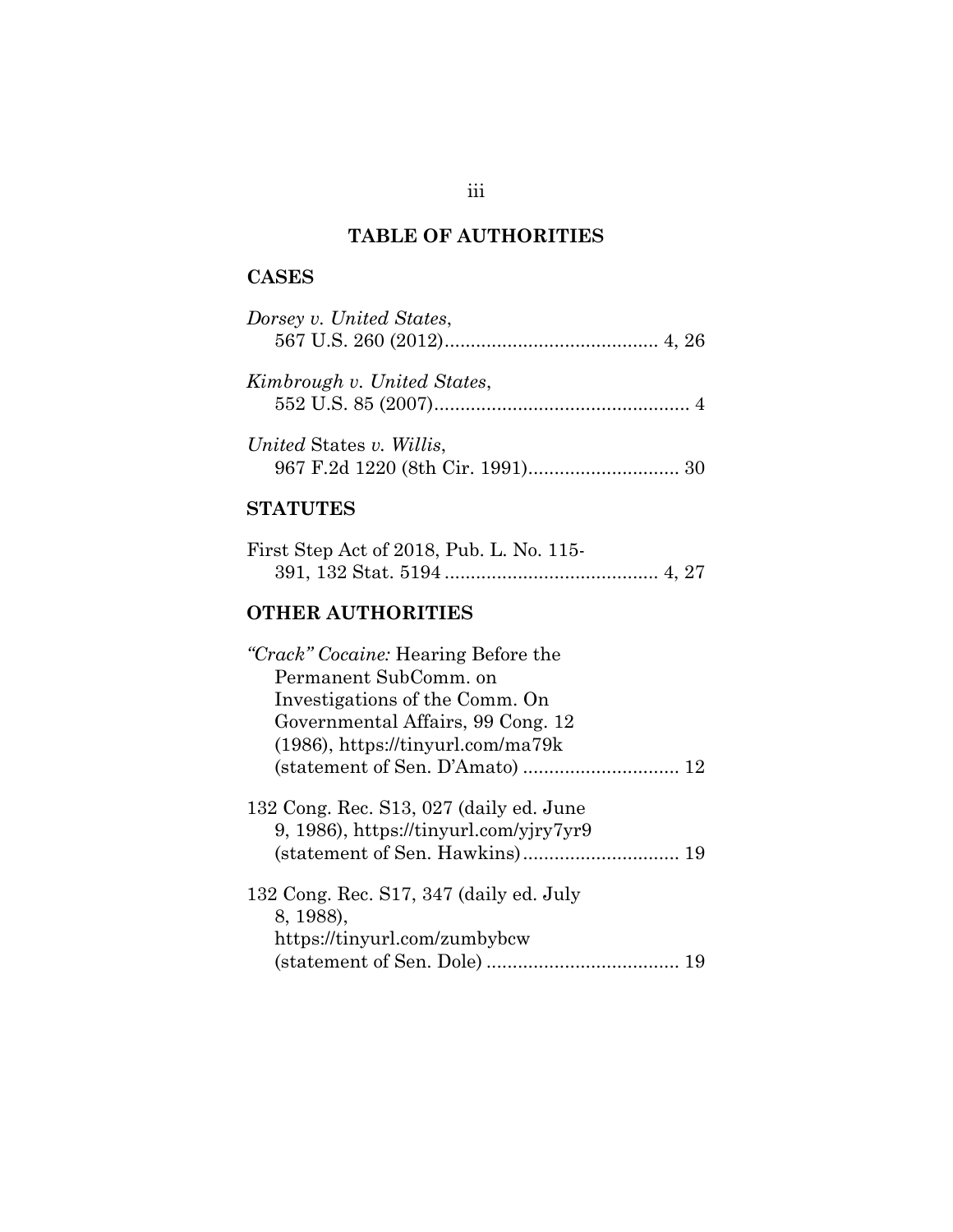| 132 Cong. Rec. S26,429 (daily ed. Sept.<br>26, 1986),<br>https://tinyurl.com/xf426un3<br>(statement of Sen. Hawkins) 10                       |
|-----------------------------------------------------------------------------------------------------------------------------------------------|
| 132 Cong. Rec. S4419 (daily ed. March<br>12, 1986),<br>https://tinyurl.com/bb58ck9e                                                           |
| 132 Cong. Rec. S8292 (daily ed. April<br>22, 1986),<br>https://tinyurl.com/5f5x2pwa                                                           |
| 164 Cong. Rec. S7765 (daily ed. Dec. 18,<br>2018), https://tinyurl.com/uemb7sfb                                                               |
| A New Way of Life Reentry Project,<br>White Paper on Amending the<br>Adoption and Safe Families Act of<br>1997 (June 4, 2021), available at   |
| Alyssa L. Beaver, Getting a Fix on<br>Cocaine Sentencing Policy:<br>Reforming the Sentencing Scheme of<br>the Anti-Drug Abuse Act of 1986, 78 |
| Amy D'Andrade & Melanie Valdez, San<br>Jose University School of Social<br>Work, Reunifying from Behind Bars:<br>A Quantitative Study of the  |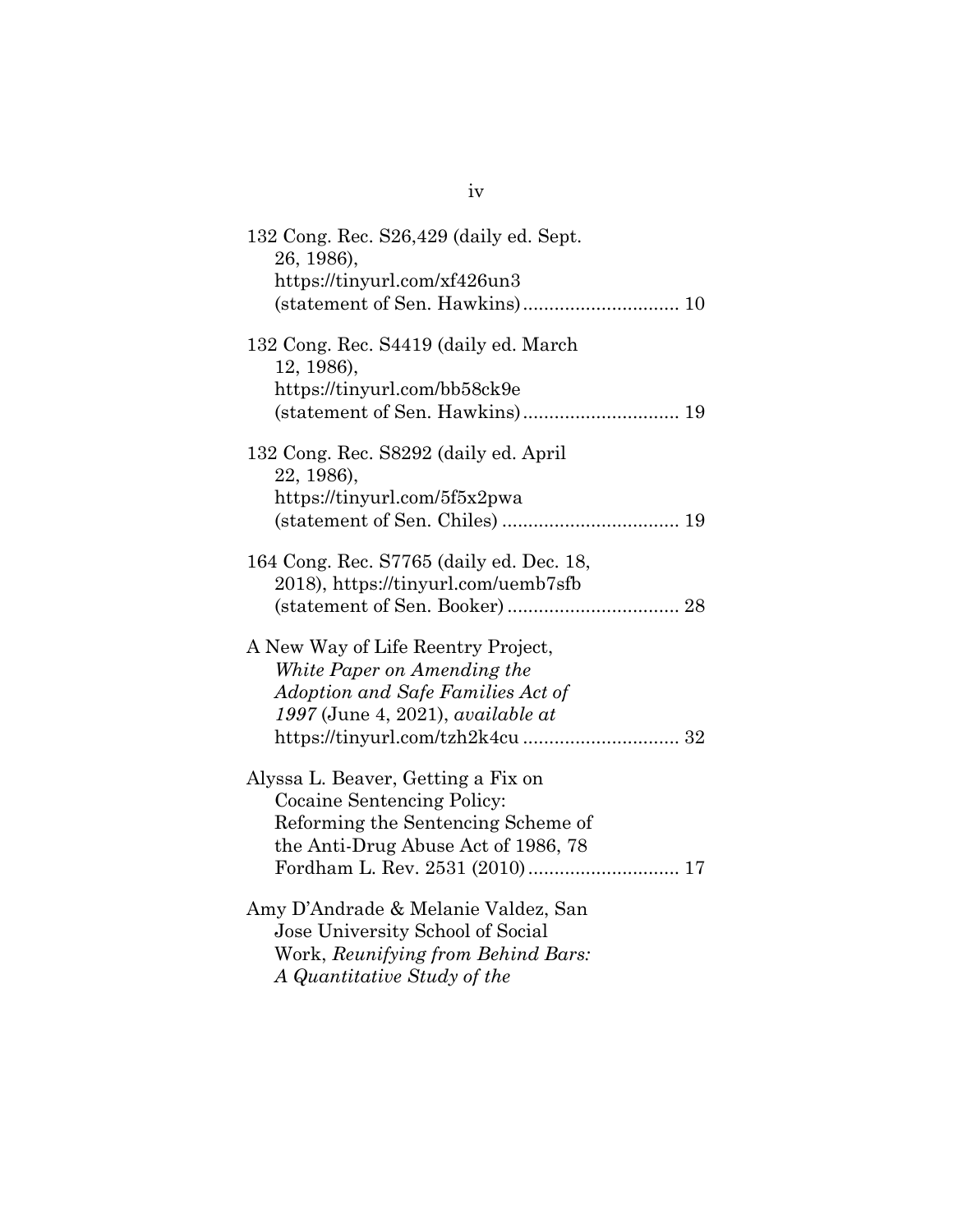| <b>Relationship Between Parental</b>        |
|---------------------------------------------|
| <i>Incarceration, Service Use, and</i>      |
| <i>Foster Care Reunification (Oct.</i>      |
|                                             |
| Ann F. Garland et al., Racial/Ethnic        |
| Disparities in Mental Health Service        |
| Use Among Children in Foster Care,          |
| 25 Child. & Youth Serv. Rev. (2003) 32      |
| Associated Press, <i>Evidence Indicates</i> |
| Bias Had Smoked Pure Form of                |
| <i>Drug</i> , L.A. Times (July 10, 1986),   |
|                                             |
| Br. of Senators Richard J. Durbin,          |
| Charles E. Grassley, Cory A. Booker,        |
| and Mike Lee as Amici Curiae in             |
| support of Petitioner, Terry $v$ .          |
| United States, No. 20-5904 (U.S. S.         |
|                                             |
| Carl Hart, High Price: A                    |
| Neuroscientist's Journey of Self-           |
|                                             |
| Case Coincides with Congressional           |
| <b>Push to Repeal Racially</b>              |
| Discriminatory Sentencing Scheme,           |
| Am. Civ. Liberties Union (Oct. 2,           |
| 2007), https://tinyurl.com/tb9p3k77 24      |
| Cathy Trost, Born to Lose: Babies of        |
| Crack Users Crowd Hospitals, Break          |
| Everybody's Heart, Wall Street J.           |

v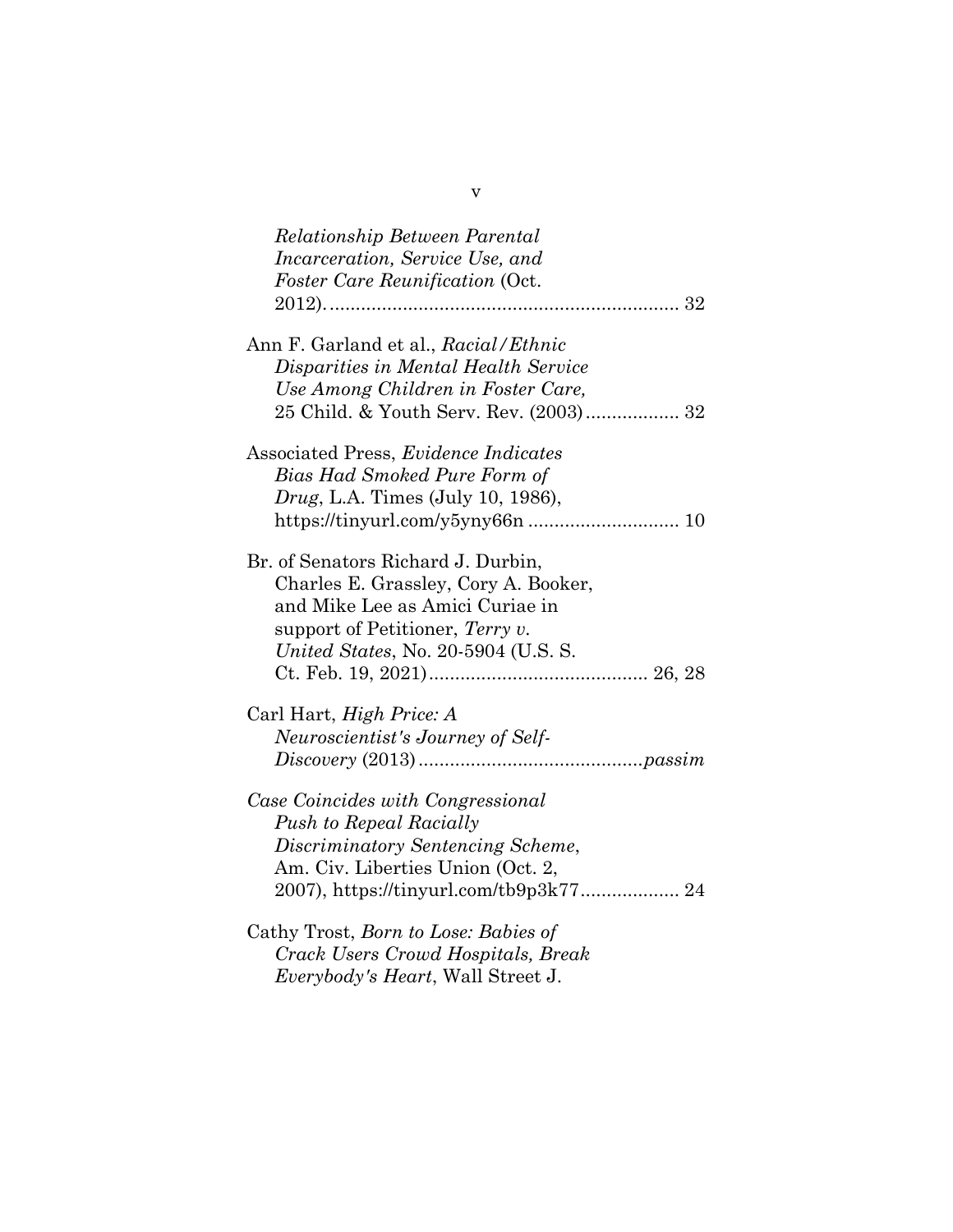| (July 18, 1989),                                |
|-------------------------------------------------|
|                                                 |
| Courtland Milloy, A Time Bomb in                |
| Cocaine Babies, Wash. Post (Sept.<br>17, 1989), |
|                                                 |
| Crack: Cocaine, Corruption, &                   |
|                                                 |
| Craig Reinarman & Harry G. Levine,              |
| The Crack Attack: Politics and                  |
| Media in America's Latest Drug                  |
| Scare, in Crack in America: Demon               |
| Drugs and Social Justice 18 (Craig              |
| Reinarman & Harry G. Levine eds.,               |
| 1997) https://tinyurl.com/bhaw33jb 10, 11       |
| Dan Weikel, Records Show Federal                |
| <b>Officials Almost Solely Prosecute</b>        |
| Nonwhites; U.S. Attorney Denies                 |
| Race Is A Factor, L.A. Times (May               |
| 21, 1995),                                      |
|                                                 |
| Danielle Kurtzleben, Data Show Racial           |
| Disparity in Crack Sentencing (Aug.             |
| $3, 2010$ ,                                     |
|                                                 |
| David Herzberg et al., Recurring                |
| <i>Epidemics of Pharmaceutical Drug</i>         |
| Abuse in America: Time for an All-              |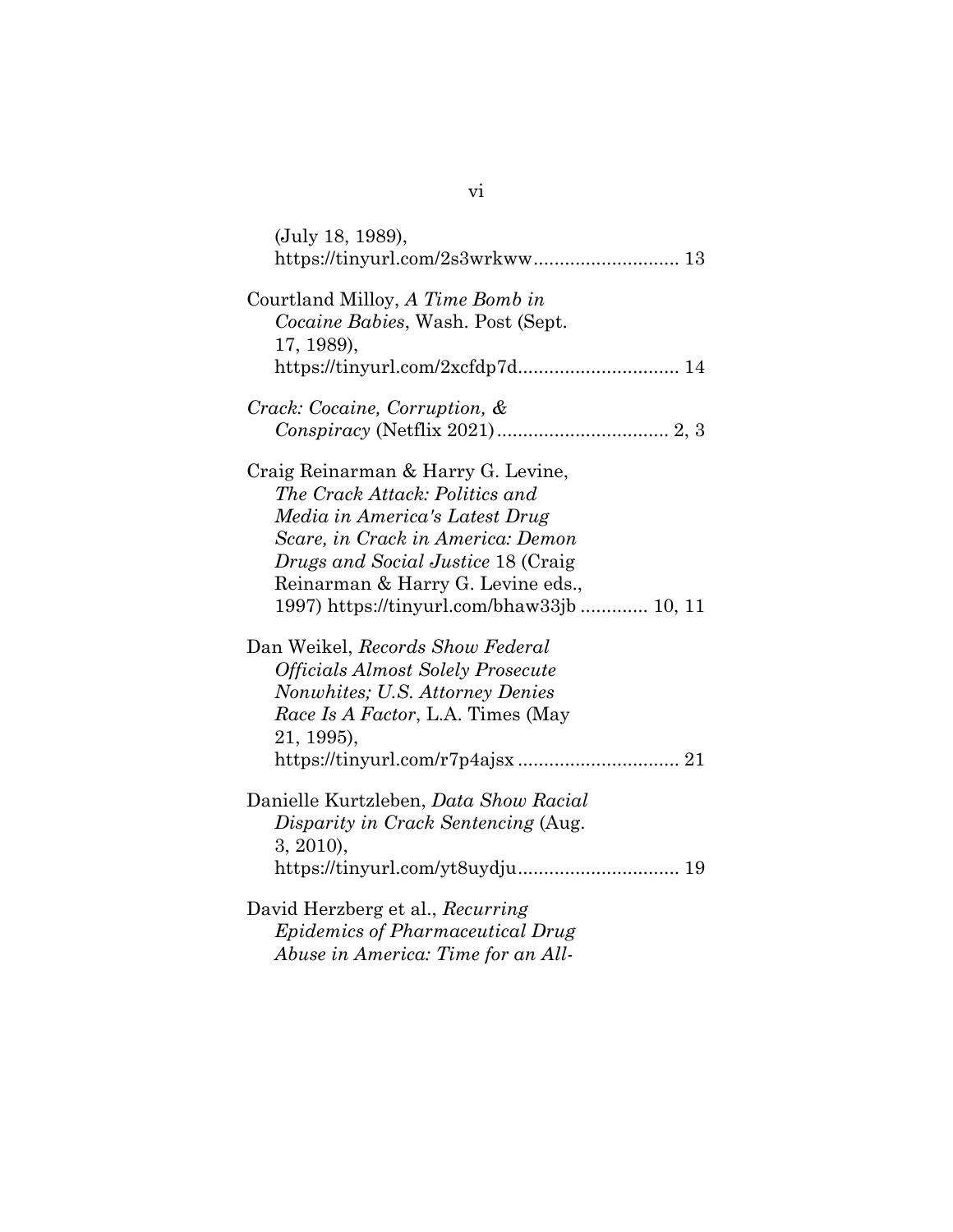| Drug Strategy, 106 Am. J. Public            |  |
|---------------------------------------------|--|
|                                             |  |
| Deborah J. Vagins & Jesselyn                |  |
| McCurdy, Am. Civ. Liberties Union,          |  |
| Cracks in the System: 20 Years of the       |  |
| Unjust Federal Crack Cocaine Law            |  |
| (Oct. 2006),                                |  |
|                                             |  |
| Deborah J. Vagins & Jesselyn                |  |
| McCurdy, Cracks in the System:              |  |
| Twenty Years of the Unjust Federal          |  |
| Crack Cocaine Law, Am. Civ.                 |  |
| Liberties Union (2006),                     |  |
|                                             |  |
| Dep't of Just., Bureau of Just. Stat.,      |  |
| Compendium of Federal Justice               |  |
|                                             |  |
| Dep't of Just., Bureau of Justice           |  |
| Statistics, Sentencing in the Federal       |  |
| Courts: Does Race Matter? The               |  |
| <i>Transition to Sentencing Guidelines,</i> |  |
| 1986-90 (Dec. 1993), available at           |  |
|                                             |  |
| DJ Silton, U.S. Prisons and Racial          |  |
| Profiling: A Covertly Racist Nation         |  |
| <i>Rides a Vicious Cycle, 20 Law &amp;</i>  |  |
|                                             |  |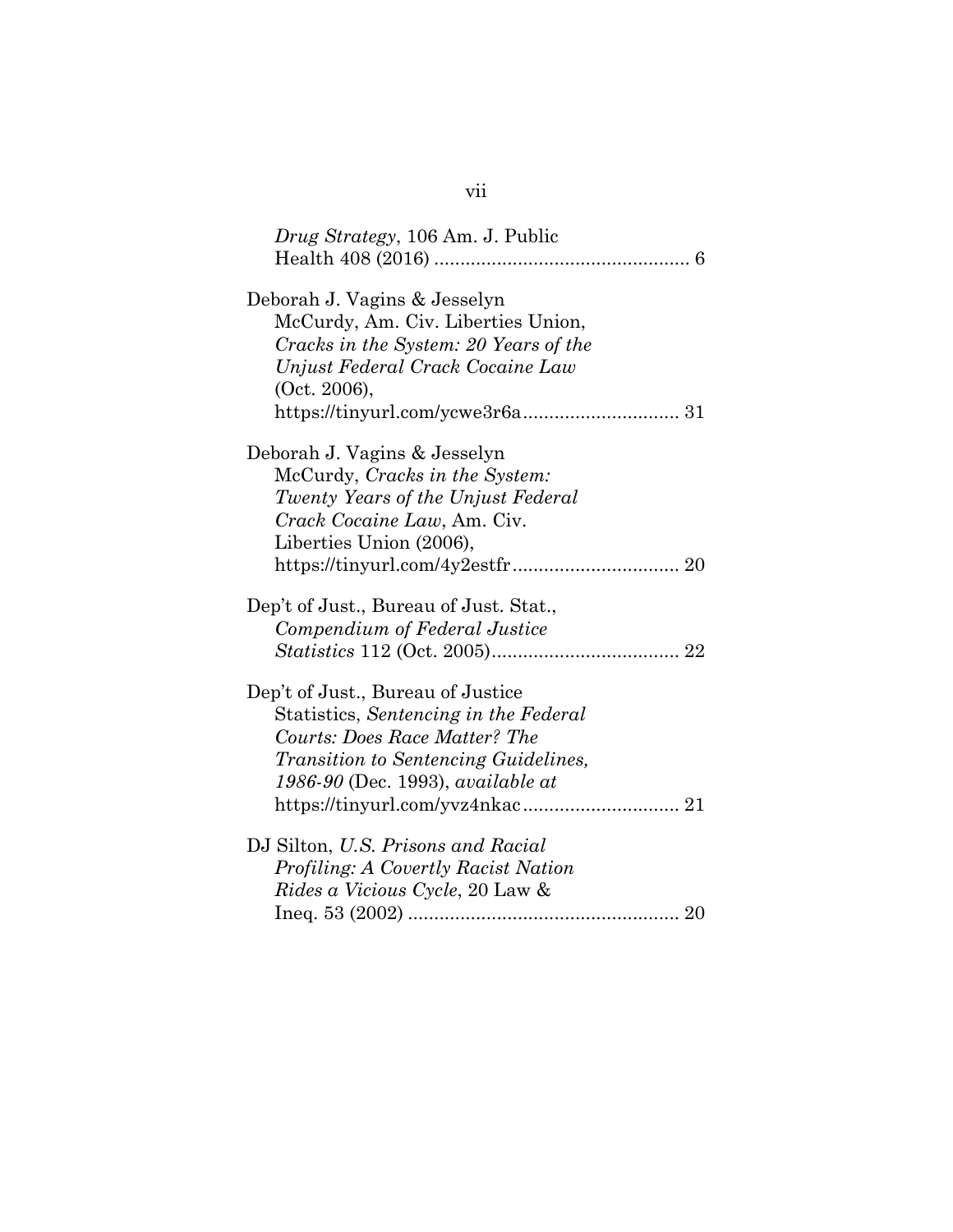# viii

| Doris Marine Provine, Unequal Under<br>Law: Race in the War on Drugs                                                                                    |
|---------------------------------------------------------------------------------------------------------------------------------------------------------|
| Dorothy Roberts, Killing the Black<br>Body: Race, Reproduction, and the                                                                                 |
| Edward Huntington Williams, Negro<br>Cocaine Fiends Are A New Southern<br>Menace, N.Y. Times (Feb. 8, 1914),                                            |
| Edward Walsh, House Votes Antidrug<br>Legislation, Wash. Post (Sept. 12,<br>1986), https://tinyurl.com/3j7bectd  16                                     |
| Ellen Hopkins, <i>Childhood's End: What</i><br>Life Is Like for Crack Babies, Rolling<br>Stone (Oct. 18, 1990),<br>https://tinyurl.com/m53jkr29  13, 14 |
| Equal Just. Initiative, Racial Double<br>Standard in Drug Laws Persists<br>Today, https://tinyurl.com/tzeekfdv                                          |
| Eric Clapton, <i>Cocaine</i> (RSO Records                                                                                                               |
| Eric Trickey, Inside the Story of<br>America's 19th-Century Opiate<br><i>Addiction</i> , Smithsonian Mag. (Jan.<br>4, 2018),                            |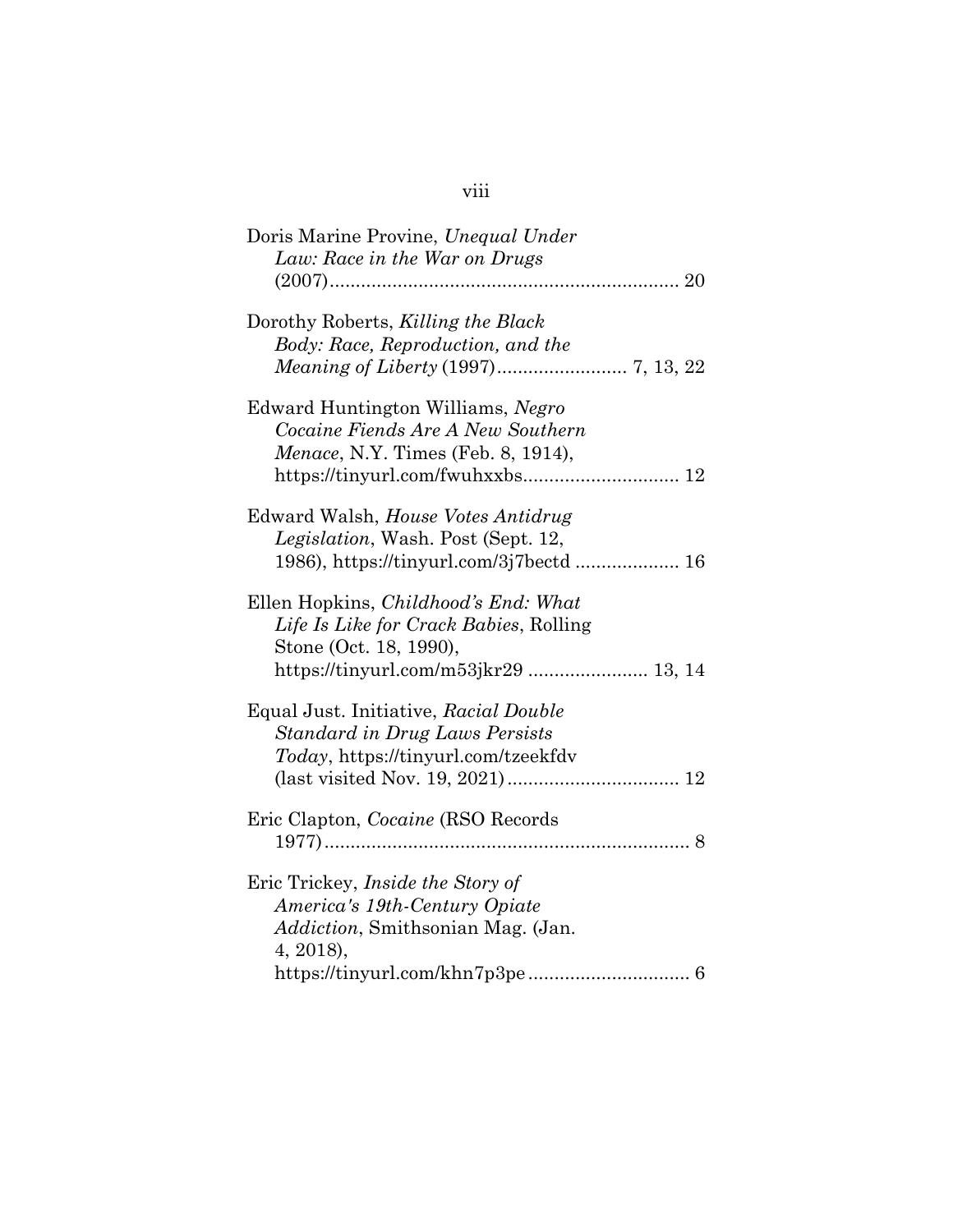| Fair Sentencing Act, Am. Civ. Liberties<br>Union, https://tinyurl.com/4akf99fd                                          |
|-------------------------------------------------------------------------------------------------------------------------|
|                                                                                                                         |
| <i>Hearings Before the United States</i><br>Sentencing Comm'n on Proposed<br>Guideline Amendments (Mar. 22,             |
| High On Cocaine: A Drug With Status—                                                                                    |
| Jacob V. Lamar, Jr., Crack: A Cheap<br>and Deadly Cocaine Is a Fast-<br><i>Spreading Menace</i> , Time (June 2,         |
| James B. Jacobs, Mass Incarceration<br>and the Proliferation of Criminal<br>Records, 3 U. St. Thomas L.J. 387           |
| Jeff Manza, Christopher Uggen, Locked<br>Out: Felony Disenfranchisement and                                             |
| Jeremy Travis, et al., The Growth of<br>Incarceration in the United States:<br><b>Exploring Causes and Consequences</b> |
| Jon Schuppe, Thirty Years after<br>Basketball Star Len Bias' Death, Its<br>Drug War Impact Endures, NBC                 |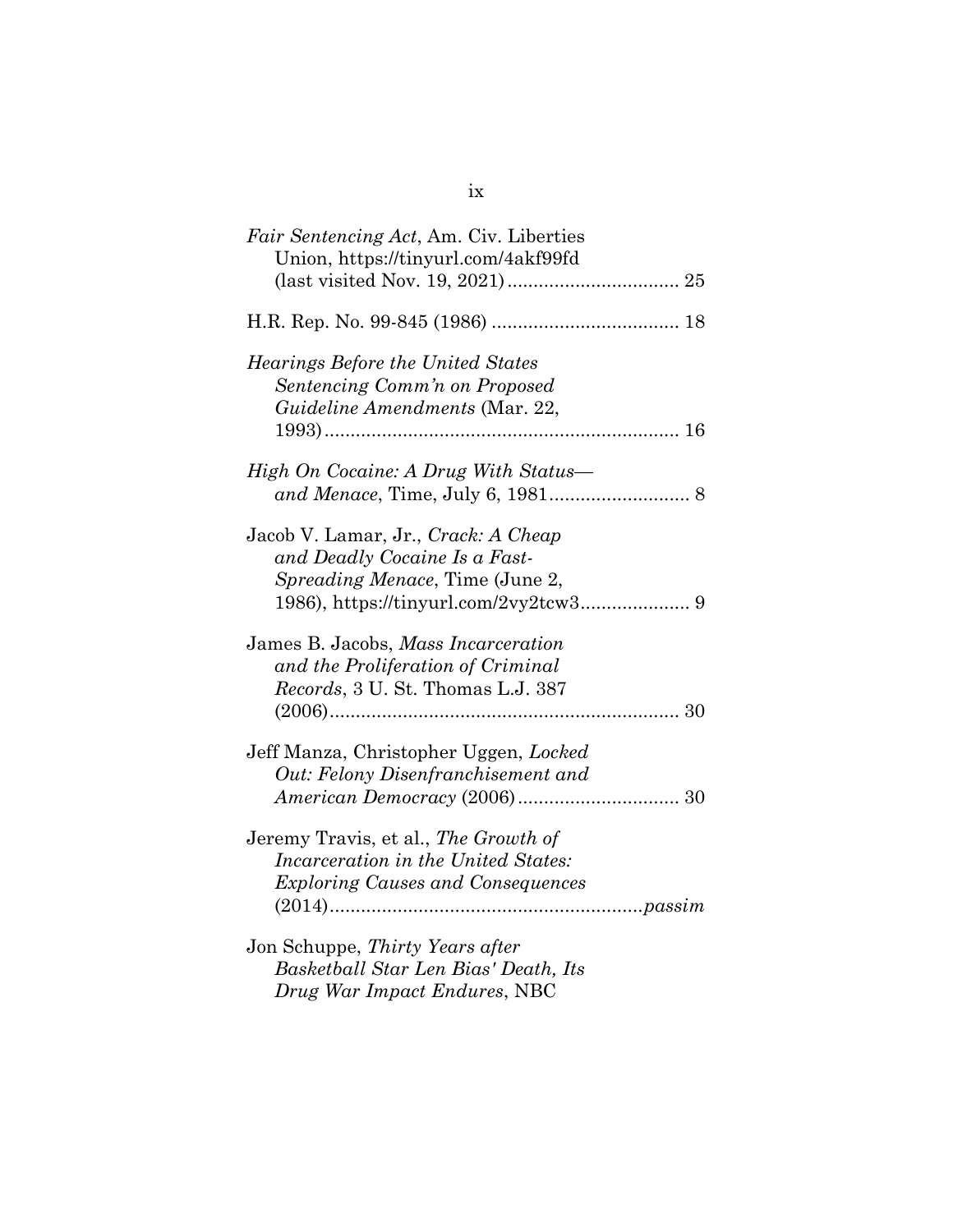| News (June 19, 2016),                     |  |
|-------------------------------------------|--|
|                                           |  |
| Joseph E. Kennedy, The Jena Six, Mass     |  |
| Incarceration, and the                    |  |
| Remoralization of Civil Rights, 44        |  |
| Harv. Civil Rights-Civil L. Rev.          |  |
|                                           |  |
| Katherine Greider, Crackpot Ideas,        |  |
| Mother Jones (July 1995),                 |  |
| https://tinyurl.com/y54aaxtr 14           |  |
| Kimani Paul-Emile, The Charleston         |  |
| Policy: Substance or Abuse?, 4 Mich.      |  |
|                                           |  |
| Leadership Conference on Civil Rights     |  |
| <b>Urges Congress to Improve Fairness</b> |  |
| of Crack/Cocaine Sentencing Laws,         |  |
| The Leadership Conf. on Civ. and          |  |
| Hum. Rts. (May 22, 2002),                 |  |
|                                           |  |
| Leila Morsy & Richard Rothstein, Mass     |  |
| Incarceration and Children's              |  |
| Outcomes 1, Econ. Pol'y Inst. (Dec.       |  |
| 15, 2016),                                |  |
|                                           |  |
| Mary Thornton, Senate Votes to            |  |
| Toughen Federal Sentencing Law,           |  |
| Wash. Post (Oct. 1, 1982),                |  |
| https://tinyurl.com/yexnehe7 11           |  |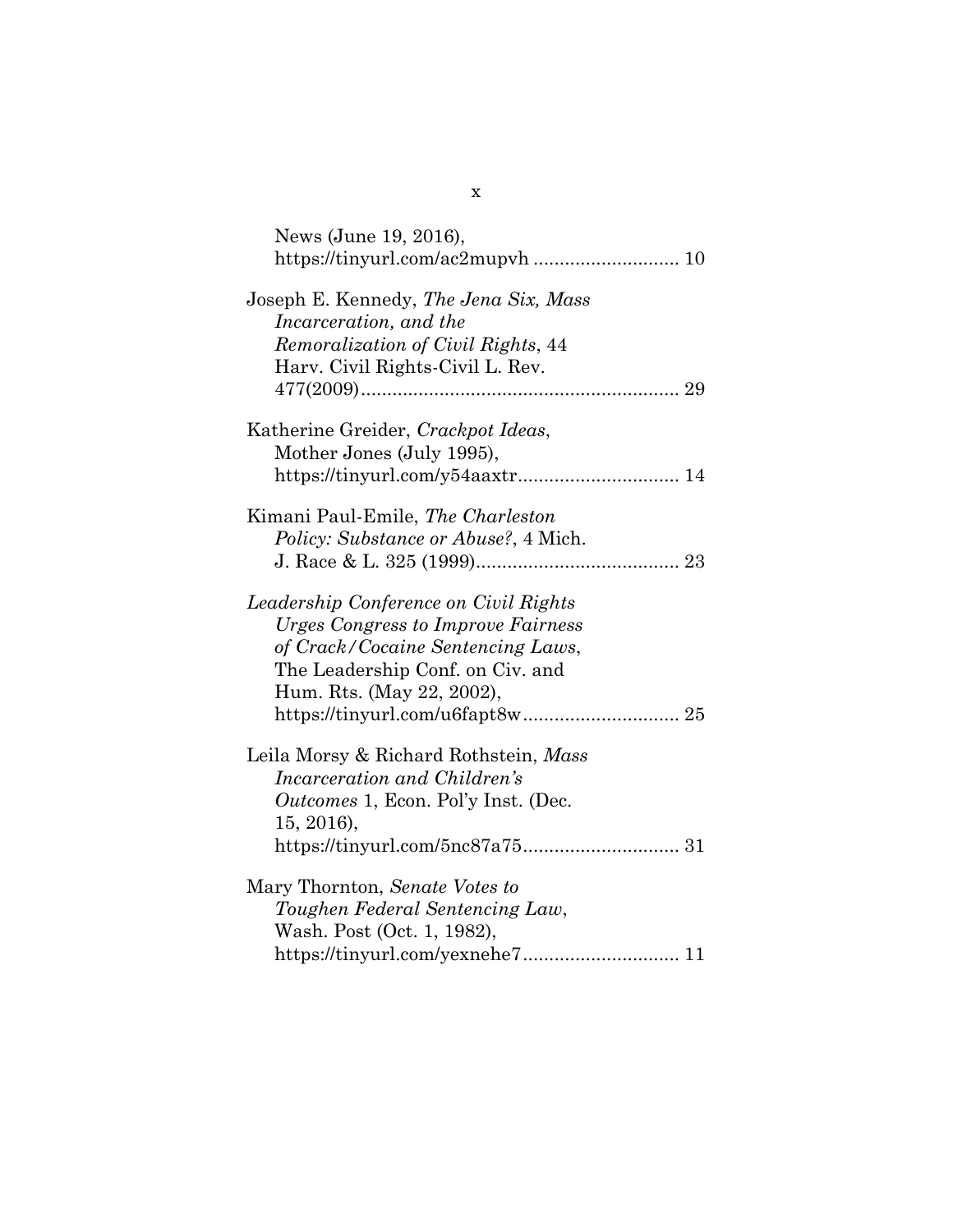| Nicholas Fandos, Senate Passes<br>Bipartisan Criminal Justice Bill,<br>N.Y. Times (Dec. 18, 2018),<br>https://tinyurl.com/p9e2b4z8 26                                                                            |
|------------------------------------------------------------------------------------------------------------------------------------------------------------------------------------------------------------------|
| Nkechi Taifa, Race, Mass Incarceration,<br>and the Disastrous War on Drugs,<br>The Brennan Center (May 10, 2021),                                                                                                |
| Prepared Floor Remarks of U.S.<br>Senator Chuck Grassley, Grassley<br>On The First Step Act: One Year<br>Anniversary of Senate Passage (Dec.<br>18, 2019),                                                       |
| Press Release, Committee on the<br>Judiciary, Grassley, Durbin<br><b>Statements on First Step Act Passing</b><br>House (Dec. 20, 2018),<br>https://tinyurl.com/6uy4dxb8 26                                       |
| Press Release, Committee on the<br>Judiciary, Thirty-Two Senators Now<br>Cosponsoring First Step Act (Dec. 7,                                                                                                    |
| Rebecca Shlafer, Erica Gerrity, Ebony<br>Ruhland, & Marc Wheeler, Children<br>with Incarcerated Parents —<br>Considering Children's Outcomes in<br>the Context of Complex Family<br><i>Experiences</i> 3 (2013), |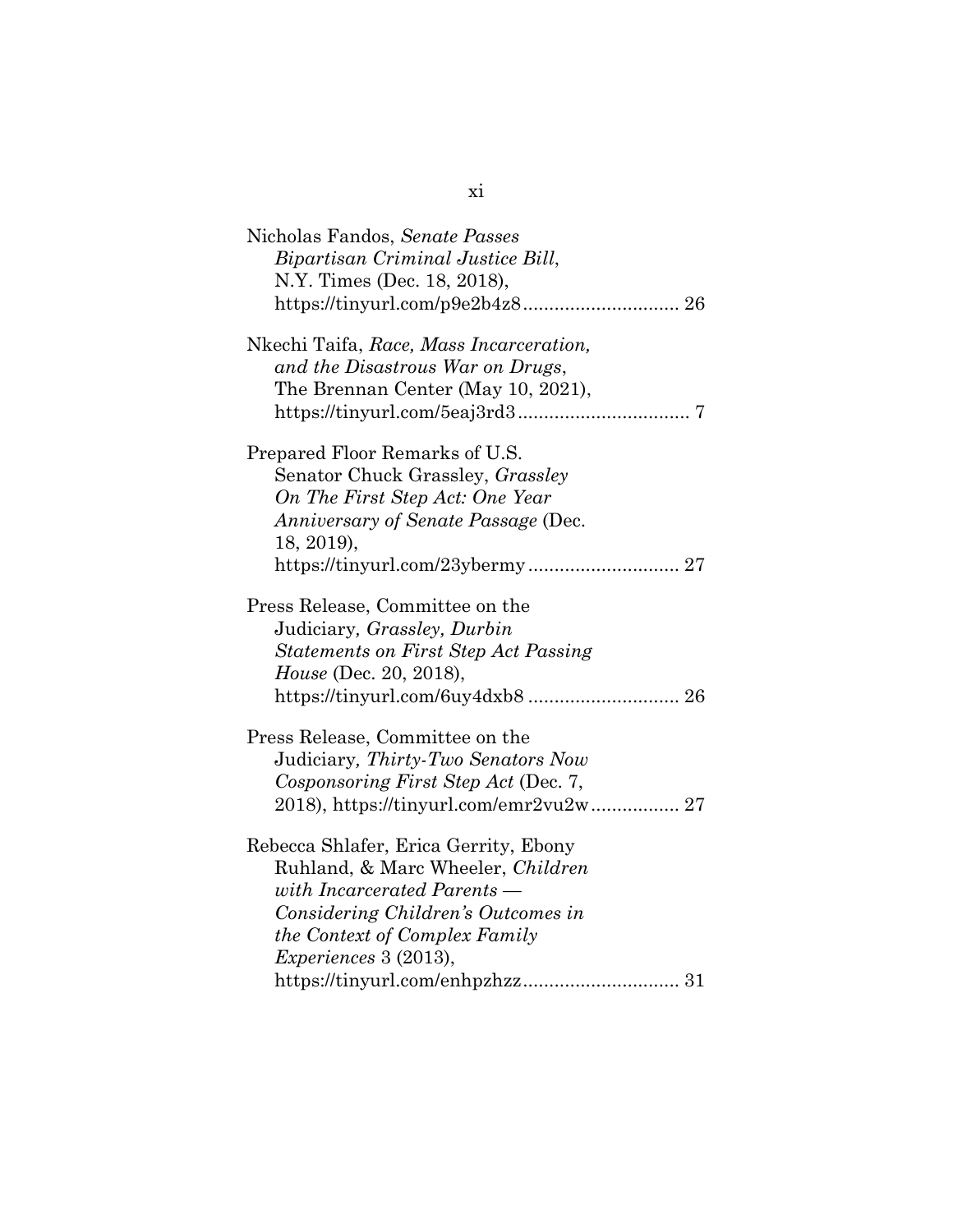| Ronald Reagan, Address to the Nation<br>on the Campaign Against Drug                                                                                                         |
|------------------------------------------------------------------------------------------------------------------------------------------------------------------------------|
| <i>Abuse</i> (Sept. 14, 1986),                                                                                                                                               |
| Sandra Blakeslee, Crack's Toll Among<br>Babies: A Joyless View, Even of Toys,<br>N.Y. Times (Sept. 17, 1989),                                                                |
| Shannon Mullen, Crack vs. Heroin: An<br>Unfair System Arrested Millions of<br><b>Blacks, Urged Compassion for</b><br><i>Whites</i> (Dec. 2, 2019),                           |
| Susan FitzGerald, Crack Baby Study<br><b>Ends with Unexpected but Clear</b><br><i>Result</i> , Philadelphia Inquirer (July<br>21, 2013),<br>https://tinyurl.com/4rhcrjtc  14 |
| The Sent'g Project, Crack Cocaine<br>Sentencing Policy: Unjustified and<br>Unreasonable, available at<br>https://tinyurl.com/r8mkepfu 18                                     |
| U.S Sent'g Comm'n, 2003 Sourcebook of                                                                                                                                        |
| U.S. Dep't of Just., Office of Just.<br>Programs, Bureau of Justice<br>Statistics No. NCJ 222984, Parents<br>in Prison and Their Minor Children                              |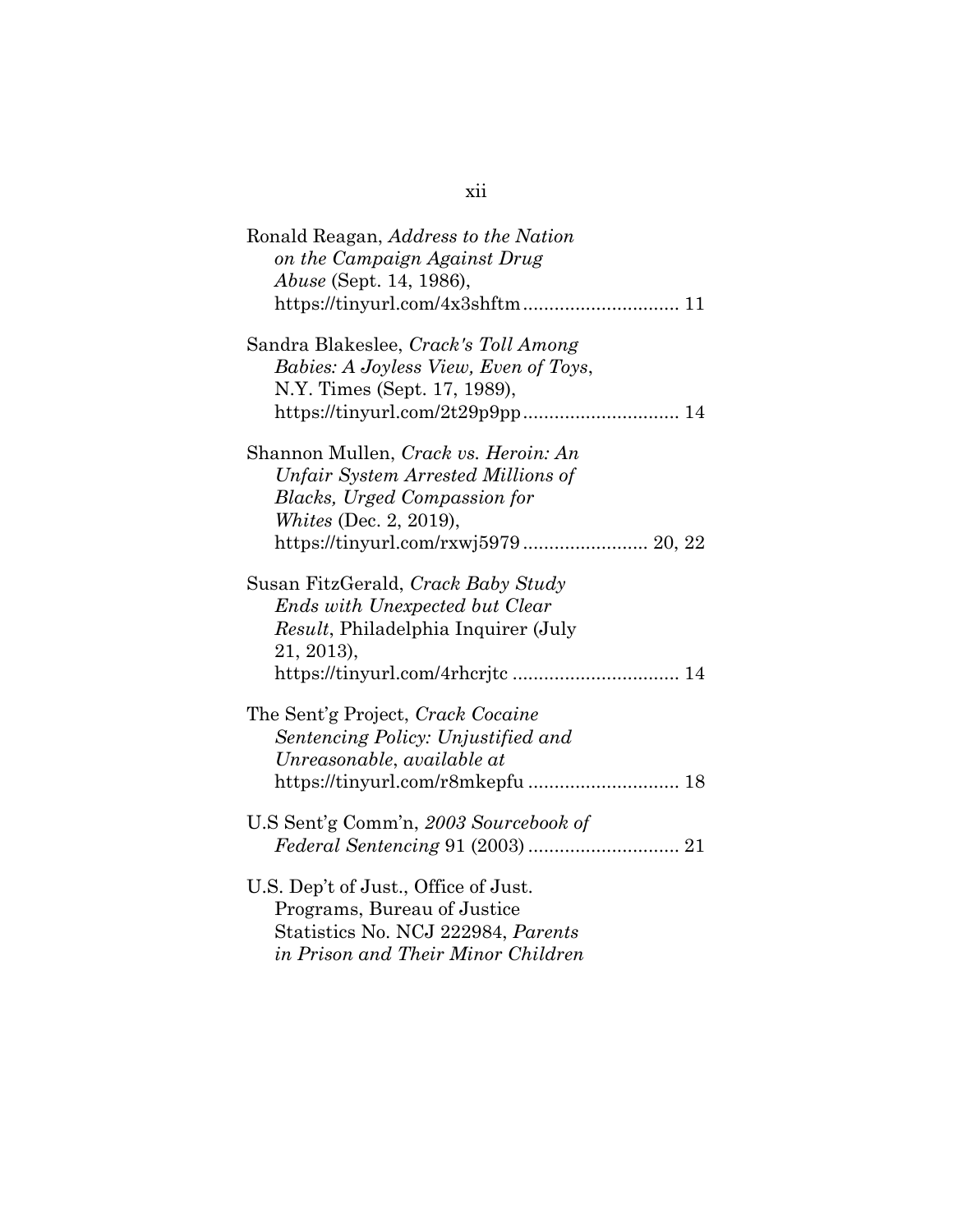| (Rev. Mar. 30, 2010),                      |
|--------------------------------------------|
|                                            |
| U.S. Sent'g Comm'n, Report to the          |
| Congress: Cocaine and Federal              |
| Sentencing Policy (Apr. 1997)              |
| available at                               |
|                                            |
| U.S. Sent'g Comm'n, Report to the          |
| Congress: Cocaine and Federal              |
| Sentencing Policy (May 2007),              |
|                                            |
| U.S. Sent'g Comm'n, Report to the          |
| Congress: Cocaine and Federal              |
| Sentencing Policy (May 2002)               |
| <i>available at</i>                        |
|                                            |
| U.S. Sent'g Comm'n, Special Report to      |
| the Congress: Cocaine and Federal          |
|                                            |
| U.S. Sent'g Comm'n, U.S. Sentencing        |
| Commission Voted Unanimously to            |
| Apply Fair Sentencing Act of 2010          |
| Amendment to the Federal                   |
| <b>Sentencing Guidelines Retroactively</b> |
| (June 30, 2011),                           |
|                                            |
| U.S. Sent'g Comm'n, First Step Act of      |
| 2018 Resentencing Provisions               |

# xiii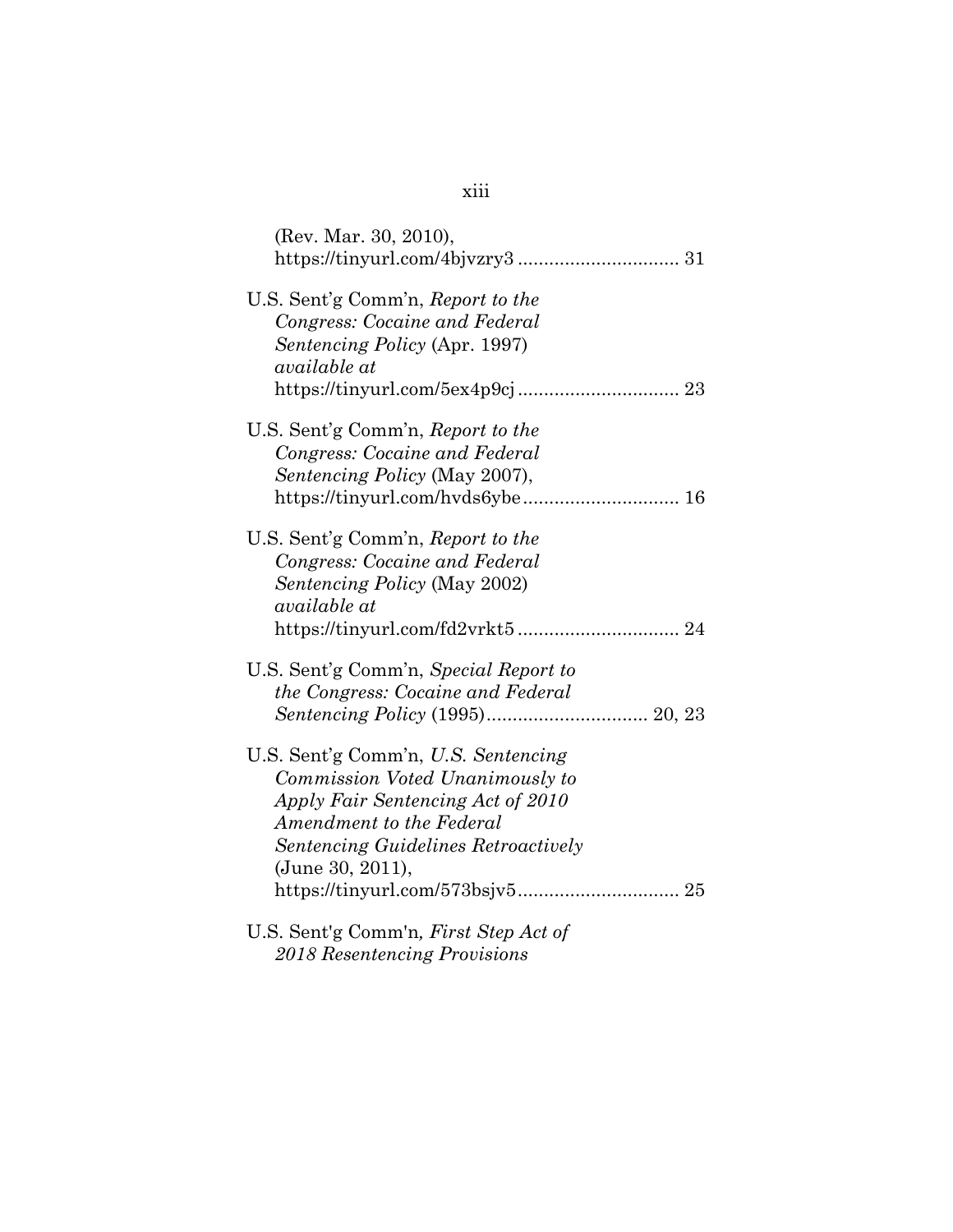*Retroactivity Data Report* (Oct. 2020), https://tinyurl.com/km4dwps4 ................ 29

xiv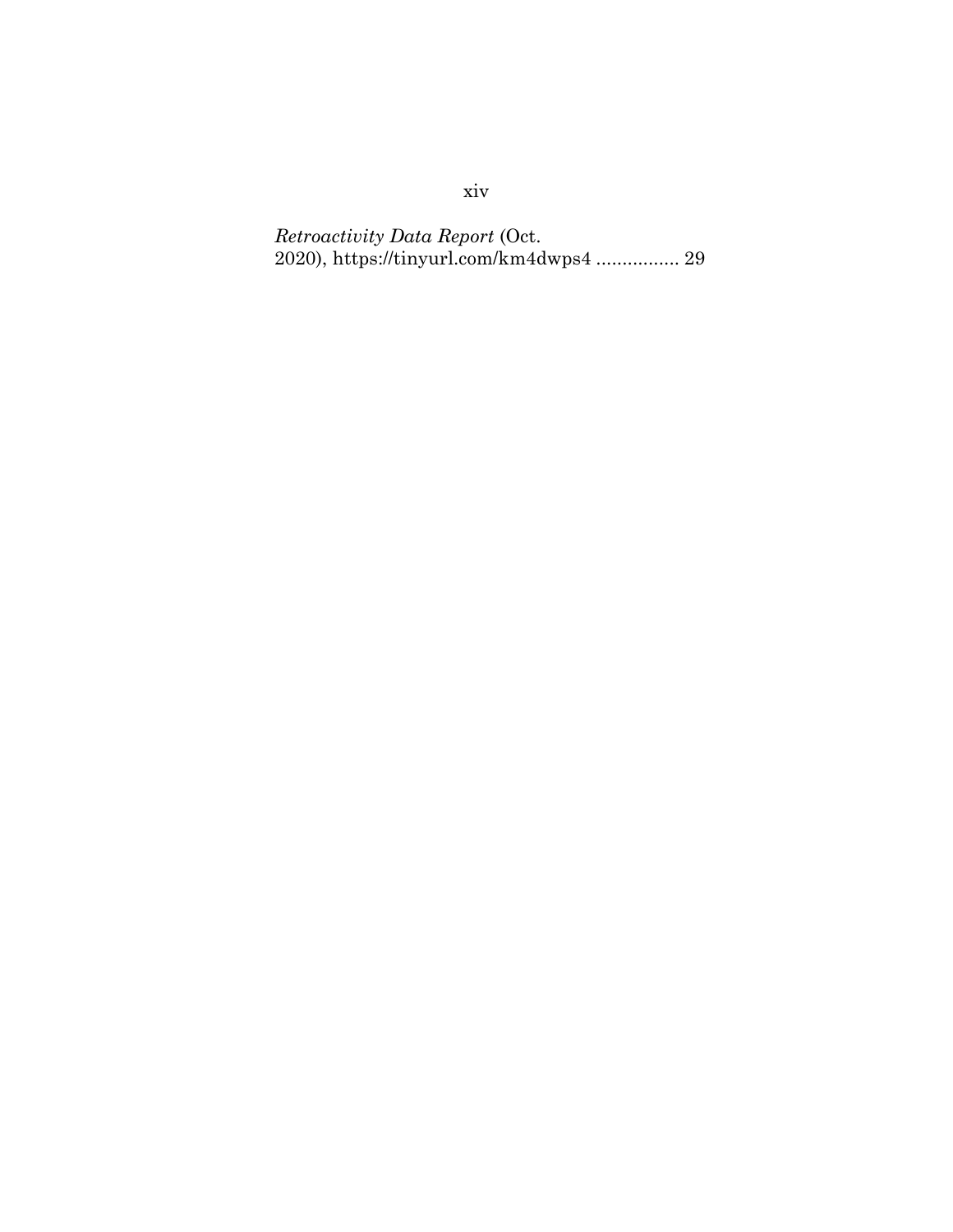#### **INTEREST OF AMICI CURIAE[1](#page-15-1)**

<span id="page-15-0"></span>Howard University School of Law is the nation's first historically Black law school. For more than 150 years since its founding during Reconstruction, the law school has worked to train "social engineers" devoted to the pursuit of human rights and racial justice. As part of this mission, the Howard University School of Law's Civil Rights Clinic advocates on behalf of clients and communities fighting for the realization of civil rights guaranteed by the U.S. Constitution. The Clinic has a particular interest in eradicating racial disparities in the criminal justice system and dismantling unjust laws and policies that contribute to mass incarceration and the prison industrial complex.

A New Way of Life Reentry Project (ANWOL) advances multi-dimensional solutions to the effects of incarceration by providing housing and community support, facilitating family reunification, and promoting individual healing for formerly incarcerated women. Since ANWOL's founding in Los Angeles in 1998, over 1,200 women and children have found safety and support in the organization's safe homes. ANWOL's Family Reunification Program has reunited over 400 women with their children by offering pro bono legal services. ANWOL works to restore the civil rights of formerly incarcerated people and

<span id="page-15-1"></span><sup>1</sup> The parties have consented to the filing of this amicus brief. No counsel for a party authored the brief in whole or in part. No party, counsel for a party, or any person other than amicus curiae and their counsel made a monetary contribution intended to fund the preparation or submission of the brief.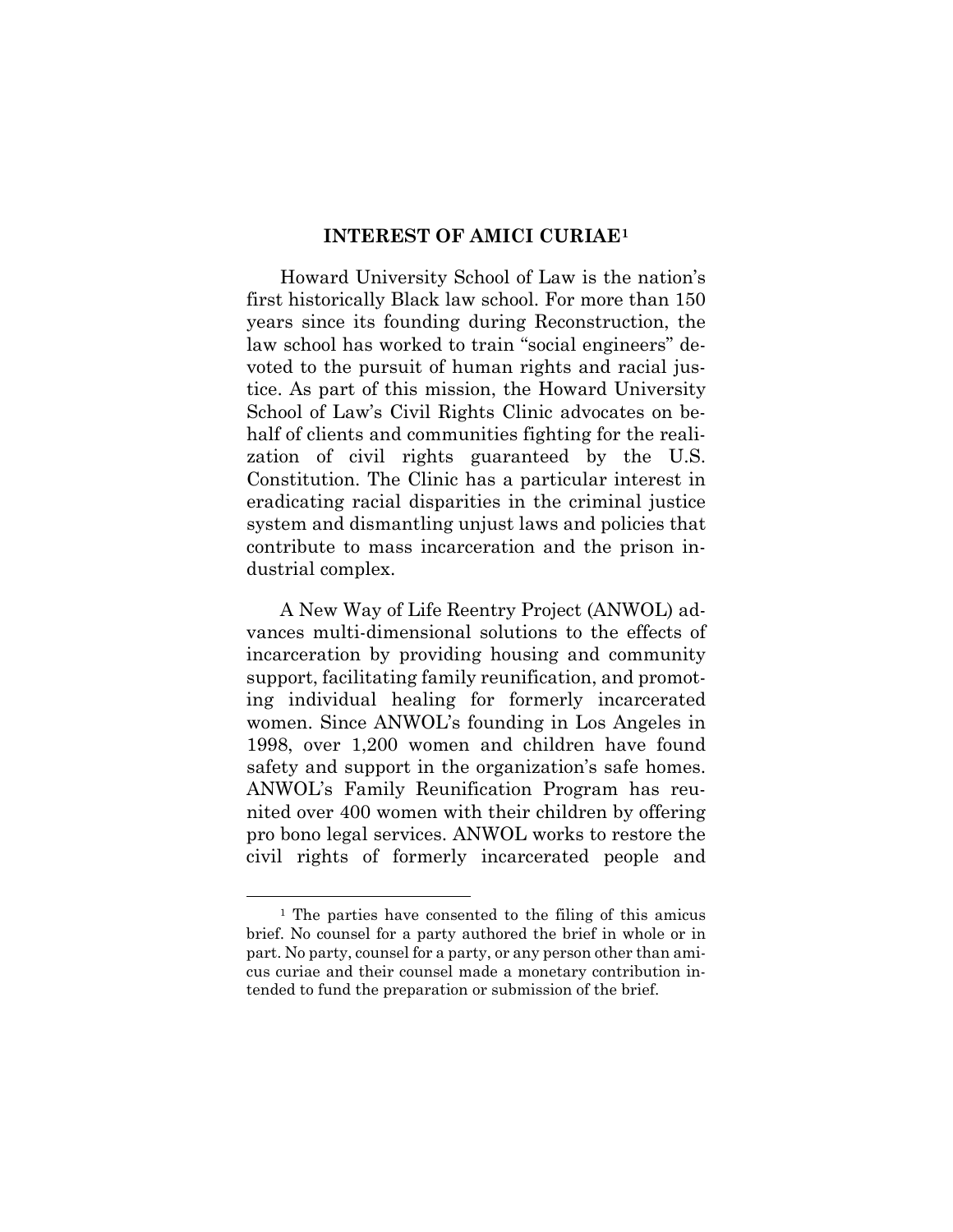empowers, organizes, and mobilizes formerly incarcerated people as advocates for social change and personal transformation.

### <span id="page-16-0"></span>**INTRODUCTION AND SUMMARY OF ARGUMENT**

Susan Burton is a survivor. She survived an upbringing amid the poverty and projects of East Los Angeles. She persevered through a childhood marred by physical and sexual abuse. But 1982 nearly broke her. It was then that her five-year-old son was hit by an unmarked van driven by a Los Angeles Police Department detective and killed. Consumed by grief and rage, Burton found an escape in crack cocaine. Crack brought silence: "All of the chatter, all of the pain, all of the hurt, all of the grief was gone."[2](#page-16-1) Crack—and the government's response to it—also brought a new form of suffering. She recalls:

I was arrested for being in possession of a controlled substance, and that substance was crack. I remember my leg being pulled on at about three in the morning and being woken up to get dressed to be shipped off to prison. Me and about 70 other women were put into a large room, stripped out of our clothing, every part of our body looked at, and then chained together on this long chain and put on a bus early in the morning. And

<span id="page-16-1"></span><sup>2</sup> *Crack: Cocaine, Corruption, & Conspiracy*, 54:35 (Netflix 2021).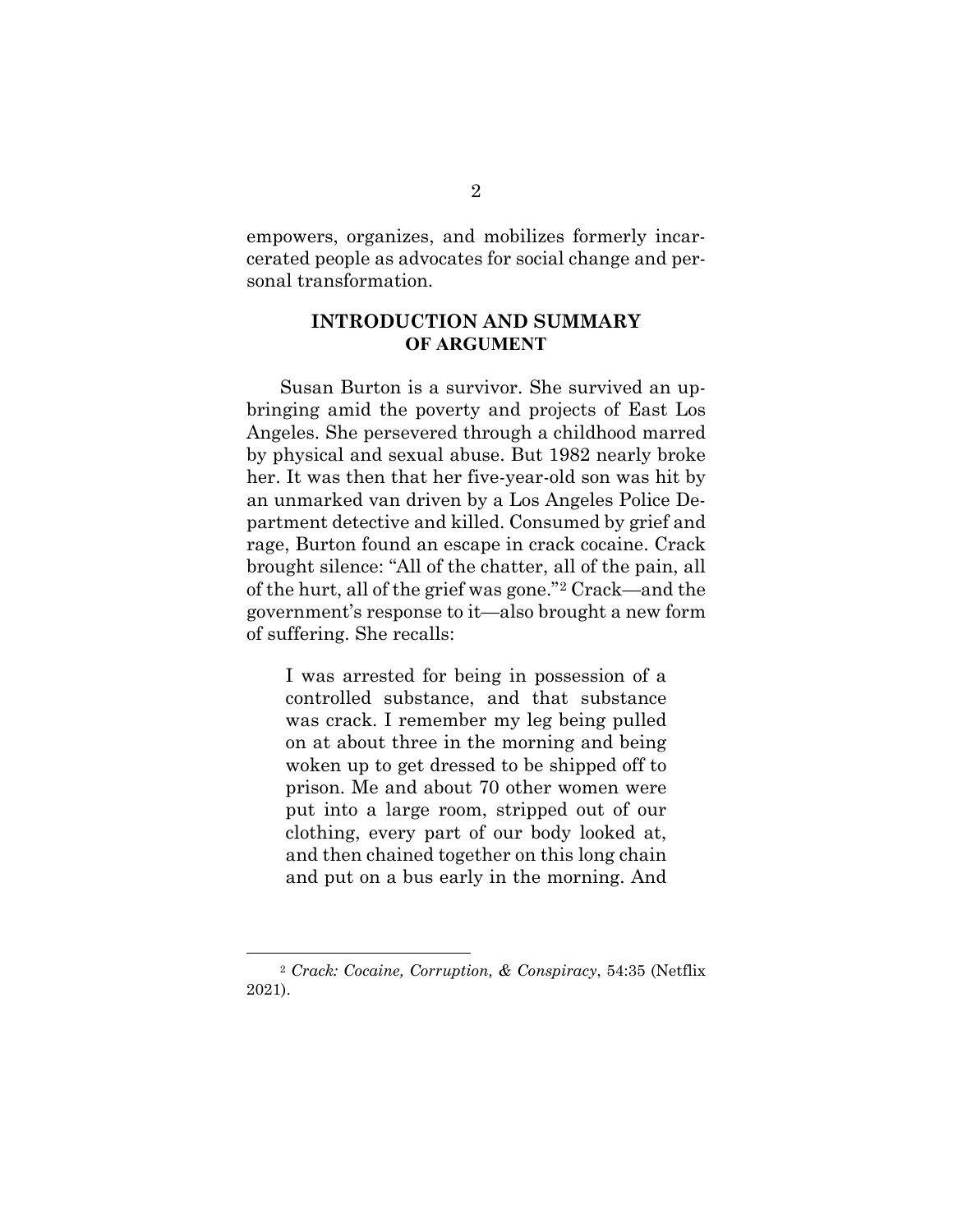driven off to this place that I'd never been before.

I was sentenced to prison six different times. You would have thought someone would have said that 'you don't have a criminal problem. You have an alcohol or a drug problem. And there is help for that.' But I was never offered any help. And I read the papers today, and I look at the approach to opioid use. And you hear about a health approach, not a criminal approach. I'm 21 years sober now. Wasn't I worth an investment in treatment?[3](#page-17-0)

She was. All the Black women and men who amid the record unemployment and extreme poverty of the 1980s—fell victim to crack cocaine addiction deserved compassion and medical treatment. They were instead demonized and subjected to unprecedented punishment.

That punishment was fueled by false media claims about crack and those suffering from crack addiction. Building upon decades of anti-drug politicization directed toward Black people, Congress promulgated a suite of draconian "tough-on-crime" laws in the 1980s and 1990s as part of its domestic war on drugs and crime. Chief among the new statutory penalties was a provision penalizing crack cocaine at 100 times the rate of any other drug. This penalty lacked any penological or medical basis. The 100:1 sentencing ratio—which was "imposed

<span id="page-17-0"></span><sup>3</sup> *Id.* at 1:14:10, 1:24:00.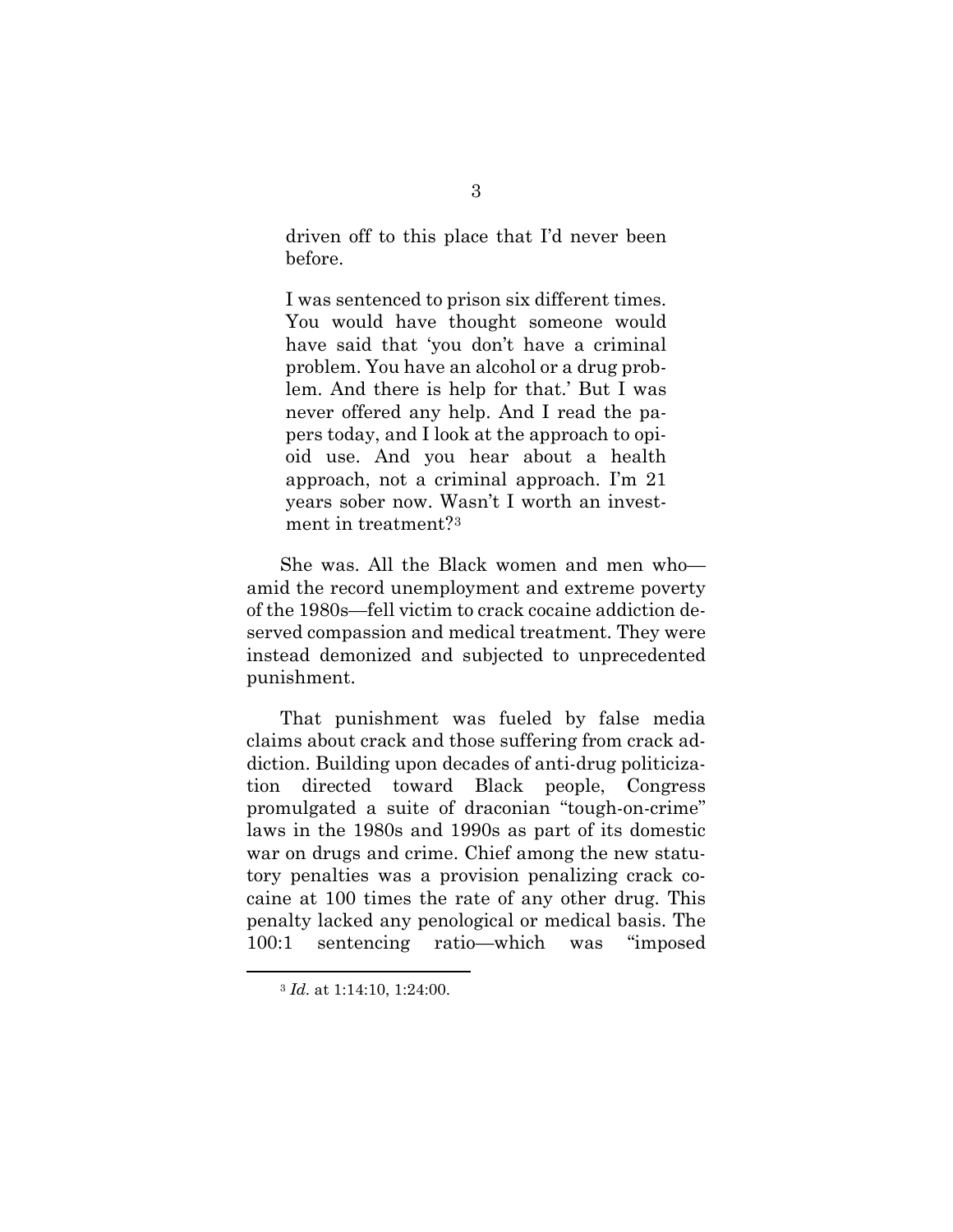primarily upon Black offenders"[4—](#page-18-0)accounts for thousands of years served in federal prison and thousands of lives ruined. It has "foster[ed] disrespect for and lack of confidence in the criminal justice system" because of a "widely-held perception" that it "promotes unwarranted disparity based on race."[5](#page-18-1) As a result, the crack era remains defined by lasting trauma stemming from violence, targeted policing, and mass incarceration.

In two critical pieces of legislation, Congress acted to ameliorate the injustice worked by the overly harsh crack cocaine penalties it imposed. Sections 2 and 3 of the Fair Sentencing Act of 2010, as interpreted by this Court in *Dorsey v. United States*, lowered the sentencing ratio from 100-to-1 to 18-to-1 for all incarcerated persons sentenced *after* its enactment (August 3, 2010).[6](#page-18-2) Later, Section 404(b) of the First Step Act of 2018[7](#page-18-3) empowered federal judges to apply the Fair Sentencing Act retroactively to those sentenced *before*  August 3, 2010. Section 404(b) permits district courts to impose a reduced sentence "as if" the Fair Sentencing Act's lowered penalties for crack cocaine were "in effect at the time the covered [crack cocaine] offense was committed." This case presents the question whether, in imposing a reduced sentence under

<sup>4</sup> *Kimbrough v. United States*, 552 U.S. 85, 98 (2007).

<sup>5</sup> *Id.*

<span id="page-18-2"></span><span id="page-18-1"></span><span id="page-18-0"></span><sup>6</sup> *Dorsey v. United States*, 567 U.S. 260, 279-81 (2012), *superseded* by Fair Sentencing Act of 2010 *as recognized by United States v. Bryant*, 991 F.3d 452 (2d Cir. 2021).

<span id="page-18-3"></span><sup>7</sup> First Step Act of 2018, Pub. L. No. 115-391, §404(b), 132 Stat. 5194, 5222; 21 U.S.C. § 841.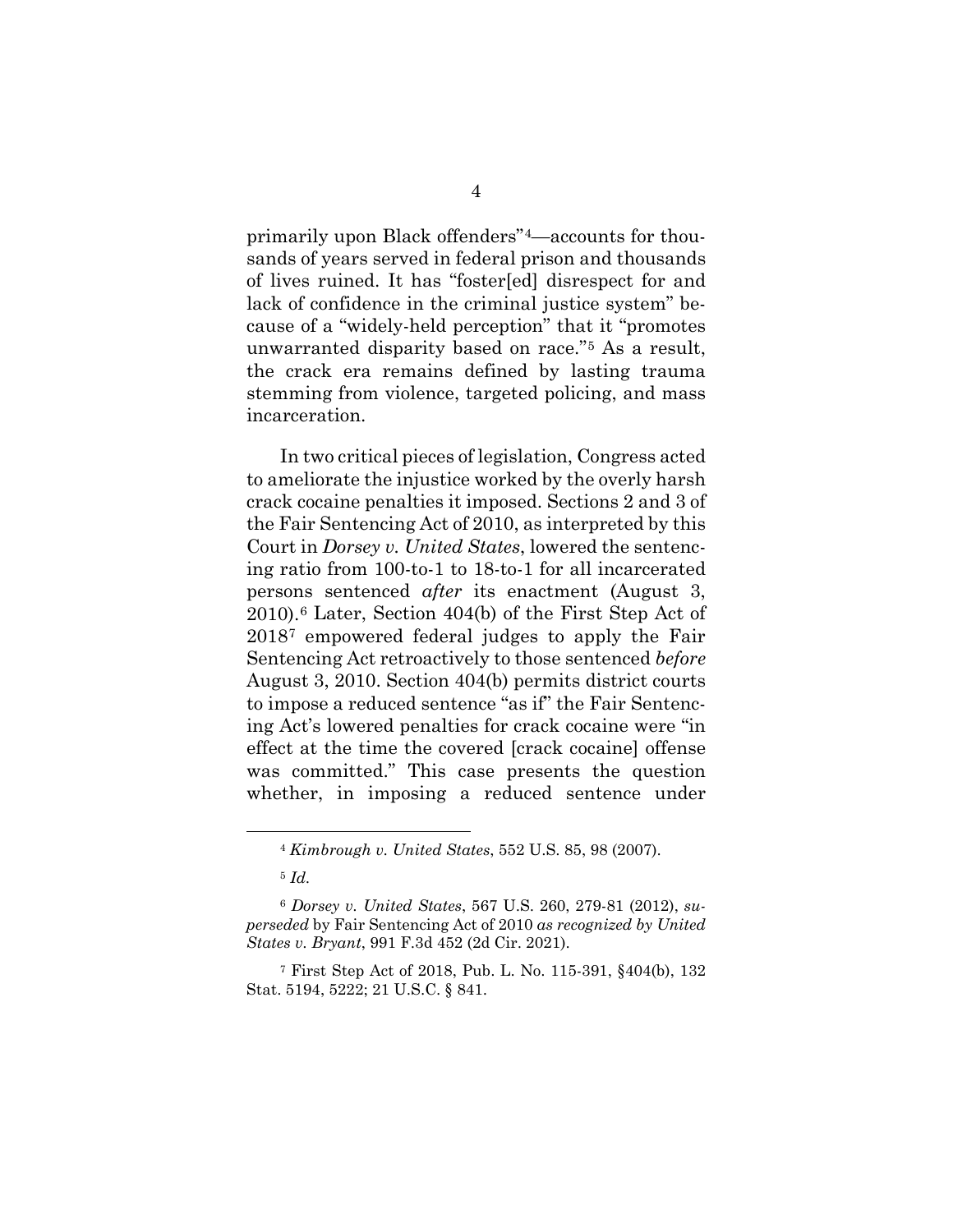Section 404(b), the law prohibits district courts from considering intervening legal or factual changes.

Petitioner ably explains that the answer is no.<sup>[8](#page-19-0)</sup> Barring consideration of current law and facts when deciding whether to impose a reduced sentence cannot be reconciled with the text and purpose of Section 404(b). *Amici*—including Susan Burton and the organization she founded to support women recovering from drug addiction and incarceration—submit this brief to emphasize three additional points. First, *amici* believe that to fully appreciate the breadth of the remedy intended by the First Step Act, it is necessary to understand the parallel breadth of the social and moral crisis the Act was enacted to address—and the extent of Congress's utter failure to adequately address the crisis in its initial legislation. Second, because of the magnitude of the crisis, Congress enacted Section 404 of the First Step Act on the heels of the Fair Sentencing Act to provide sweeping retroactive relief. Third, failure to apply the First Step Act to permit the broad relief Congress intended will visit yet another injustice upon incarcerated people already subjected to a punishment that is now widely recognized as unfair and unjust.

<span id="page-19-0"></span><sup>8</sup> Pet. Br. 17-33.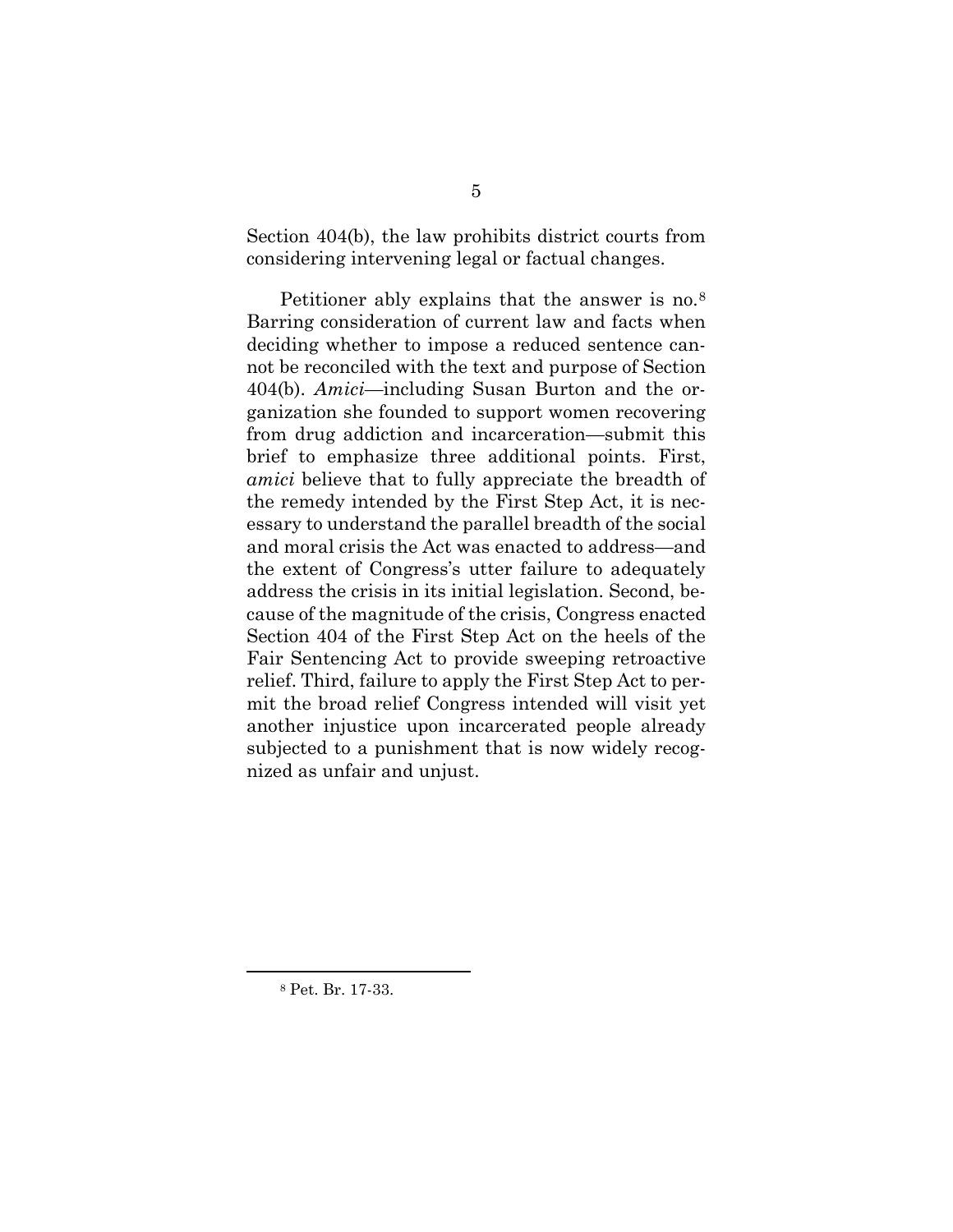#### **ARGUMENT**

<span id="page-20-1"></span><span id="page-20-0"></span>**I. Misinformation And Race-Based Myths Spurred Unprecedented Penalties For Crack Cocaine Offenses And Facilitated Targeted Policing And Over-Prosecution Of Black People** 

Crack was not the first drug to cause an epidemic of addiction in the United States. In the late nineteenth century, for example, medical use of morphine and cocaine "produced a sharp rise in drug dependence among white, middle-class men and especially women."[9](#page-20-2) And in the mid-twentieth century, barbiturates and amphetamines created a new wave of serious addiction throughout the country.[10](#page-20-3) Nor was crack the first drug to prompt demonization and scapegoating of racial minorities. Chinese immigrants were blamed for the opioid crisis of the late 1900s, and Black cocaine users were derided as gam-blers, prostitutes, and junkies.<sup>[11](#page-20-4)</sup> What is unprecedented about the crack era, however, is the harshness of the criminal penalties attached to drug addiction and the widespread belief—even among serious scientists, publications, and elected officials—in the myths that supported those penalties.

<span id="page-20-2"></span><sup>9</sup> David Herzberg et al., *Recurring Epidemics of Pharmaceutical Drug Abuse in America: Time for an All-Drug Strategy*, 106 Am. J. Public Health 408, 408 (2016).

<sup>10</sup> *Id.*

<span id="page-20-4"></span><span id="page-20-3"></span><sup>11</sup> Eric Trickey, *Inside the Story of America's 19th-Century Opiate Addiction*, Smithsonian Mag. (Jan. 4, 2018), https://tinyurl.com/khn7p3pe.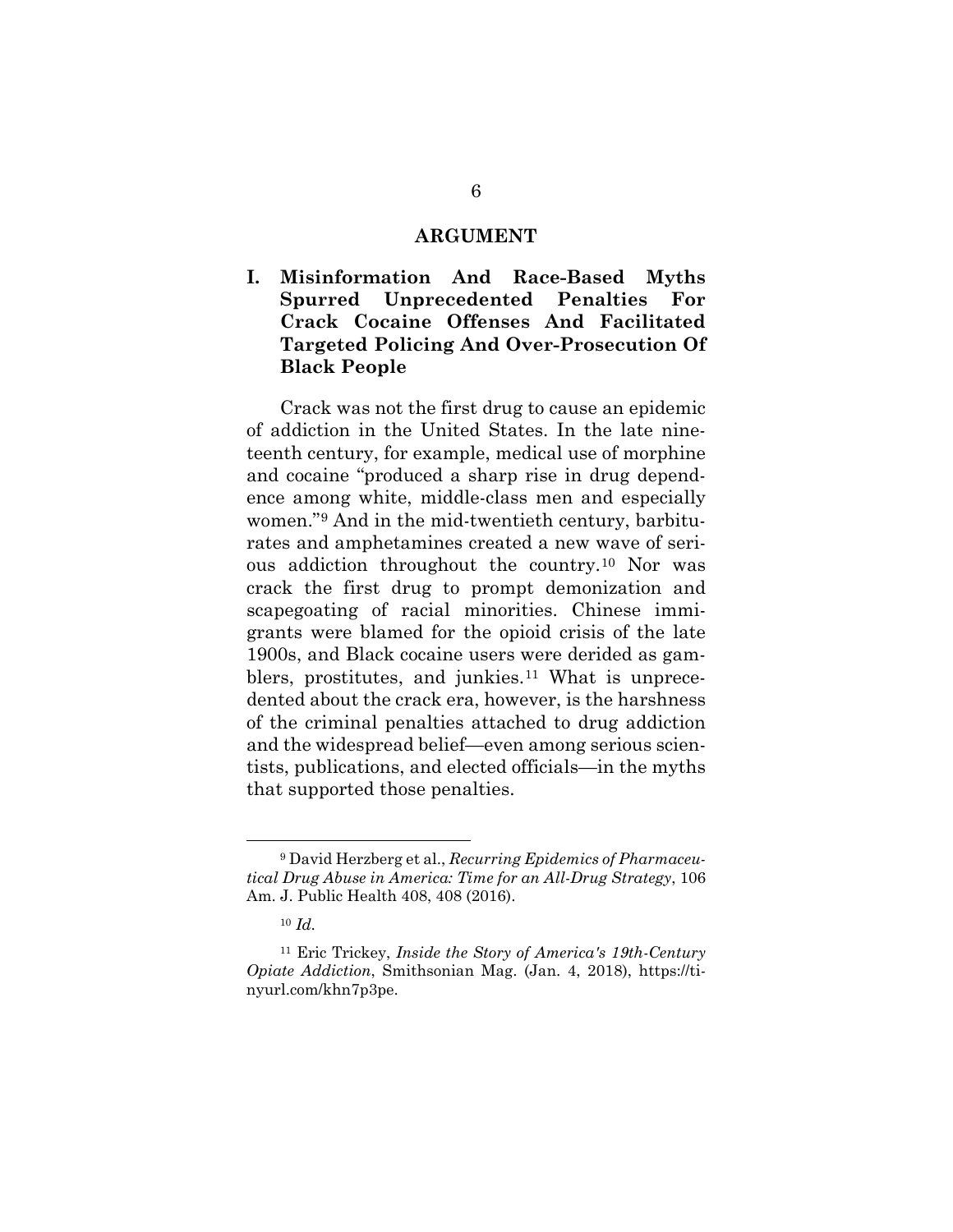Some of the myths focused on the drug itself; the media falsely reported that crack was instantly addicting and more potent than other narcotics. But the most harmful lies were told about the people who fell victim to addiction. Echoing racist tropes from centuries earlier, newspapers and public officials claimed that crack transformed Black men into violent "superpredators."[12](#page-21-1) Black women addicts were portrayed as hypersexual and self-indulgent, wiling to "put [their] love for crack above [their] love for [their] children."[13](#page-21-2) 

The consequences of these lies have been devastating. Congress relied on them to impose draconian penalties that ruined thousands of lives and destroyed entire communities. Congress's actions during the crack epidemic birthed a new era of mass incarceration and targeted policing that persists today. The First Step Act is one step toward rectifying these consequences; its provisions should be read to support the broad retroactive relief Congress intended.

# <span id="page-21-0"></span>**A. Myths About Crack Cocaine Motivated an Overly Punitive Response from Congress**

Cocaine hydrochloride—colloquially known as powder cocaine—reached peak popularity by the

<span id="page-21-1"></span><sup>12</sup> Nkechi Taifa, *Race, Mass Incarceration, and the Disastrous War on Drugs*, The Brennan Center (May 10, 2021), https://tinyurl.com/5eaj3rd3.

<span id="page-21-2"></span><sup>13</sup> Dorothy Roberts, *Killing the Black Body: Race, Reproduction, and the Meaning of Liberty* 156 (1997).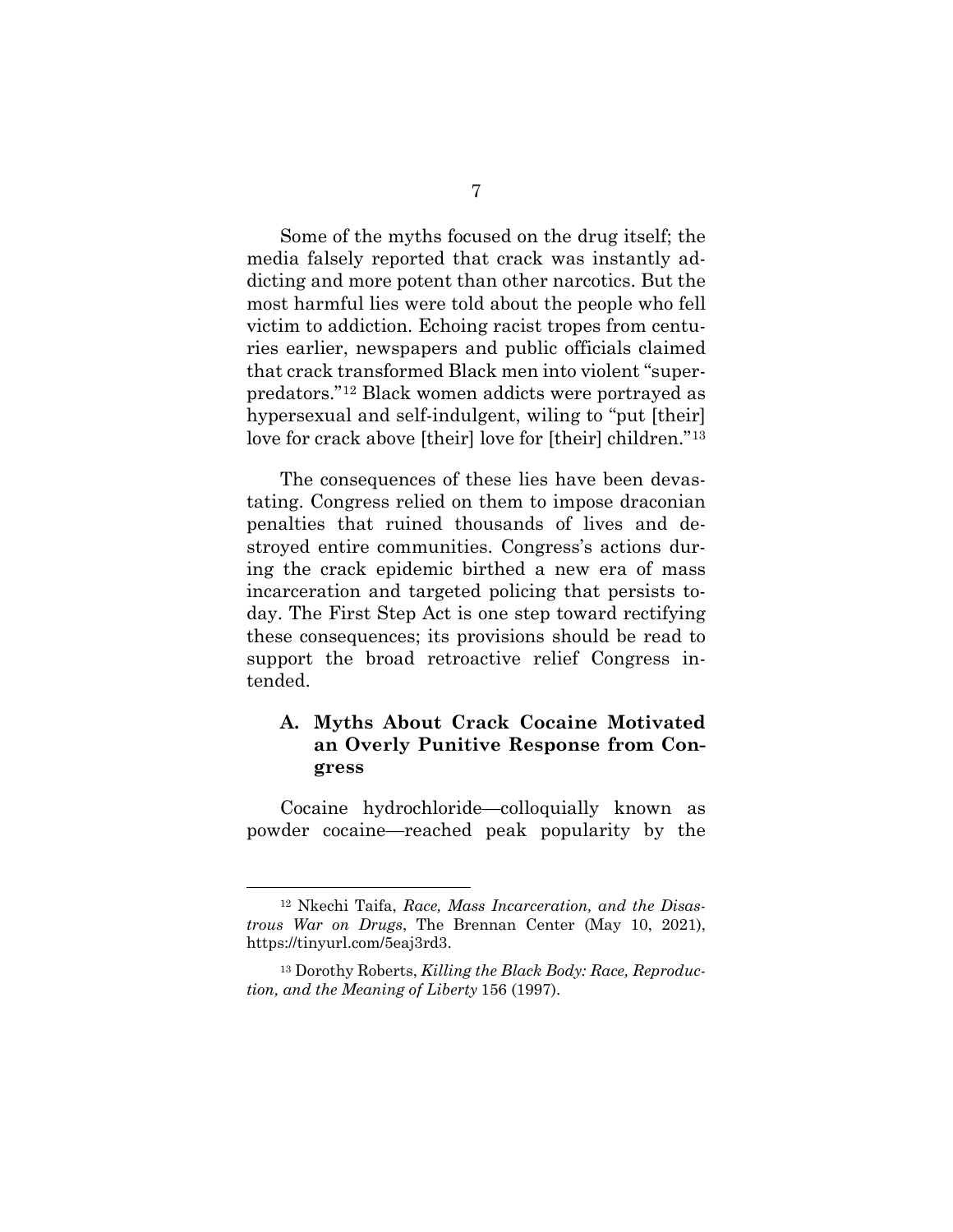early 1980s.[14](#page-22-0) Alongside a sleek martini glass of sparkling white powder, the July 1981 cover of Time Magazine hailed it as "a drug with status."[15](#page-22-1) Newsweek similarly suggested that cocaine, like champagne and caviar, signified wealth.[16](#page-22-2) Celebrities commonly wore gold or silver "cocaine spoons" around their necks, al-lowing for quick snorts of the drug.<sup>[17](#page-22-3)</sup> And Eric Clapton even composed an ode to cocaine, crooning that it was perfect for when "you wanna get down."[18](#page-22-4) In news and popular culture, the drug was cast as the epitome of glamour and opulence.

Cocaine base—colloquially known as crack—entered the scene in the mid 80s and met a much different treatment despite its nearly identical chemical and molecular structure to powder cocaine.[19](#page-22-5) The removal of hydrochloride from powder cocaine, which has little impact on the drug's physical effects, allows smoking of the resulting "rocks" of cocaine.<sup>[20](#page-22-6)</sup> But whereas powder cocaine was popular among the wealthy, cocaine base was "priced so that almost anyone can afford it," allowing it to take hold in poor

<sup>17</sup> *Id.* 

<span id="page-22-6"></span><sup>20</sup> *Id.* 

<span id="page-22-0"></span><sup>14</sup> Carl Hart, *High Price: A Neuroscientist's Journey of Self-Discovery* 158 (2013).

<span id="page-22-5"></span><span id="page-22-4"></span><span id="page-22-3"></span><span id="page-22-2"></span><span id="page-22-1"></span><sup>15</sup> *Id.*; *see also High On Cocaine: A Drug With Status—and Menace*, Time, July 6, 1981.

<sup>16</sup> Hart, *supra* note 14.

<sup>18</sup> Eric Clapton, *Cocaine* (RSO Records 1977).

<sup>19</sup> Hart, *supra* note 14, at 159.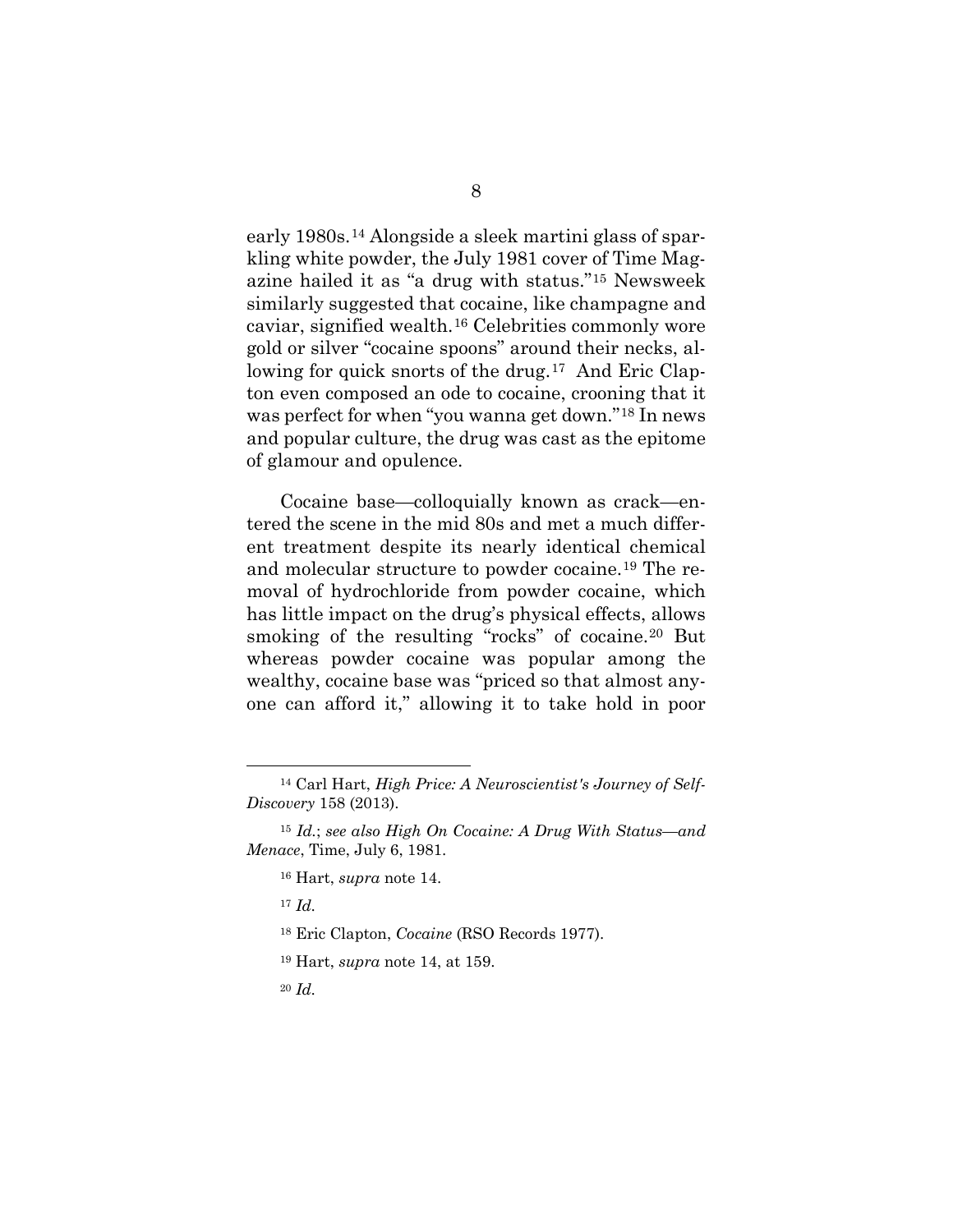neighborhoods.[21](#page-23-0) Despite their similarities, the glamourous veneer attached to powder cocaine was absent from media coverage of crack. Time called it a "scourge" peddled by "sleazy dealers" to mostly Black users.[22](#page-23-1) 

Sensationalized claims by the media enhanced the idea that crack was fundamentally different—and more dangerous—than cocaine. Crack was said to be so addictive that users were hooked after one hit. This was a lie. Even at the peak of the epidemic, only 10 to 20 percent of crack users became addicted.[23](#page-23-2) And crack was so powerful, it was said, that addicts were unable to focus on anything other than scoring the next dose. This, too, was a lie. Research demonstrated that many crack users were able to perform considerable planning tasks and meet demanding schedules with few problems.<sup>[24](#page-23-3)</sup>

In addition to the baseless claims about crack's addictive properties, the media built a frenzy around crack by blaming the drug for high-profile deaths of Black athletes. When Maryland basketball star Len Bias died of a cocaine overdose in 1986, news outlets claimed he had "smok[ed] a pure form of cocaine free-

<span id="page-23-3"></span><span id="page-23-2"></span><span id="page-23-1"></span><span id="page-23-0"></span><sup>21</sup> Jacob V. Lamar, Jr., *Crack: A Cheap and Deadly Cocaine Is a Fast-Spreading Menace*, Time (June 2, 1986), https://tinyurl.com/2vy2tcw3.

<sup>22</sup> *Id.* 

<sup>23</sup> Hart, *supra* note 14, at 290.

<sup>24</sup> *Id.*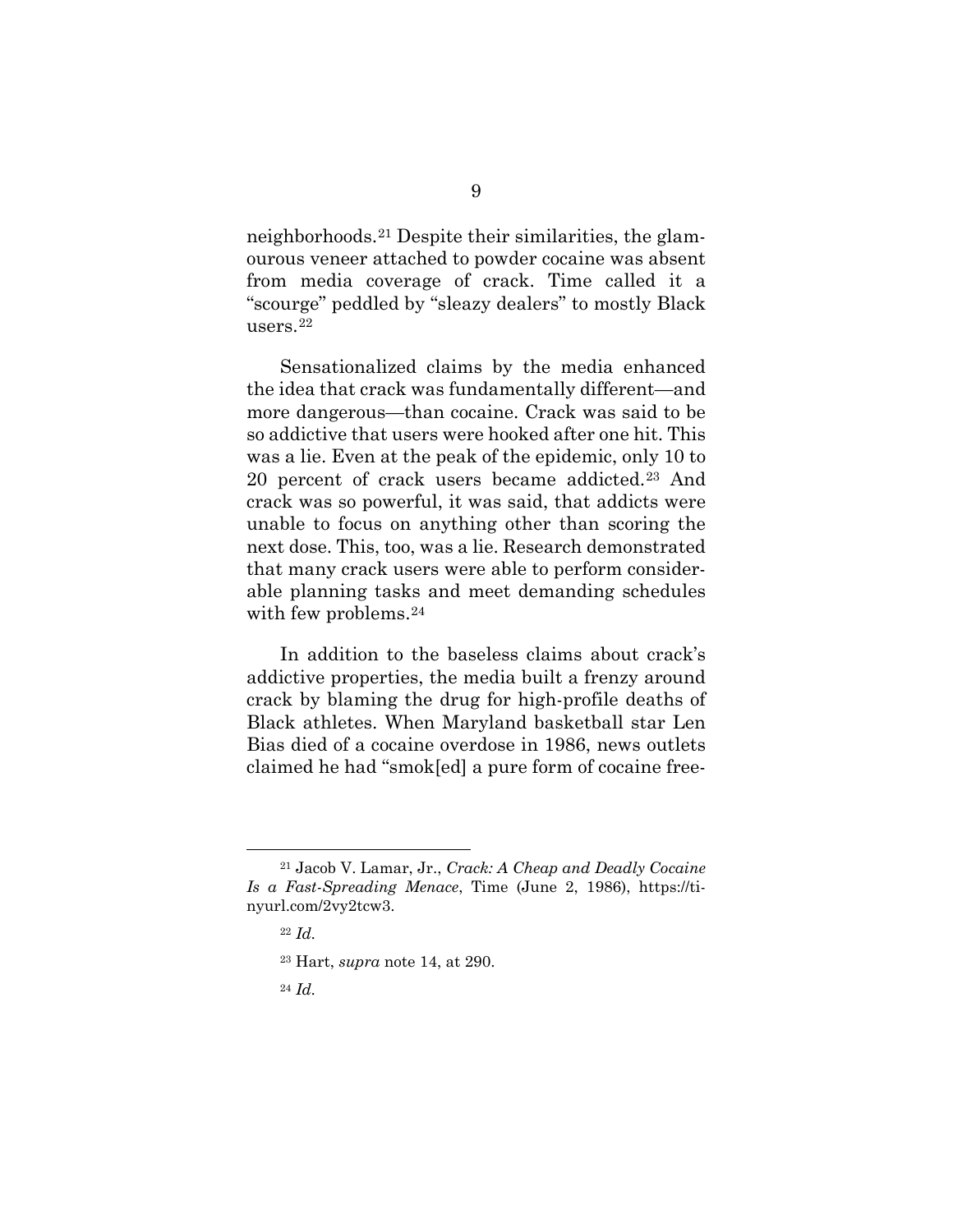base."[25](#page-24-0) But Bias had never touched cocaine base; he had snorted powder cocaine.[26](#page-24-1) And when Cleveland Browns defensive back Don Rogers died eight days after Bias of a cocaine overdose, the media linked his death to crack.[27](#page-24-2) But as with Bias, powder cocaine had been the true culprit.[28](#page-24-3) 

Congress did not endeavor to discern the truth. It instead adopted the media's exaggerations wholesale. Lawmakers characterized crack cocaine as an "elusive and deadly"[29](#page-24-4) "threat" that "strikes … savagely"[30](#page-24-5) and that was a "clear and present danger to America's national security.["31](#page-24-6) Crack was "a plague" that was "eating away at the fabric of America."[32](#page-24-7) The cost of this "epidemic" cost American businesses billions of dollars in lost productivity, "the educational system

<sup>28</sup> *Id.* 

<sup>31</sup> *Id.* 

<span id="page-24-7"></span><span id="page-24-6"></span><sup>32</sup> Craig Reinarman & Harry G. Levine, *The Crack Attack: Politics and Media in America's Latest Drug Scare, in Crack in America: Demon Drugs and Social Justice* 18, 20-24 (Craig Reinarman & Harry G. Levine eds., 1997) https://tinyurl.com/bhaw33jb.

<span id="page-24-0"></span><sup>25</sup> Associated Press, *Evidence Indicates Bias Had Smoked Pure Form of Drug*, L.A. Times (July 10, 1986), https://tinyurl.com/y5yny66n.

<span id="page-24-1"></span><sup>26</sup> Jon Schuppe, *Thirty Years after Basketball Star Len Bias' Death, Its Drug War Impact Endures*, NBC News (June 19, 2016), https://tinyurl.com/ac2mupvh.

<sup>27</sup> Hart, *supra* note 14, at 291.

<span id="page-24-5"></span><span id="page-24-4"></span><span id="page-24-3"></span><span id="page-24-2"></span><sup>29</sup> 132 Cong. Rec. S26,429, S26,440 (daily ed. Sept. 26, 1986), https://tinyurl.com/xf426un3 (statement of Sen. Hawkins).

<sup>30</sup> *Id.*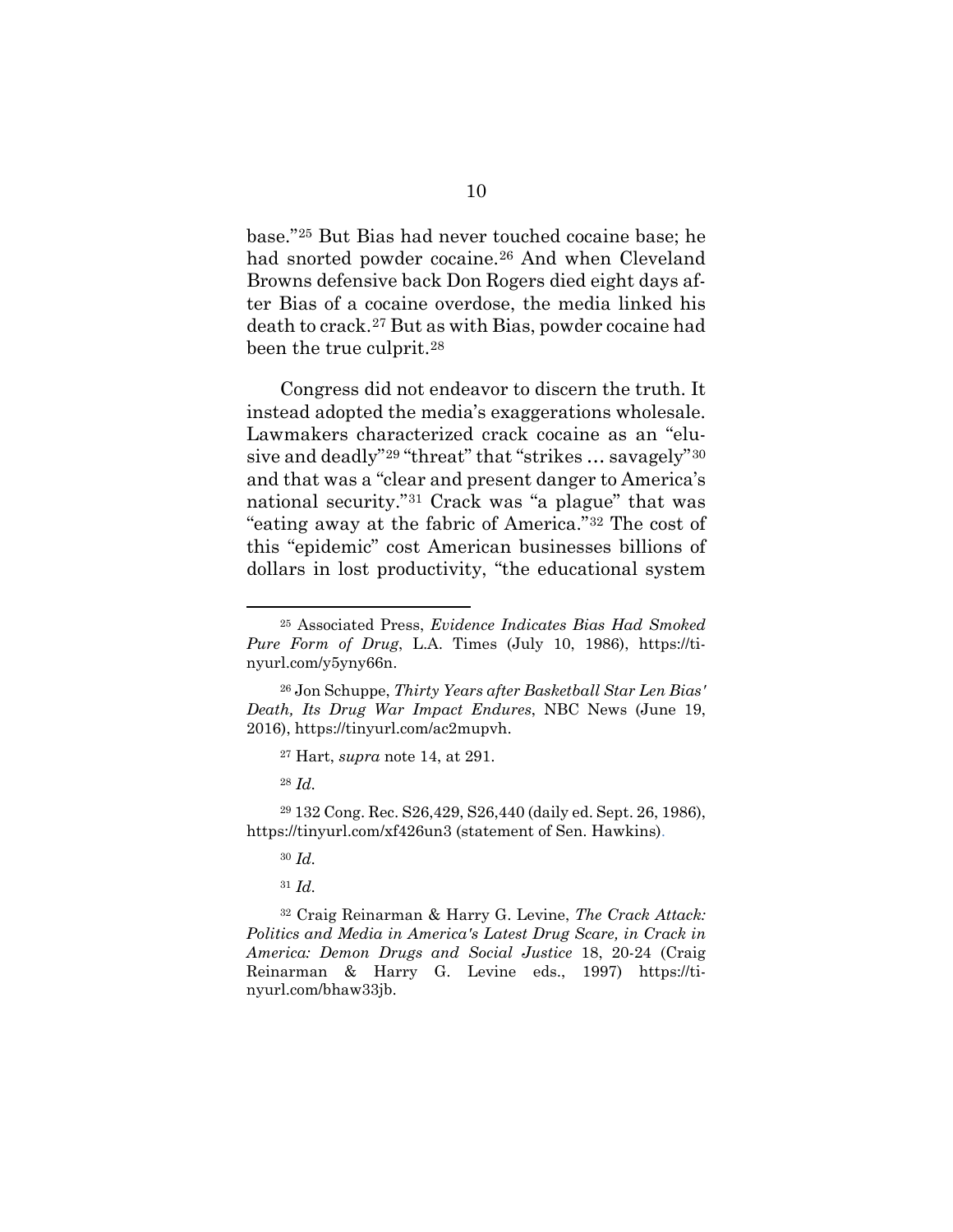[was] being undermined," and "the family" was "disintegrating."[33](#page-25-0) Crack "threatened all the central institutions in American life—families, communities, schools, businesses, [and] law enforcement . . . ."[34](#page-25-1) The drug was touted as "responsible for the fact that vast patches of the American urban landscape [were] rapidly deteriorating."[35](#page-25-2)

Politicians used language of war with little understanding of the science underlying crack cocaine addiction or the need for medical treatment. President Ronald Regan compared the war on drugs to "when we were attacked in World War II."[36](#page-25-3) "Crime is a national defense problem," warned then-Senator Joseph R. Biden, "[y]ou're in as much jeopardy in the streets as you are from a Soviet missile."[37](#page-25-4) According to Senator Alfonse D'Amato, the "drug epidemic" was "as dangerous, if not even more so, than any other terrorist that this Nation faces, including the Qadhafi's, the Khomeini's, because terror is being spread in the neighborhoods."[38](#page-25-5)

<sup>33</sup> *Id.* at 49.

<sup>34</sup> *Id.* 

<sup>35</sup> *Id.* 

<span id="page-25-3"></span><span id="page-25-2"></span><span id="page-25-1"></span><span id="page-25-0"></span><sup>36</sup> Ronald Reagan, *Address to the Nation on the Campaign Against Drug Abuse* (Sept. 14, 1986), https://tinyurl.com/4x3shftm.

<span id="page-25-4"></span><sup>37</sup> Mary Thornton, *Senate Votes to Toughen Federal Sentencing Law*, Wash. Post (Oct. 1, 1982), https://tinyurl.com/yexnehe7.

<span id="page-25-5"></span><sup>38</sup> *"Crack" Cocaine:* Hearing Before the Permanent Sub-Comm. on Investigations of the Comm. On Governmental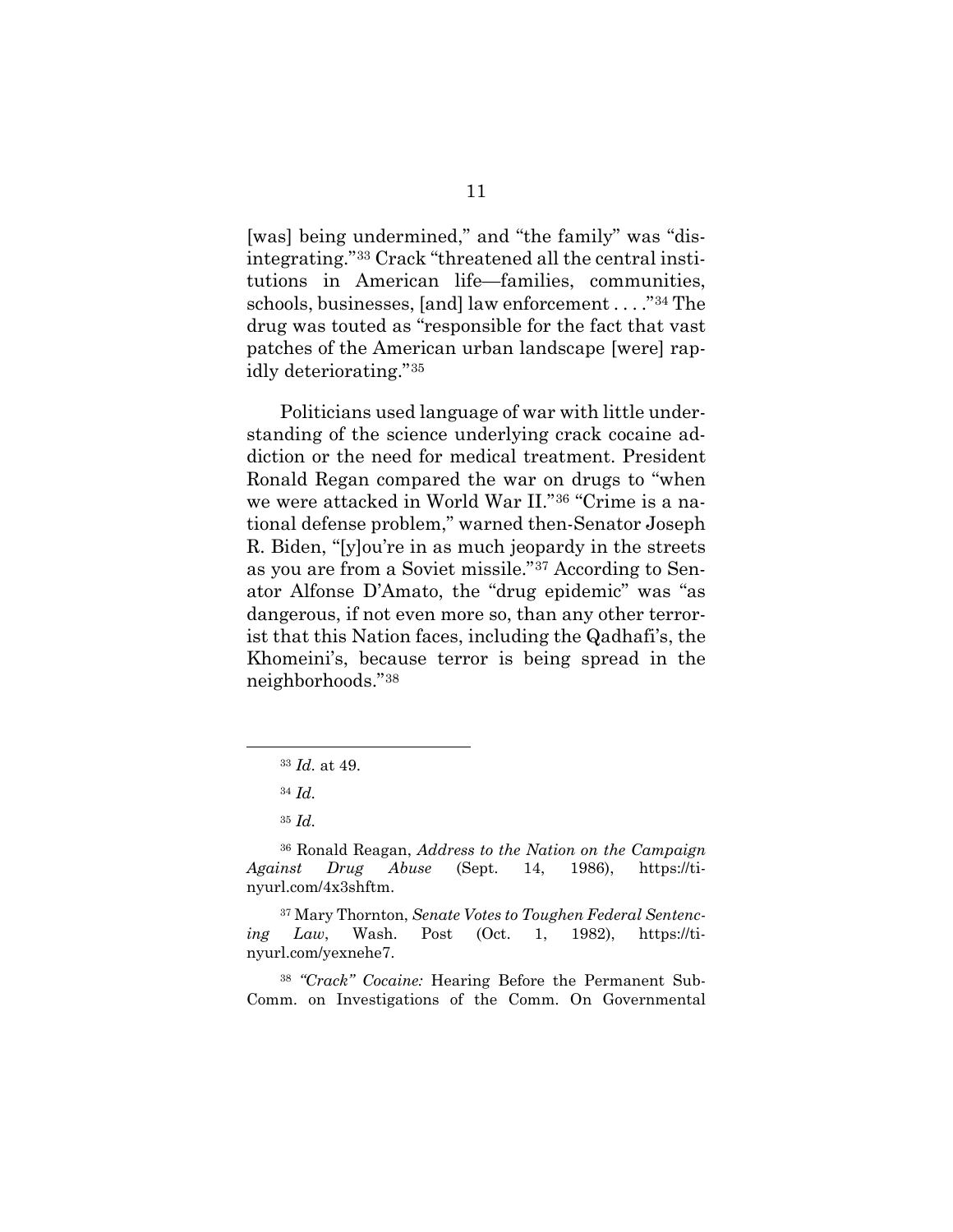## <span id="page-26-0"></span>**B. Race-Based Stereotypes Painted Crack Addicts as Irredeemable and Deserving of Harsh Punishment**

Exaggerations about the addictive properties of crack were accompanied by race-based stereotypes about crack addicts. Most crack users were and still are white.[39](#page-26-1) Yet Black people became the face of crack cocaine in the media. And the picture the media painted was based on the greatest hits of America's racist tropes. With imagery that harkened back to early twentieth century stereotypes of the "cocaine n\*gger," "a peculiarly dangerous criminal" so powerful he could not be stopped with a bullet to the heart,  $40$ Black crack users were portrayed as irredeemable, violent predators so "murderous" that they were "impervious to bullets."[41](#page-26-3) This was, of course, a fanciful lie. The violence associated with crack stemmed almost entirely from the drug trade and cocaine trafficking and not from individual crack users. In 1988 in New York, for example, only 2 percent of murders "involved crack addicts killing people while seeking to

Affairs, 99 Cong. 12 (1986), https://tinyurl.com/ma79k (statement of Sen. D'Amato).

<span id="page-26-1"></span><sup>39</sup> Equal Just. Initiative, *Racial Double Standard in Drug Laws Persists Today*, https://tinyurl.com/tzeekfdv (last visited Nov. 19, 2021).

<span id="page-26-3"></span><span id="page-26-2"></span><sup>40</sup> Edward Huntington Williams, *Negro Cocaine Fiends Are A New Southern Menace*, N.Y. Times (Feb. 8, 1914), https://tinyurl.com/fwuhxxbs.

<sup>41</sup> Hart, *supra* note 14, at 240.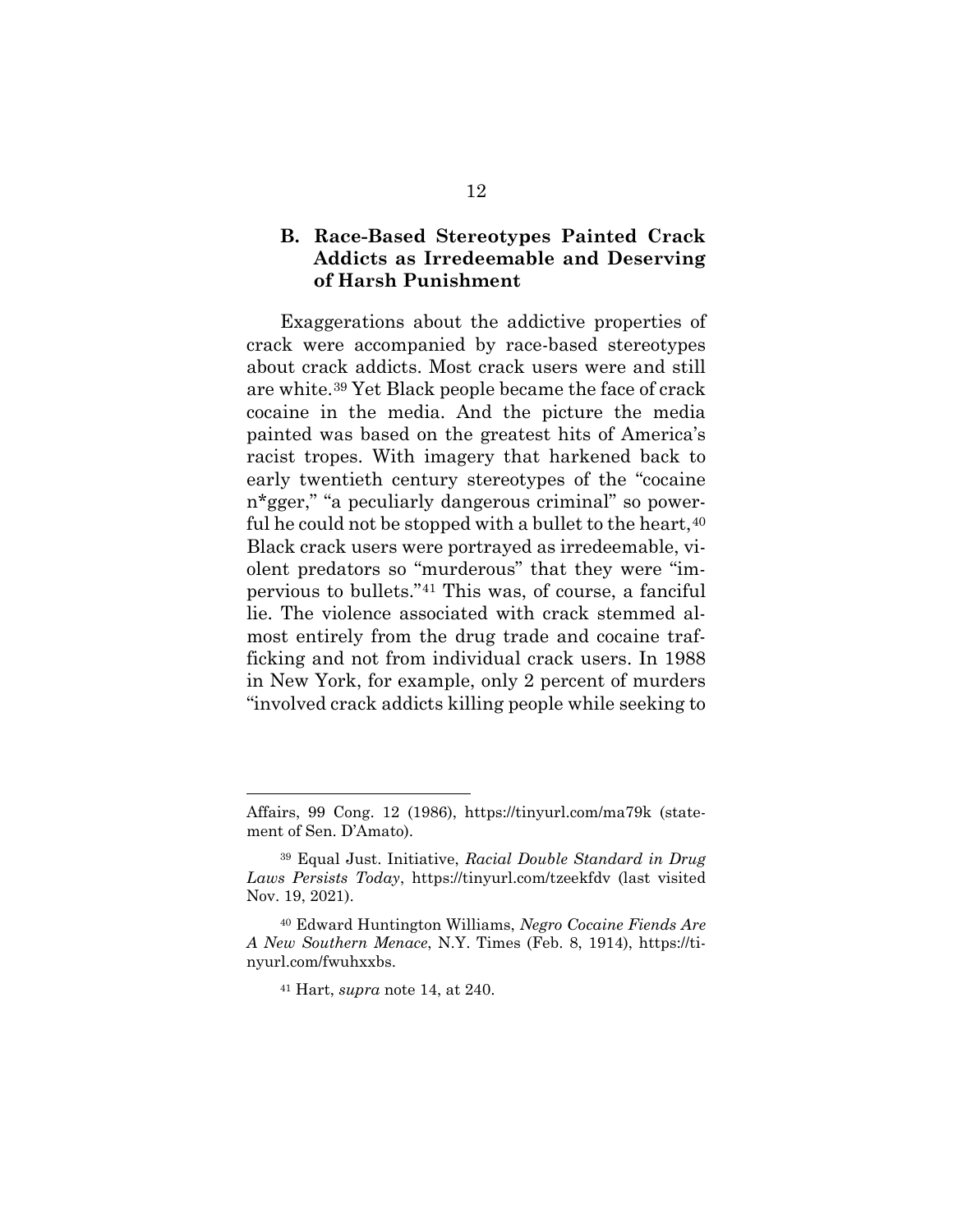buy crack and just 1 percent involved people who had recently used the drug."[42](#page-27-0)

Black women, who were especially hard hit by crack addiction, were portrayed as selfish and promiscuous, willing to do anything for crack. The most prevalent stereotype was the Black pregnant crack addict, commonly depicted as "a prostitute who sometimes traded sex for crack, in violation of every conceivable quality of a good mother."[43](#page-27-1) Medical professionals claimed that crack "undermin[ed] maternal instincts" entirely.[44](#page-27-2) "The monstrous crack-smoking mother was added to the iconography of depraved Black maternity, alongside the matriarch and the welfare queen."[45](#page-27-3)

Black women were also blamed for perhaps the most shameful lie of the crack era: the myth of "crack babies." The media's description of these children was terrifying. The crack-addicted babies allegedly "cr[ied] in a high feline wail, sometimes for hours on end, and nothing [could] console them."[46](#page-27-4) The "creepy catlike cry" was said to be "indicative of neurological

<sup>42</sup> *Id.* at 110.

<sup>43</sup> Roberts, *supra* note 13, at 246.

<span id="page-27-2"></span><span id="page-27-1"></span><span id="page-27-0"></span><sup>44</sup> Cathy Trost, *Born to Lose: Babies of Crack Users Crowd Hospitals, Break Everybody's Heart*, Wall Street J. (July 18, 1989), https://tinyurl.com/2s3wrkww.

<sup>45</sup> Roberts, *supra* note 13, at 247.

<span id="page-27-4"></span><span id="page-27-3"></span><sup>46</sup> Ellen Hopkins, *Childhood's End: What Life Is Like for Crack Babies*, Rolling Stone (Oct. 18, 1990), https://tinyurl.com/m53jkr29.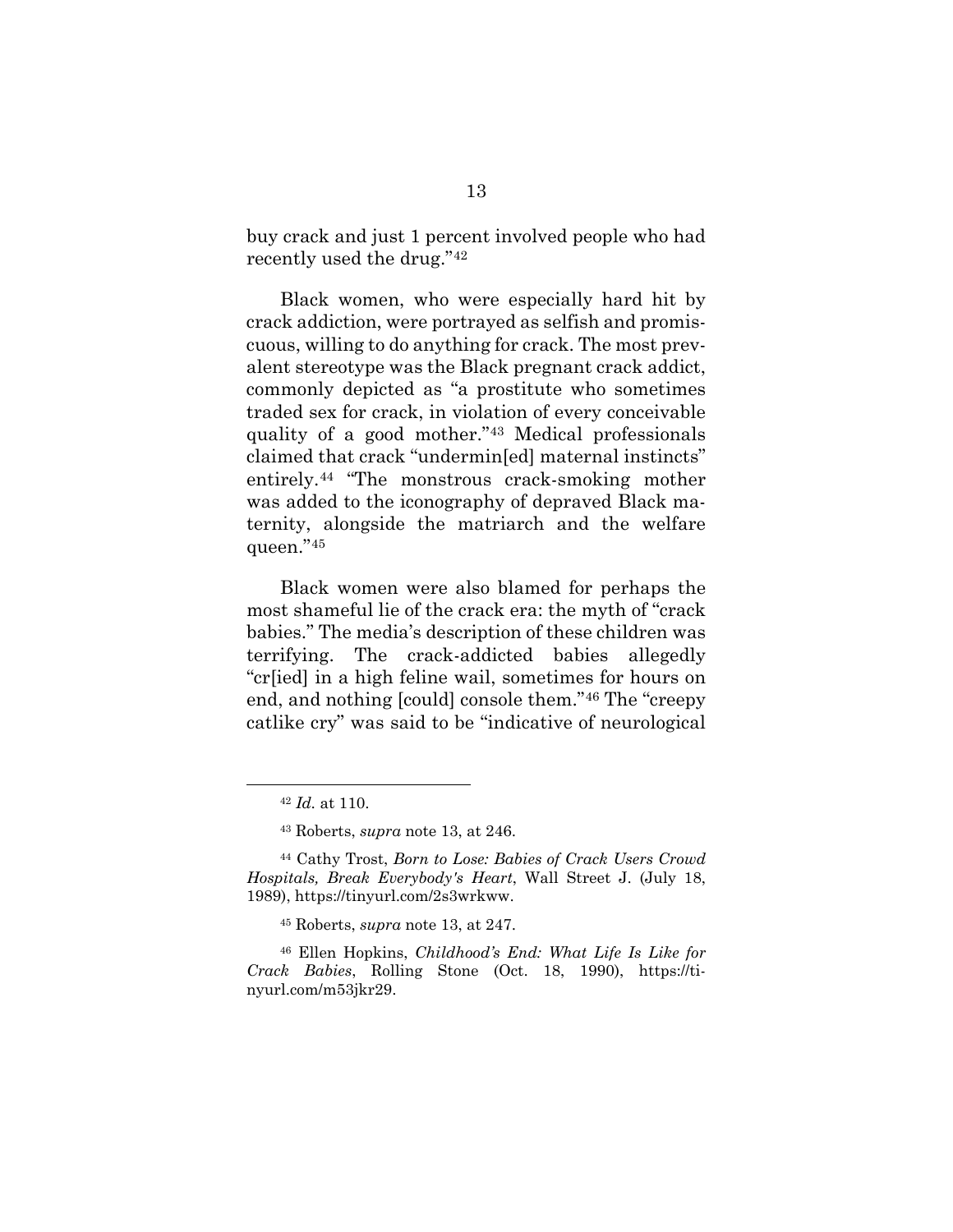damage."[47](#page-28-0) The babies were ostensibly "oblivious to affection."[48](#page-28-1) They were "time bombs" who appeared "normal" but were in fact "addicts" whose "brains [would] never forget cocaine."[49](#page-28-2) Their mother's drug use had "interfer[ed] with the central core of what it is to be human."[50](#page-28-3) All of this was a lie. It had started with a single study of just 23 babies that was quickly discredited.[51](#page-28-4) While not harmless, exposure to cocaine in pregnancy does not cause a known set of birth defects, such as fetal alcohol syndrome, and does not produce infant drug withdrawal like opiates.[52](#page-28-5) Poverty, it turns out, "is a more powerful influence on the outcome of inner-city children than gestational exposure to cocaine."[53](#page-28-6) 

In demonizing and criminalizing crack addition, Congress—and the media that fueled it—ignored the root causes affecting those experiencing that addiction. Behind these myths and caricatures were real people wrecked by the trauma of poverty. Crack had

<span id="page-28-2"></span><span id="page-28-1"></span><span id="page-28-0"></span><sup>49</sup> Courtland Milloy, *A Time Bomb in Cocaine Babies*, Wash. Post (Sept. 17, 1989), https://tinyurl.com/2xcfdp7d.

<span id="page-28-3"></span><sup>50</sup> Sandra Blakeslee, *Crack's Toll Among Babies: A Joyless View, Even of Toys*, N.Y. Times (Sept. 17, 1989), https://tinyurl.com/2t29p9pp.

<span id="page-28-4"></span><sup>51</sup> Katherine Greider, *Crackpot Ideas*, Mother Jones (July 1995), https://tinyurl.com/y54aaxtr.

<span id="page-28-6"></span><span id="page-28-5"></span><sup>53</sup> Susan FitzGerald, *Crack Baby Study Ends with Unexpected but Clear Result*, Philadelphia Inquirer (July 21, 2013), https://tinyurl.com/4rhcrjtc.

<sup>47</sup> *Id.* 

<sup>48</sup> *Id.* 

<sup>52</sup> *Id.*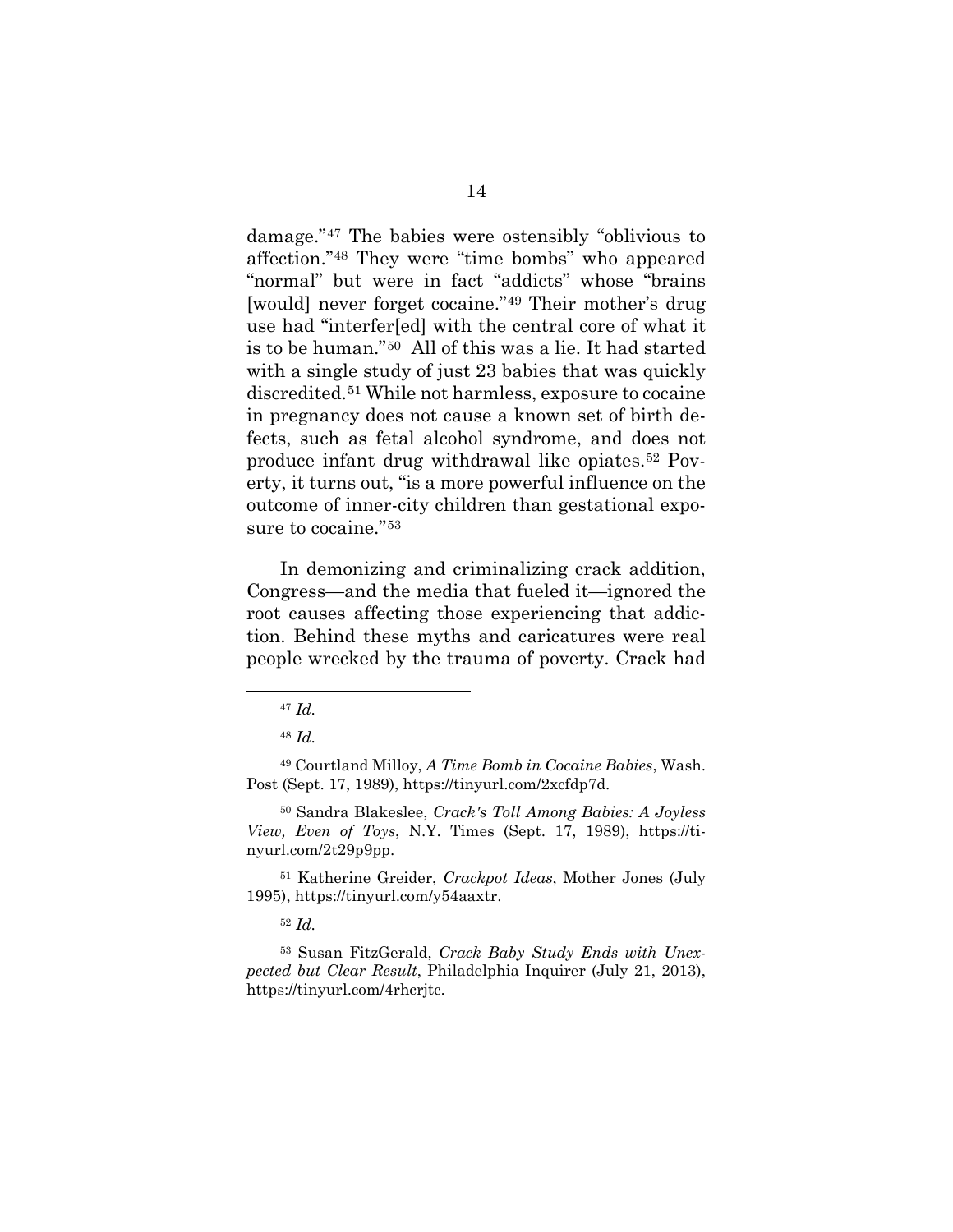appeared as a respite from unemployment and scarce resources, and neighborhoods fell victim to the violence caused by drug trafficking. The confluence of economic decline and the introduction of crack cocaine produced a crippling mix of drug addiction, crime, and suffering that demanded "an appropriate mix between condemnation and compassion."[54](#page-29-1) Congress's response was nearly all condemnation; it was a declaration of war.

## <span id="page-29-0"></span>**C. Congress Imposed Unprecedented and Unjustified Criminal Penalties Based on Myths and Stereotypes**

The first weapon in Congress's war on crack was the 1986 Anti-Drug Act that imposed severe mandatory minimums and punished crack cocaine trafficking offenses 100 times more than any other drug, including powder cocaine, which is pharmacologically identical to crack. An individual convicted for a trafficking offense involving five grams of crack cocaine (the weight of two pennies) received the same fiveyear mandatory minimum sentence as someone convicted for an offense involving 500 grams of powder cocaine (the weight of three apples). And a trafficking offense involving 50 grams of crack cocaine (the weight of a candy bar) received the same ten-year minimum sentence as an offense involving 5,000 grams of powder cocaine (the weight of a gallon paint).

This harshly disproportionate sentencing scheme was unsupported by any medical or penological

<span id="page-29-1"></span><sup>54</sup> 132 Cong. Rec., *supra* note 29, at S26,429, S26,440 (statement by Sen. Biden).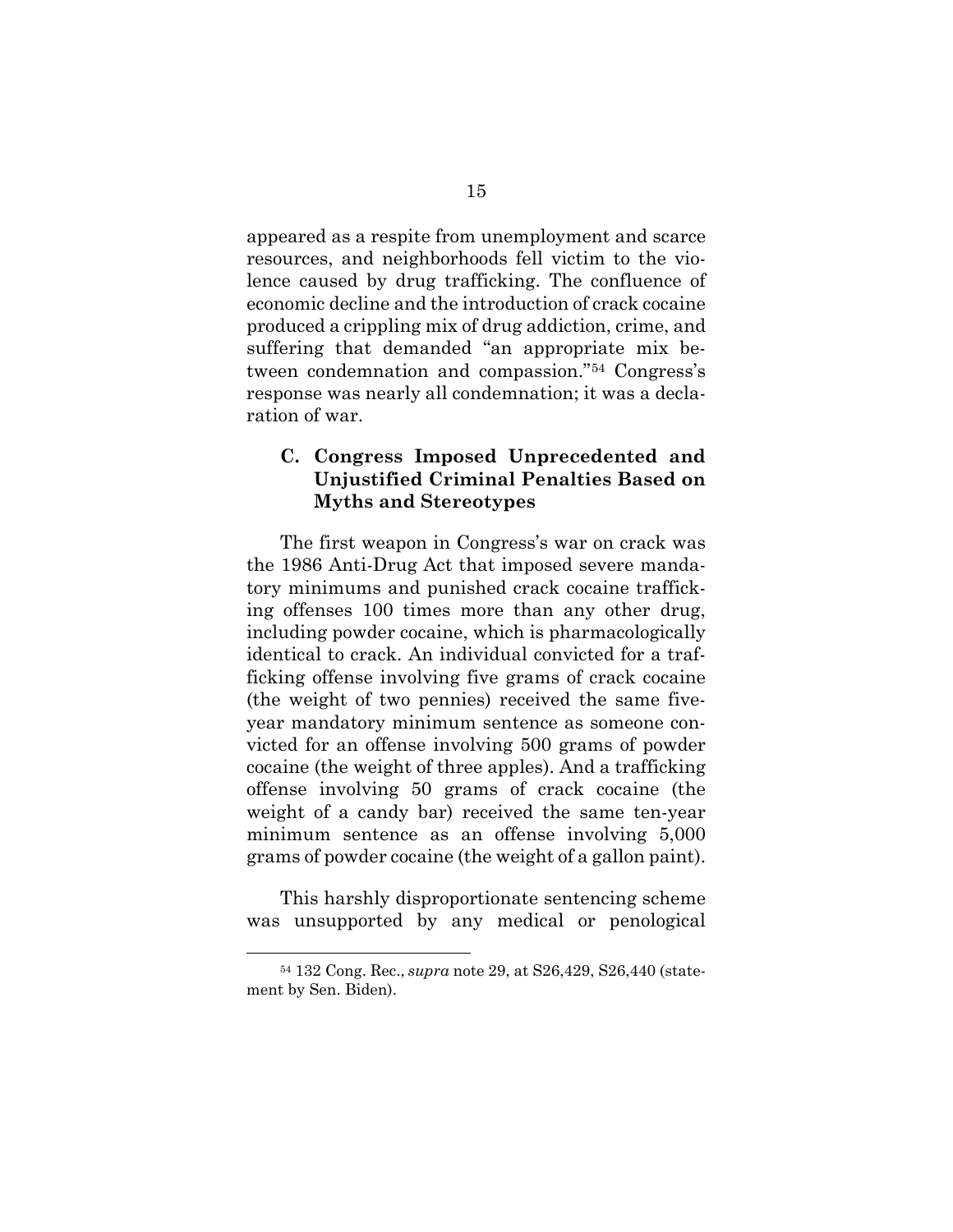research. The sentencing ratio "overstate[d] the relative harmfulness of crack cocaine compared to powder cocaine" and "overstate[d] the seriousness of most crack cocaine offenses."[55](#page-30-0) But under mounting House reelection concerns<sup>[56](#page-30-1)</sup> and perceived pressure and support from constituents,[57](#page-30-2) Congress passed the omnibus crime and drug bill without engaging in extensive, thoughtful debate or adequate hearings.

"Very candidly," Senator Charles Mathias remarked:

[N]one of us has had an opportunity to study this enormous package. It did not emerge from the crucible of the committee process, tempered by the heat of debate. The committees are important because, like them or not, they do provide a means by

<span id="page-30-2"></span><sup>57</sup> *See*, *e.g.*, 132 Cong. Rec., *supra* note 29, at S26,436 (statement of Rep. Hawkins) ("The people are watching our record votes on each key issue on this bill … It is our people who know best what illegal drug use has done and is doing to … our very civilization … The public has always known that no threat strikes America more frequently nor savagely than that of illegal drugs.").

<span id="page-30-0"></span><sup>55</sup> U.S. Sent'g Comm'n, *Report to the Congress: Cocaine and Federal Sentencing Policy* 8 (May 2007), https://tinyurl.com/hvds6ybe.

<span id="page-30-1"></span><sup>56</sup> *See*, *e.g.*, Edward Walsh, *House Votes Antidrug Legislation*, Wash. Post (Sept. 12, 1986), https://tinyurl.com/3j7bectd ("the antidrug effort is seen as a compelling election-year issue."); *see also Hearings Before the United States Sentencing Comm'n on Proposed Guideline Amendments* (Mar. 22, 1993) (testimony of Eric E. Sterling, President of the Criminal Justice Policy Foundation who served as counsel to the House Subcommittee on Crime during the bill's drafting process).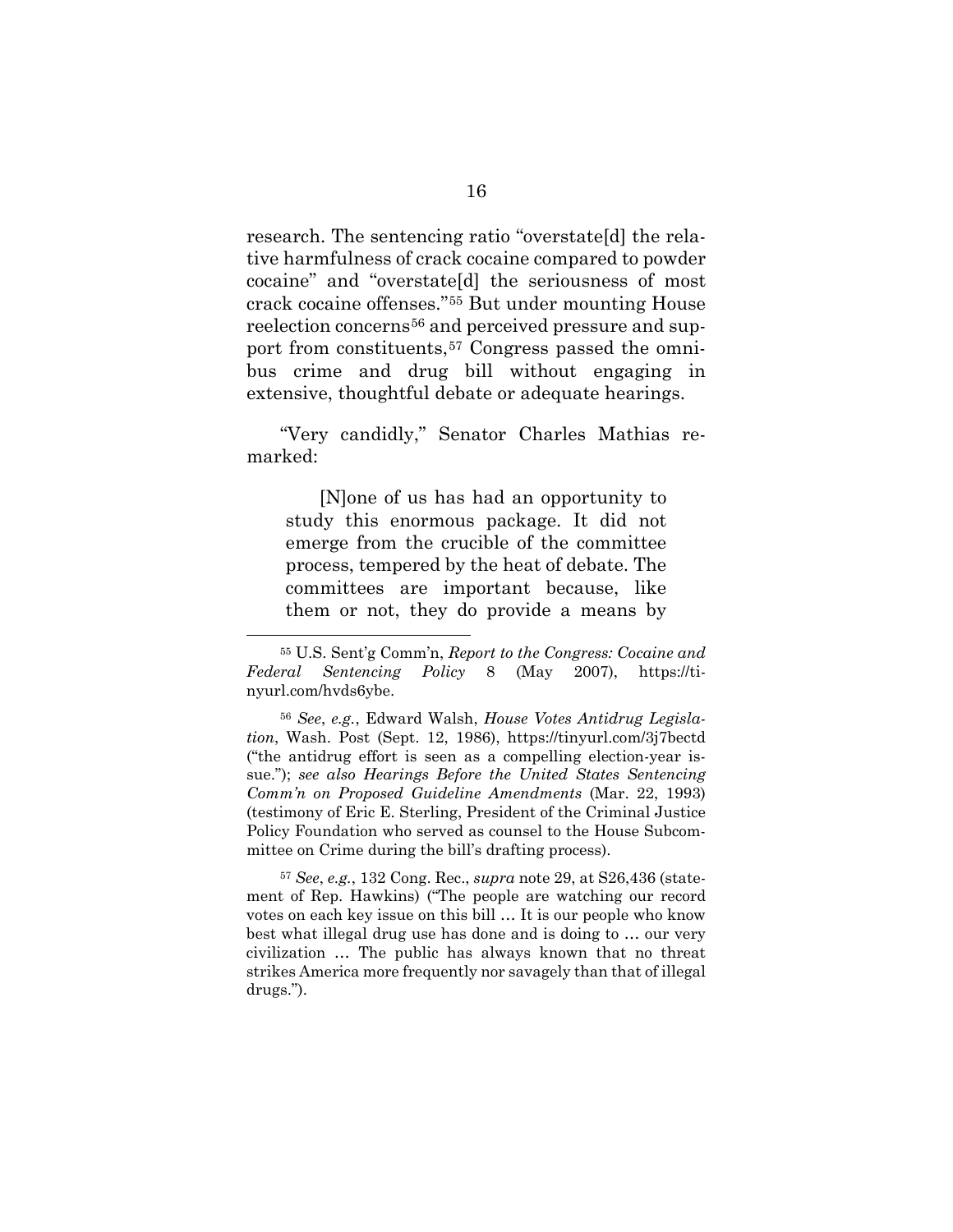which legislation can be carefully considered, can be put through a filter, can be exposed to public view and public discussion by calling witnesses before the committee. That has not been the origin of this bill. Many of the provisions of the bill have never been subjected to committee review… If we are contemplating changes to important individual freedoms, if we are about to alter major social commitments, then those modifications simply must be discussed fully.[58](#page-31-0)

The abbreviated legislative process lacked critical consideration of whether crack cocaine warranted enhanced punishment compared to powder cocaine and other drugs. For example, Congress failed to genuinely analyze the addictiveness of crack cocaine, whether the drug engendered crime, violence, psychosis, and death, or if it posed a particular threat to young people compared to other drugs.[59](#page-31-1) Congress appeared to have instead simply regurgitated the media's skewed reporting and relied on a single police investigator as its "expert" witness.[60](#page-31-2)

<sup>58</sup> *Id.* at S26,462.

<span id="page-31-1"></span><span id="page-31-0"></span><sup>59</sup> Alyssa L. Beaver, *Getting a Fix on Cocaine Sentencing Policy: Reforming the Sentencing Scheme of the Anti-Drug Abuse Act of 1986*, 78 Fordham L. Rev. 2531, 2534 (2010).

<span id="page-31-2"></span><sup>60</sup> 132 Cong. Rec., *supra* note 29, at S26,447 (statement of Sen. Chiles) ("It can turn promising young people into robbers and thieves, stealing anything they can to get the money to feed their habit."); *id.* at S26436 (statement by Sen. Hawkins) ("Drug addiction turns people into walking crime machines.").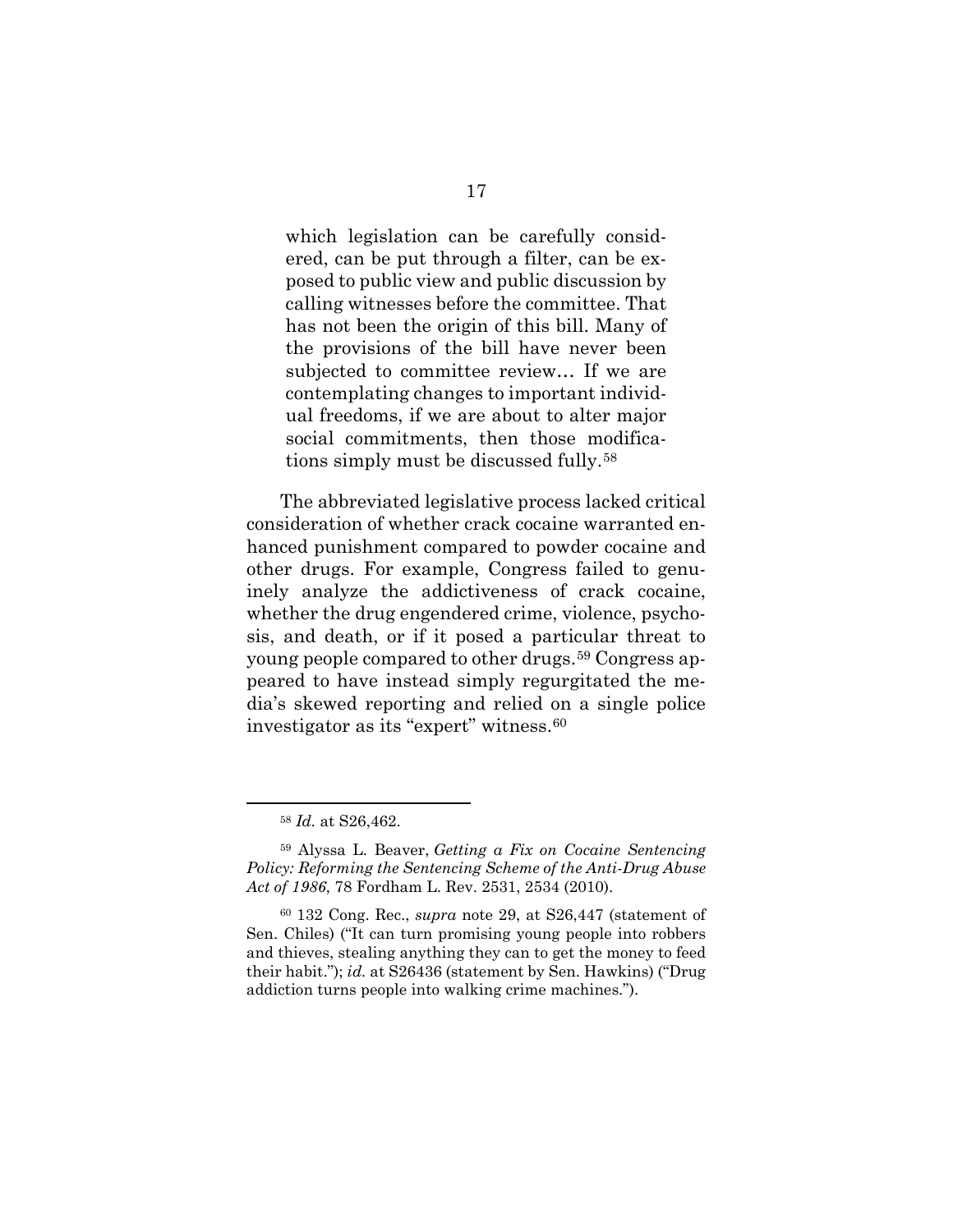Making matters worse, in the 1988 Anti-Drug Act, Congress abandoned its initial focus of arresting and punishing "major traffickers" and "drug kingpins" connected to crime syndicates and violent crime.[61](#page-32-1) Congress expanded crack cocaine penalties to drug users, including first-time offenders. The law applied the 100-to-1 crack cocaine ratio to simple possession, making crack cocaine the *only* drug to carry a mandatory minimum penalty for first offense simple possession.[62](#page-32-2) Mere possession of any other drug, including powder cocaine, carried only a misdemeanor with a maximum penalty of no more than one year in prison.[63](#page-32-3)

# <span id="page-32-0"></span>**D. The 1986 and 1988 Anti-Drug Acts Facilitated Disparate Policing and Prosecution that Disproportionately Impacted the Black Community**

The 1986 and 1988 Anti-Drug Acts launched a war on crack cocaine and the Black community—even though two-thirds of crack users are white or

<span id="page-32-1"></span><sup>61</sup> H.R. Rep. No. 99-845, 11-12 (1986) (major traffickers were defined as "the manufacturers or the heads of organizations who are responsible for creating and delivering very large quantities" and serious traffickers as "the managers of the retail traffic, the person who is filling the bags of heroin, packaging crack cocaine into vials . . . and doing so in substantial street quantities."); *see also* 132 Cong. Rec. S27,193-94 (daily ed. Sept. 30, 1986), https://tinyurl.com/rvnn4a6s (statement of Sen. Byrd).

<span id="page-32-3"></span><span id="page-32-2"></span><sup>62</sup> The Sent'g Project, *Crack Cocaine Sentencing Policy: Unjustified and Unreasonable* 2, *available at* https://tinyurl.com/r8mkepfu.

<sup>63</sup> *Id.*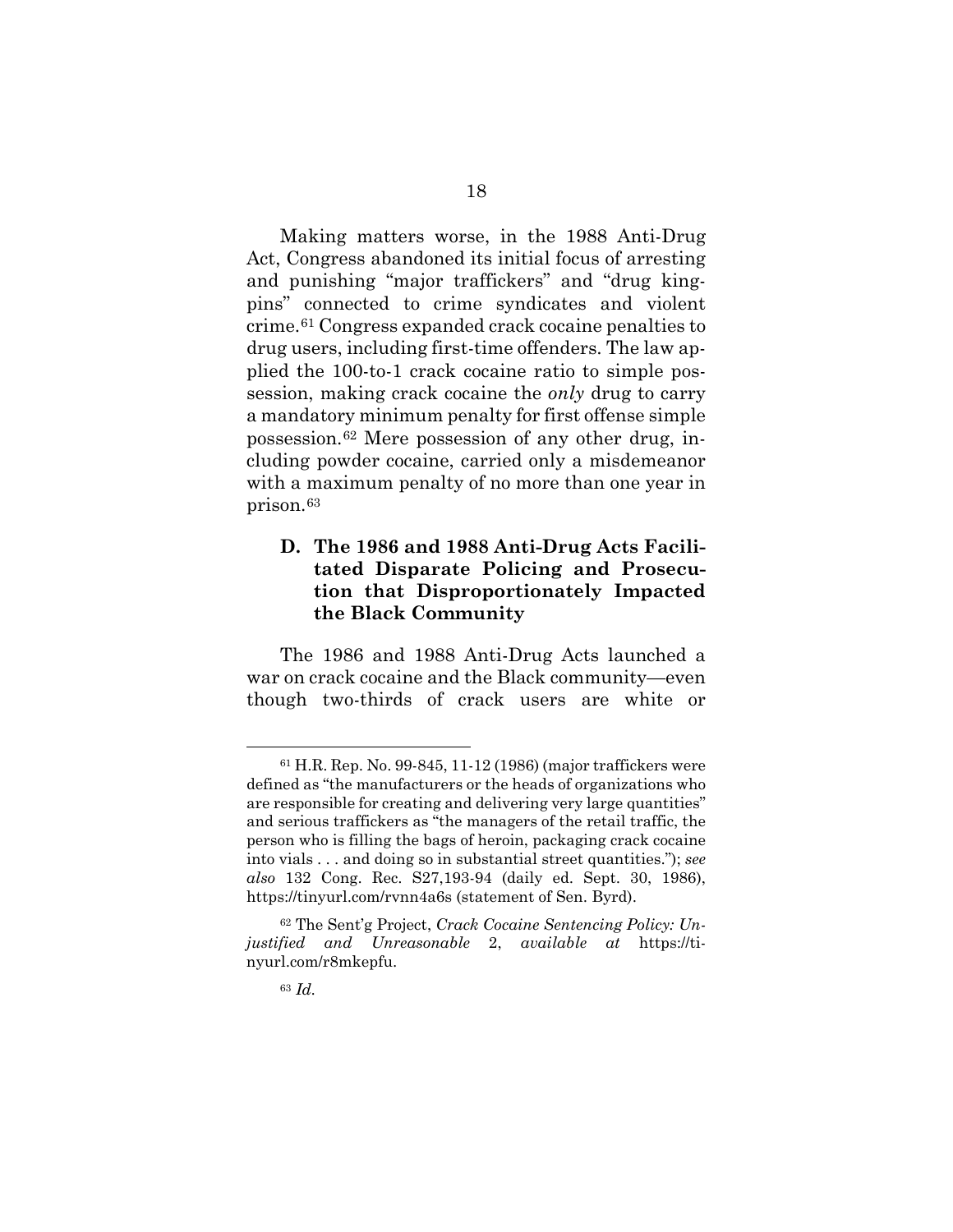Latinx.[64](#page-33-0) The congressional record confirms that this was the intended domestic warzone: *"Big city ghettos"*[65](#page-33-1) *"infested with … crack houses*;*" "[the] centers of the new cocaine trade,"*[66](#page-33-2) *"small cells of pushers, couriers and lookouts from the ghetto's legion of unemployed teenagers."*[67](#page-33-3) The record is also clear as to the race of the domestic targets: *"Most of the dealers, as with past drug trends, are [B]lack or Hispanic … Whites rarely sell the cocaine rocks."*[68](#page-33-4) The legislation provided copious funding for law enforcement—state police, federal law-enforcement officers, and prosecutors—with marching orders to target low-income, mostly Black communities.

Police surveilled and terrorized Black inner-city neighborhoods, while refraining from the same tactics in predominantly white suburbs. The communities subject to the most police monitoring, of course, became "much more likely to produce bodies for the

<span id="page-33-0"></span><sup>64</sup> Danielle Kurtzleben, *Data Show Racial Disparity in Crack Sentencing* (Aug. 3, 2010), https://tinyurl.com/yt8uydju.

<span id="page-33-1"></span><sup>65</sup> 132 Cong. Rec. S17,347 (daily ed. July 8, 1988), https://tinyurl.com/zumbybcw (statement of Sen. Dole) (emphasis added).

<span id="page-33-2"></span><sup>66</sup> 132 Cong. Rec. S4419 (daily ed. March 12, 1986), https://tinyurl.com/bb58ck9e (statement of Sen. Hawkins) (emphasis added).

<span id="page-33-3"></span><sup>67</sup> 132 Cong. Rec. S13,027 (daily ed. June 9, 1986), https://tinyurl.com/yjry7yr9 (statement of Sen. Hawkins) (emphasis added).

<span id="page-33-4"></span><sup>68</sup> 132 Cong. Rec. S8292 (daily ed. April 22, 1986), https://tinyurl.com/5f5x2pwa (statement of Sen. Chiles) (emphasis added).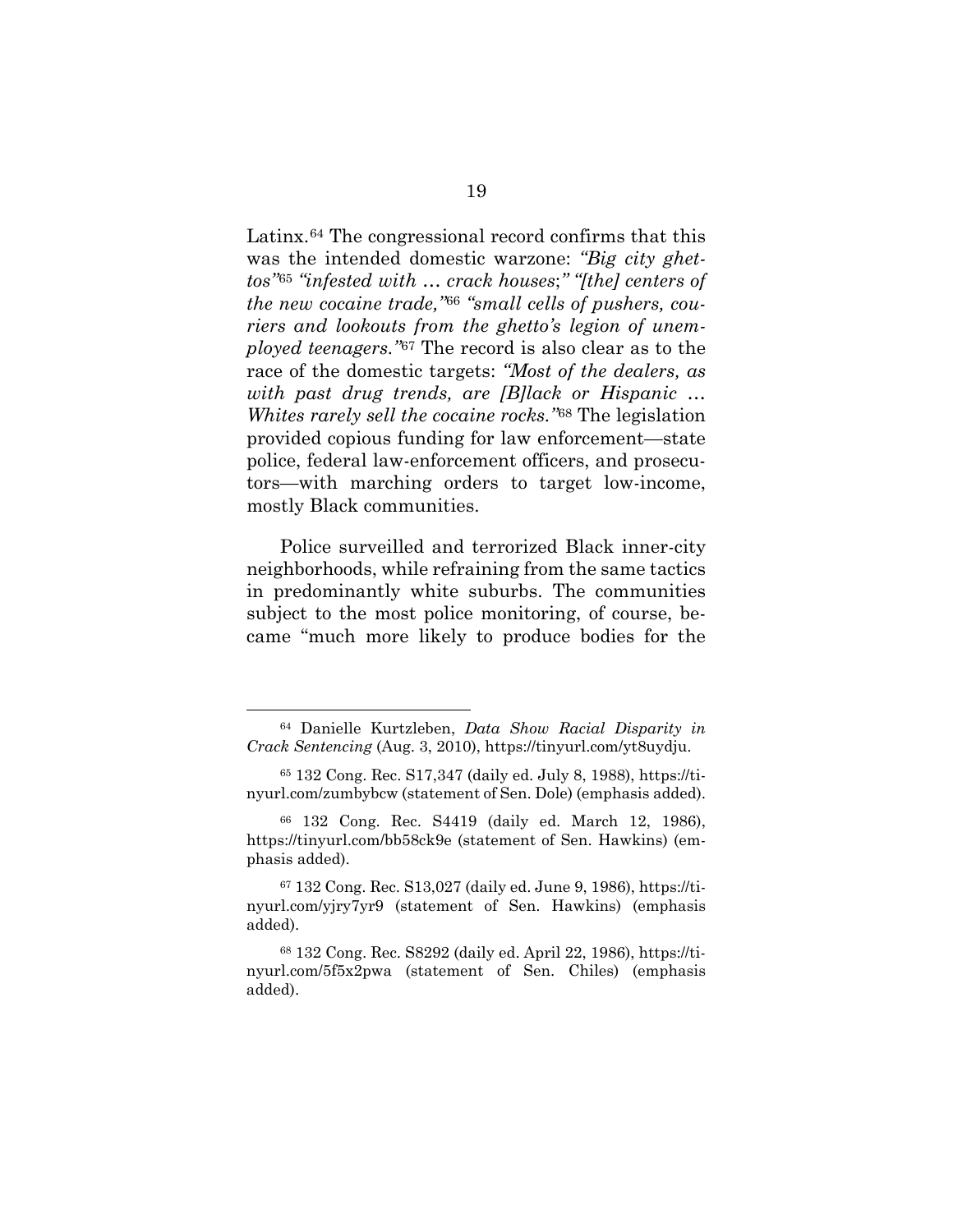punishment industry."[69](#page-34-0) From 1986 to 1991, the number of Black people arrested for drug offenses grew by 350 percent compared to a 50 percent increase for white people.<sup>[70](#page-34-1)</sup>

On the heels of disparate police surveillance and arrests, federal prosecutors made disparate charging decisions that ushered in an era of mass incarceration that essentially "transform[ed] federal prisons into institutions increasingly dedicated to the African American community."[71](#page-34-2) By 1993, Black people accounted for over 88 percent of federal convictions for crack cocaine offenses[.72](#page-34-3) In nineteen federal districts—including those covering major metropolitan areas such as Houston and Indianapolis—no white person was convicted of a crack cocaine offense between 1991 and 1995.[73](#page-34-4) In California, for example, "despite evidence that large numbers of whites use and sell crack cocaine," not a single white person was "convicted of a crack cocaine offense in federal courts serving Los

<span id="page-34-2"></span><sup>71</sup> Deborah J. Vagins & Jesselyn McCurdy, *Cracks in the System: Twenty Years of the Unjust Federal Crack Cocaine Law*, Am. Civ. Liberties Union, at 3 (2006), https://tinyurl.com/4y2estfr.

<span id="page-34-3"></span><sup>72</sup> U.S. Sent'g Comm'n, *Special Report to the Congress: Cocaine and Federal Sentencing Policy* 161 (1995).

<span id="page-34-4"></span><sup>73</sup> Shannon Mullen, *Crack vs. Heroin: An Unfair System Arrested Millions of Blacks, Urged Compassion for Whites* (Dec. 2, 2019), https://tinyurl.com/rxwj5979.

<span id="page-34-0"></span><sup>69</sup> Doris Marine Provine, *Unequal Under Law: Race in the War on Drugs* 18 (2007).

<span id="page-34-1"></span><sup>70</sup> DJ Silton, *U.S. Prisons and Racial Profiling: A Covertly Racist Nation Rides a Vicious Cycle*, 20 Law & Ineq. 53, 61 (2002).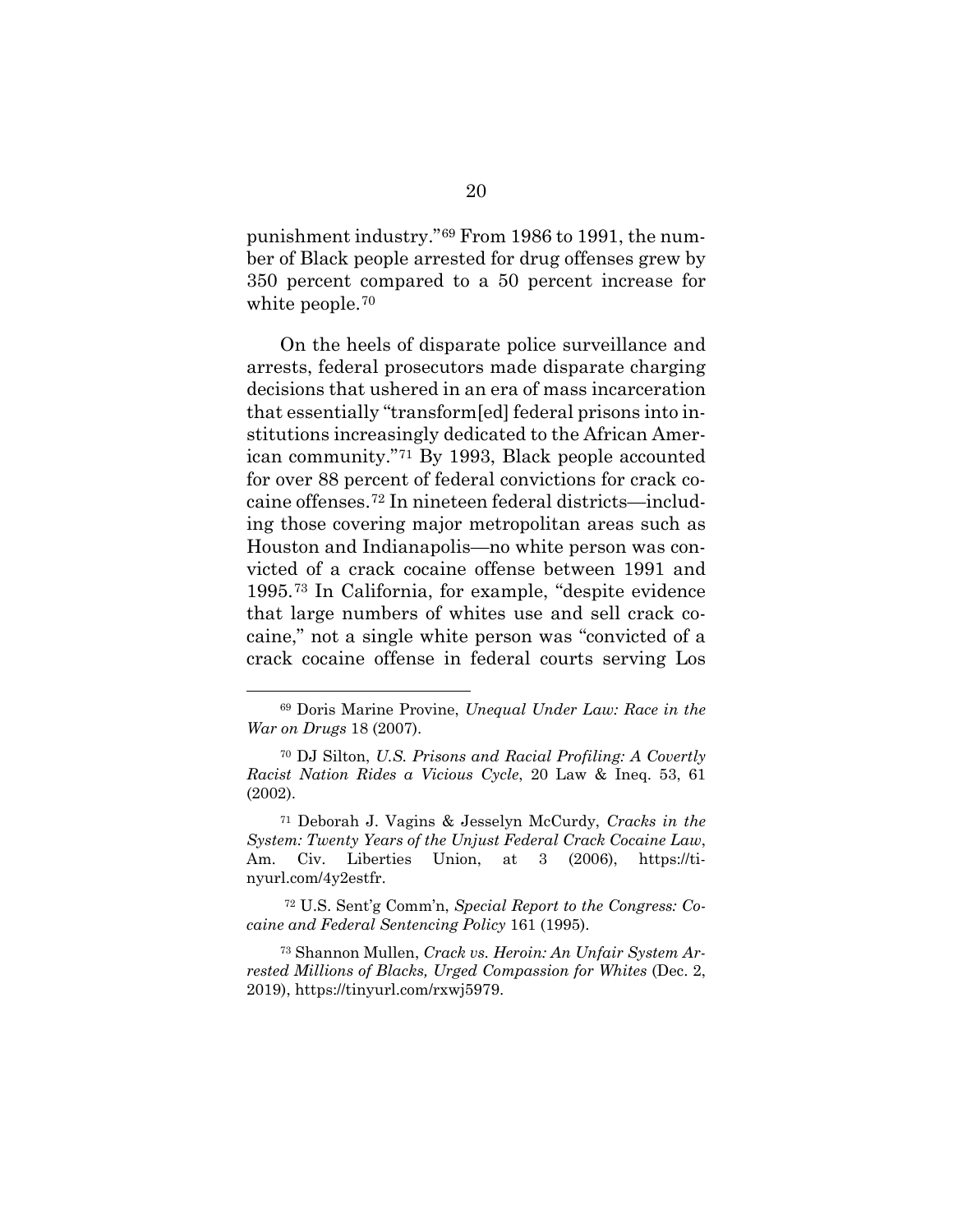Angeles and six Southland counties" between 1986 and 1995.[74](#page-35-0) "Virtually all white crack offenders," by contrast, were "prosecuted in state court, where sentences are far less."[75](#page-35-1)

Federal prosecutors also used the new legislation to seek longer prison sentences against Black people as compared to white people.[76](#page-35-2) Before the 1986 Anti-Drug Act, white and Black offenders received relatively comparable sentences in federal courts (a maximum of 51 months and 55 months, on average, respectively).[77](#page-35-3) That changed after the sentencing disparity between crack and powder cocaine became law. By 2003, the average sentence for a powder cocaine offense was 81 months whereas the average sentence for a crack cocaine offense was 123 months, totaling 3.5 more years on average.[78](#page-35-4) The following

<span id="page-35-0"></span><sup>74</sup> Dan Weikel, *Records Show Federal Officials Almost Solely Prosecute Nonwhites; U.S. Attorney Denies Race Is A Factor*, L.A. Times (May 21, 1995), https://tinyurl.com/r7p4ajsx.

<sup>75</sup> *Id.* 

<span id="page-35-2"></span><span id="page-35-1"></span><sup>76</sup> Regardless whether these decisions were consciously or subconsciously rooted in race-based reasoning, "even a small amount of racial discrimination is a matter that needs to be taken very seriously, both on general normative grounds and because small effects in the aggregate can imply unacceptable deprivations for large numbers of people." Jeremey Travis, et al., *The Growth of Incarceration in the United States: Exploring Causes and Consequences* (2014).

<span id="page-35-3"></span><sup>77</sup> Dep't of Just., Bureau of Justice Statistics, *Sentencing in the Federal Courts: Does Race Matter? The Transition to Sentencing Guidelines, 1986-90*, at 2 (Dec. 1993), *available at* https://tinyurl.com/yvz4nkac.

<span id="page-35-4"></span><sup>78</sup> U.S Sent'g Comm'n, *2003 Sourcebook of Federal Sentencing* 91 (2003).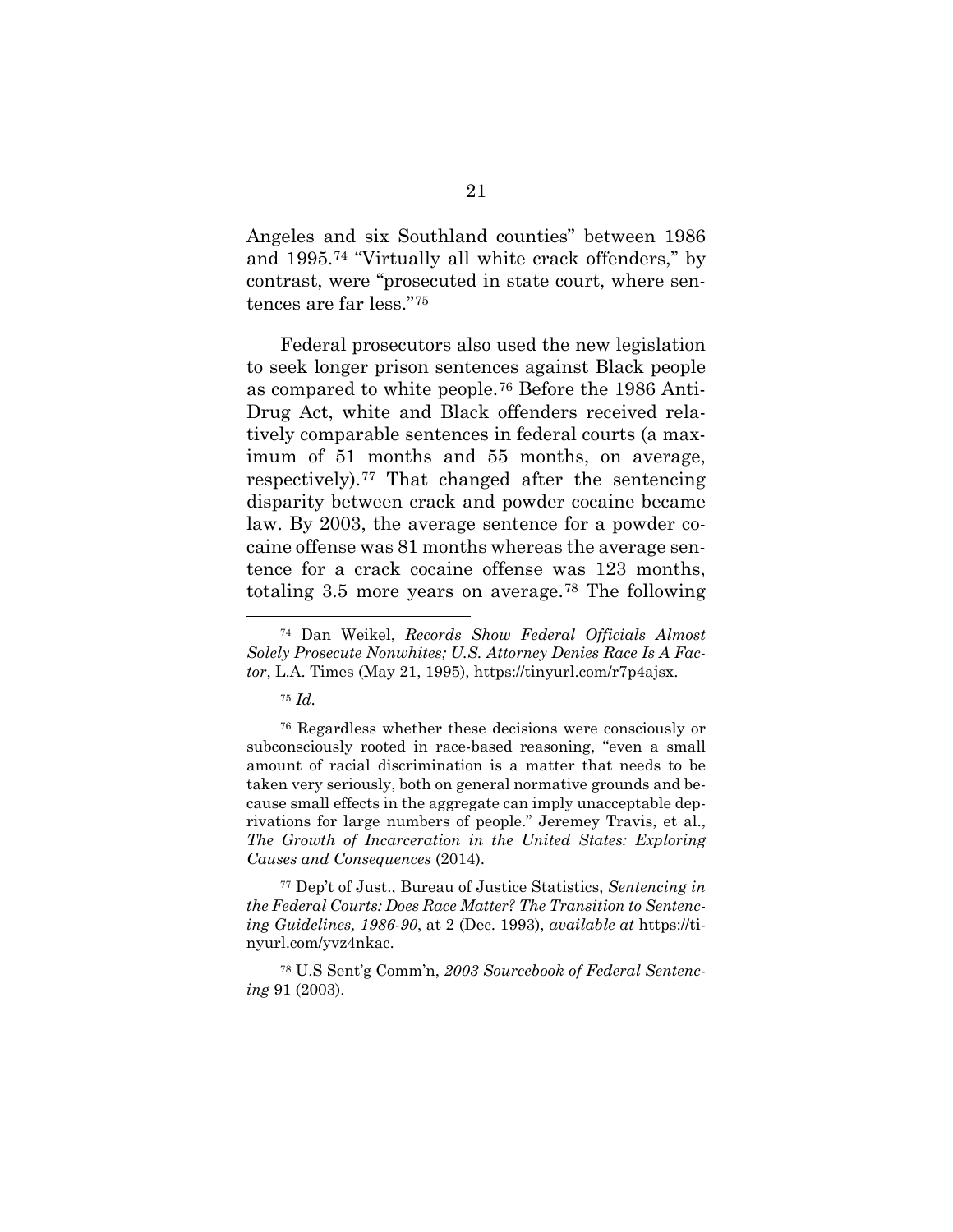year, Black incarcerated individuals served approximately 58.7 months for *drug* offenses, almost equal to the 61.7 months served by white people for *violent* offenses.[79](#page-36-0) Even among those with little to no prior criminal history, Black individuals were sent to federal prison an average of 40 months longer than white people for crack and powder cocaine possession and distribution from 1991 through 2016.<sup>[80](#page-36-1) [81](#page-36-2)</sup>

<span id="page-36-2"></span><sup>81</sup> The consequences of Congress's harsh approach were not limited to federal courts. Federal legislation provided a model for states and sent a signal that no penalty was too harsh to deal with the scourge of crack. The treatment of pregnant addicts provides perhaps the most indefensible example. Based on creative interpretations of state statutes prohibiting distributing drugs to a minor, child abuse and neglect, reckless endangerment, manslaughter, and assault with a deadly weapon, at least two hundred Black women in thirty states were criminally charged with exposing children to cocaine in utero. Roberts, *supra* note 13, at 241. These include Cornelia Whitner, who at twenty-eight years old, was sentenced to eight *years* in prison for endangering the life of her unborn child—a child born healthy with traces of cocaine in his urine. At sentencing, after her lawyer begged for a probation term because Whitner had been sober since giving birth and simply wished for additional drug treatment, the judge callously remarked, "I think I'll just let her go to jail." *Id*.

Many women were placed under arrest for these crimes *while* giving birth or immediately after delivery. In South Carolina, for example, of 30 detained women, at least one was shackled to her bed during delivery; others were handcuffed (some with chains that went over their swollen bellies) and placed into holding cells while they waited for hours while "weak and in

<span id="page-36-0"></span><sup>79</sup> Dep't of Just., Bureau of Just. Stat., *Compendium of Federal Justice Statistics* 112 (Oct. 2005).

<span id="page-36-1"></span><sup>80</sup> Shannon Mullen, *Crack vs. Heroin: An Unfair System Arrested Millions of Blacks, Urged Compassion for Whites*, App (Dec. 2, 2019), https://tinyurl.com/rxwj5979.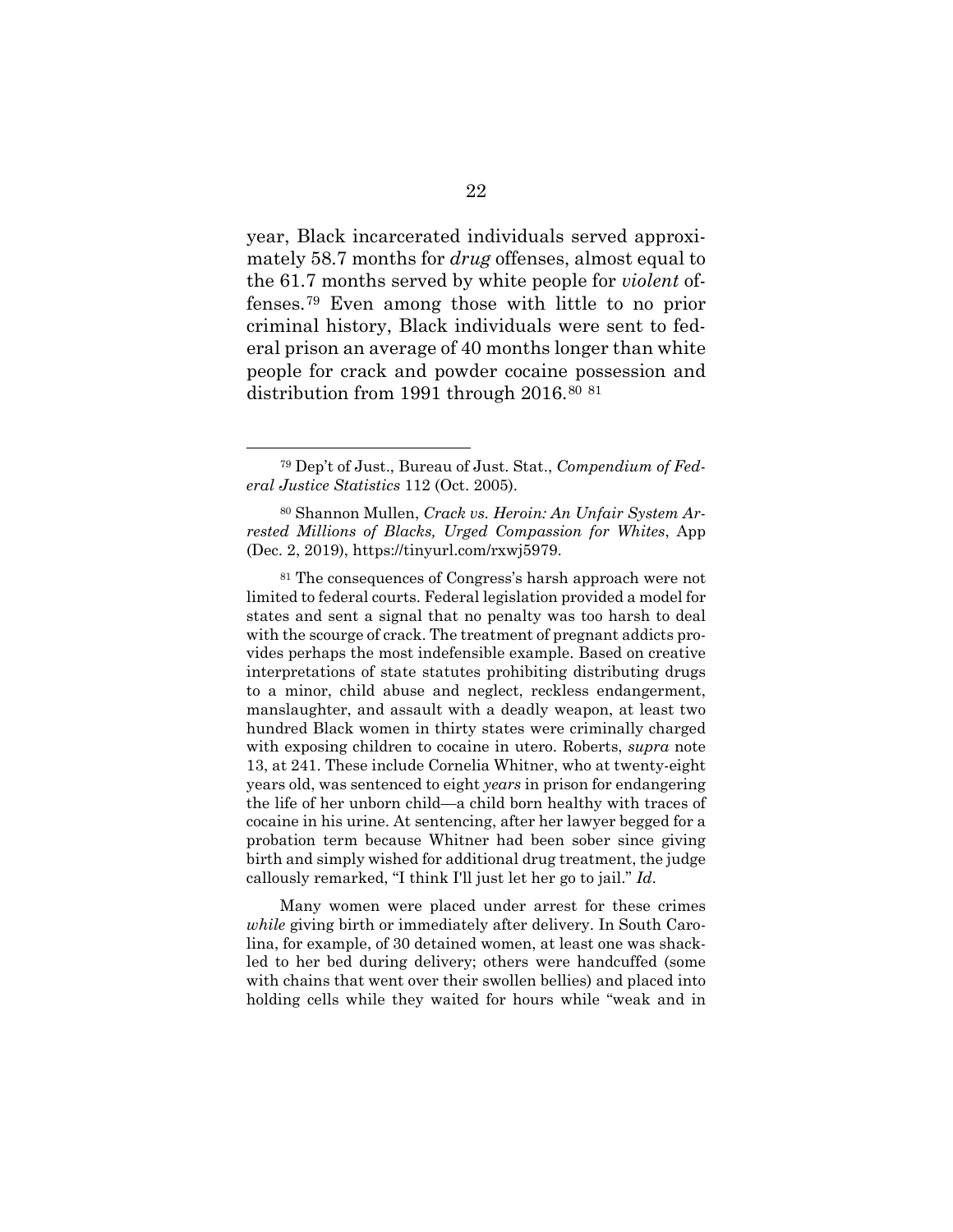# <span id="page-37-0"></span>**II. Congress Enacted Section 404(b) Of The First Step Act To Provide Robust Resentencing Review For Persons Subjected To Unjustly Punitive Sentences For Crack Cocaine Offenses**

The First Step Act means more than making the Fair Sentencing Act retroactive; it is a rare, bipartisan acknowledgment from the federal government of a grave error. It comes after decades of outcry from stakeholders across the political spectrum. The U.S. Sentencing Commission urged Congress to change the severe crack cocaine penalties on at least three occasions between 1995 and 2002, concluding that the "100-to-1 crack cocaine to powder cocaine quantity ratio [was] the primary cause of the growing disparity between sentences for Black and White federal defendants."[82](#page-37-1) The Commission "believe[d] strongly that the disparity between penalties for the same quantities of crack and powder cocaine [was] wrong"[83](#page-37-2) and

pain, still bleeding heavily from childbirth [and] vomiting." Kimani Paul-Emile, *The Charleston Policy: Substance or Abuse?*, 4 Mich. J. Race & L. 325, 328 (1999). Most were dressed only in a meager hospital gown, and one woman recounts being allowed only a blanket to cover her half-naked body as she was wheeled from the hospital to an awaiting police vehicle. *Id*.

The cruelty of the crack era was reprehensible.

<span id="page-37-1"></span><sup>82</sup> *Cocaine and Federal Sentencing Policy*, *supra* note 72, at 154.

<span id="page-37-2"></span><sup>83</sup> U.S. Sent'g Comm'n, *Report to the Congress: Cocaine and Federal Sentencing Policy* 5 (Apr. 1997) *available at* https://tinyurl.com/5ex4p9cj.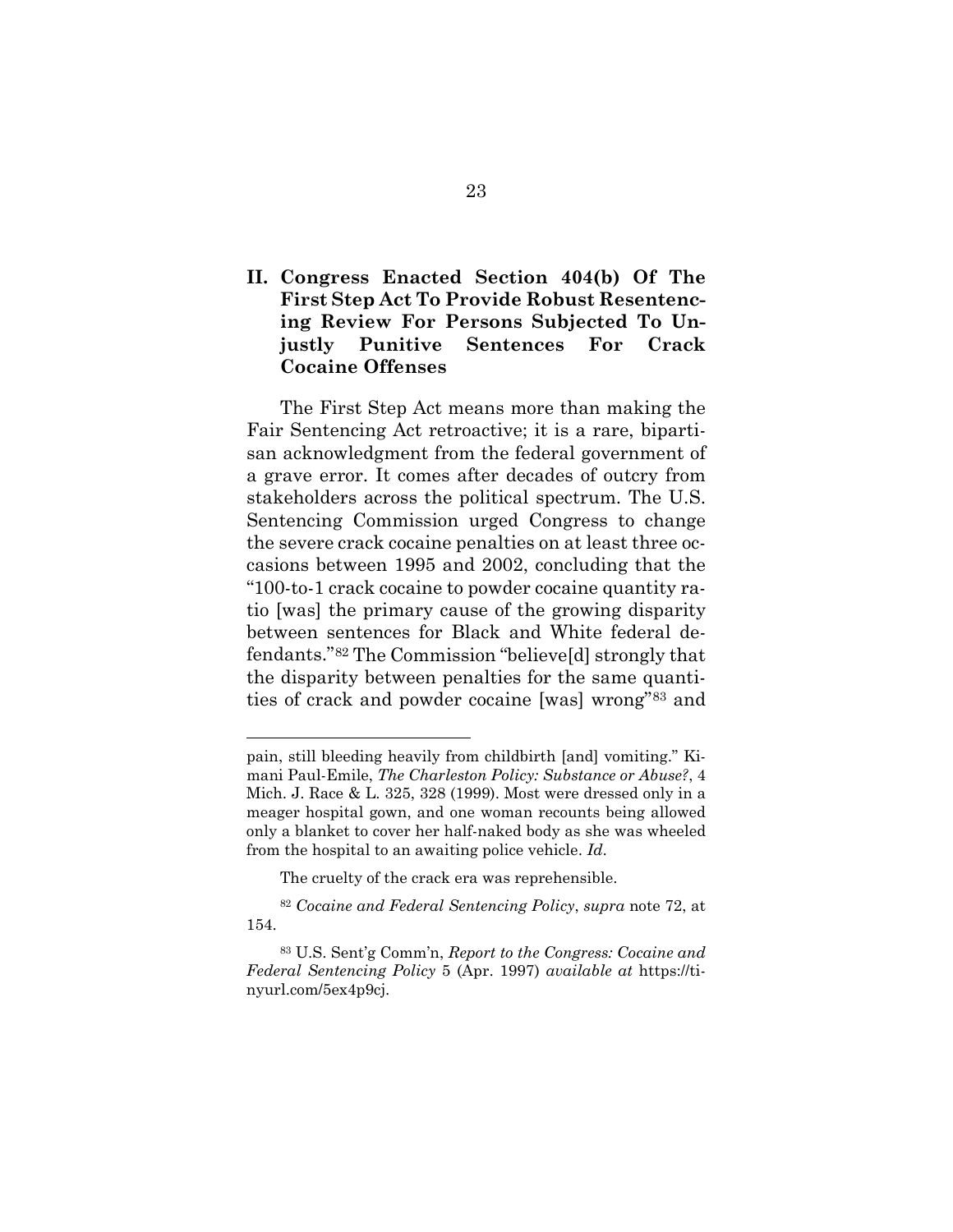"result[ed] in unduly severe penalties for most crack cocaine offenders, the impact of [which] f[e]ll primarily upon [B]lack offenders."[84](#page-38-0) This "contributed to a widely held perception that the … penalty structure promote[d] unwarranted disparity based on race," finding "even the perception of racial disparity problematic because it fosters disrespect for and lack of confidence in the criminal justice system."[85](#page-38-1)

Civil rights organizations expressed similar criticism. Steven R. Shapiro, the former National Legal Director of the American Civil Liberties Union, stated, "[j]udges should not be required to close their eyes to the fact that the 100-to-1 disparity is unsound in theory and racially discriminatory in practice."[86](#page-38-2) The Leadership Conference on Civil and Human Rights also published a statement of admonishment:

Now the responsibility lies with Congress. We call on Congress to fix this problem once and for all. The Commission has pointed Congress in the right direction, but Congress needs to go the extra mile for justice. The drug war will continue to lack credibility in

<span id="page-38-0"></span><sup>84</sup> U.S. Sent'g Comm'n, *Report to the Congress: Cocaine and Federal Sentencing Policy* viii (May 2002) *available at* https://tinyurl.com/fd2vrkt5.

<sup>85</sup> *Id.* 

<span id="page-38-2"></span><span id="page-38-1"></span><sup>86</sup> *Case Coincides with Congressional Push to Repeal Racially Discriminatory Sentencing Scheme*, Am. Civ. Liberties Union (Oct. 2, 2007), https://tinyurl.com/tb9p3k77.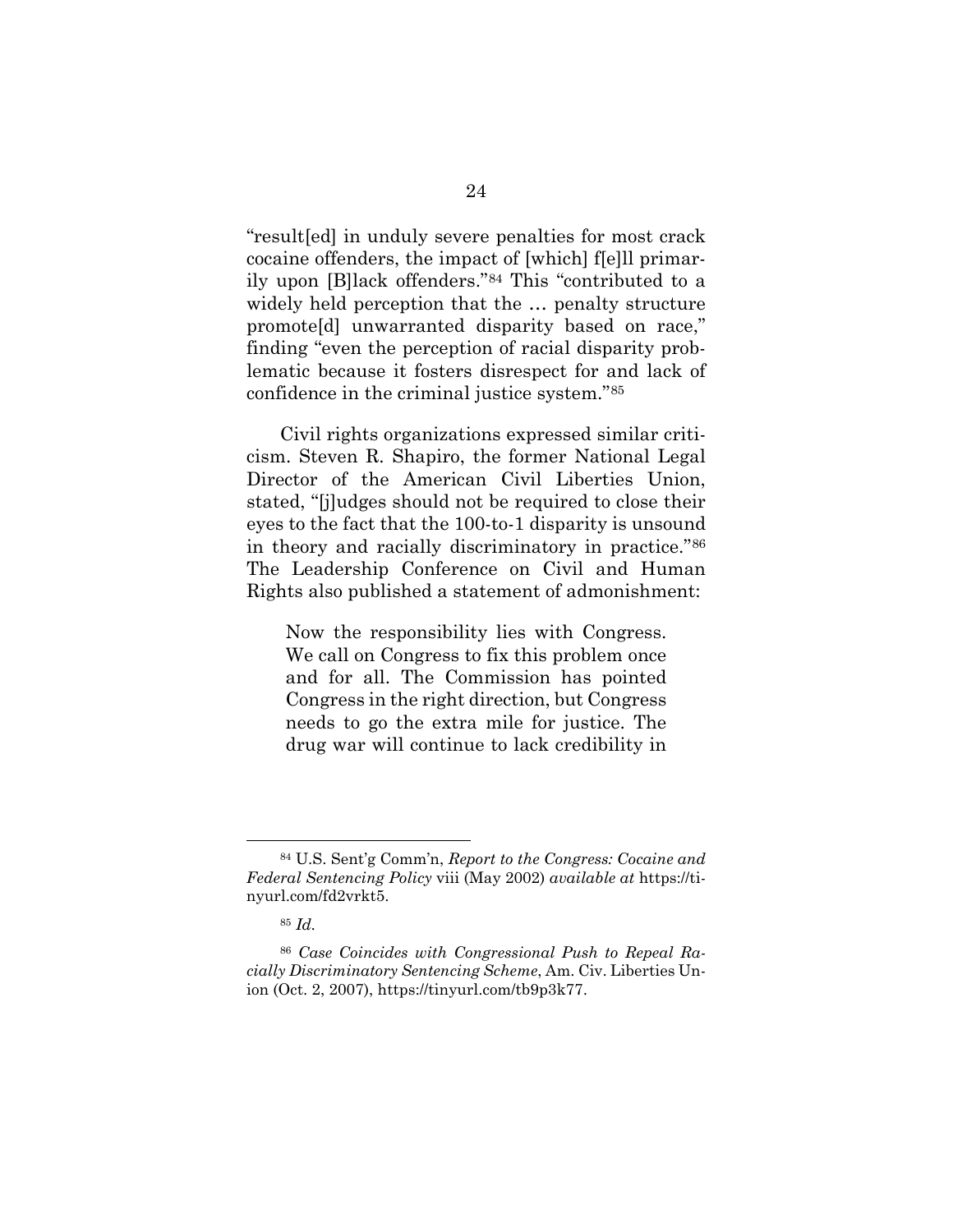minority communities until these sentencing laws are changed.[87](#page-39-0)

Congress finally heeded this advice in 2010 by enacting the Fair Sentencing Act, which sought to ameliorate "the fundamental unfairness" and "longstanding injustice" between federal sentencing for crack and powder cocaine offenses.<sup>[88](#page-39-1)</sup> The law represented the federal government's first effort "to restore confidence in the criminal justice system – particularly in communities of color."[89](#page-39-2) Importantly, the Fair Sentencing Act decreased the disparity between sentences for crack and powder cocaine offenses by lowering the penalty ratio from 100-to-one to 18-to-one, and it eliminated the mandatory minimum provision for simple possession of crack cocaine.

Whether the law applied retroactively, however, triggered mixed responses from the U.S. Sentencing Commission, the Department of Justice, and federal courts. This Court's opinion in *Dorsey* ultimately settled the debate, holding that the Fair Sentencing Act benefited only incarcerated individuals sentenced for crack cocaine offenses *after* the date the law went into

<span id="page-39-0"></span><sup>87</sup> *Leadership Conference on Civil Rights Urges Congress to Improve Fairness of Crack/Cocaine Sentencing Laws*, The Leadership Conf. on Civ. and Hum. Rts. (May 22, 2002), https://tinyurl.com/u6fapt8w.

<span id="page-39-1"></span><sup>88</sup> U.S. Sent'g Comm'n, *U.S. Sentencing Commission Voted Unanimously to Apply Fair Sentencing Act of 2010 Amendment to the Federal Sentencing Guidelines Retroactively* (June 30, 2011), https://tinyurl.com/573bsjv5.

<span id="page-39-2"></span><sup>89</sup> *Fair Sentencing Act*, Am. Civ. Liberties Union, https://tinyurl.com/4akf99fd (last visited Nov. 19, 2021).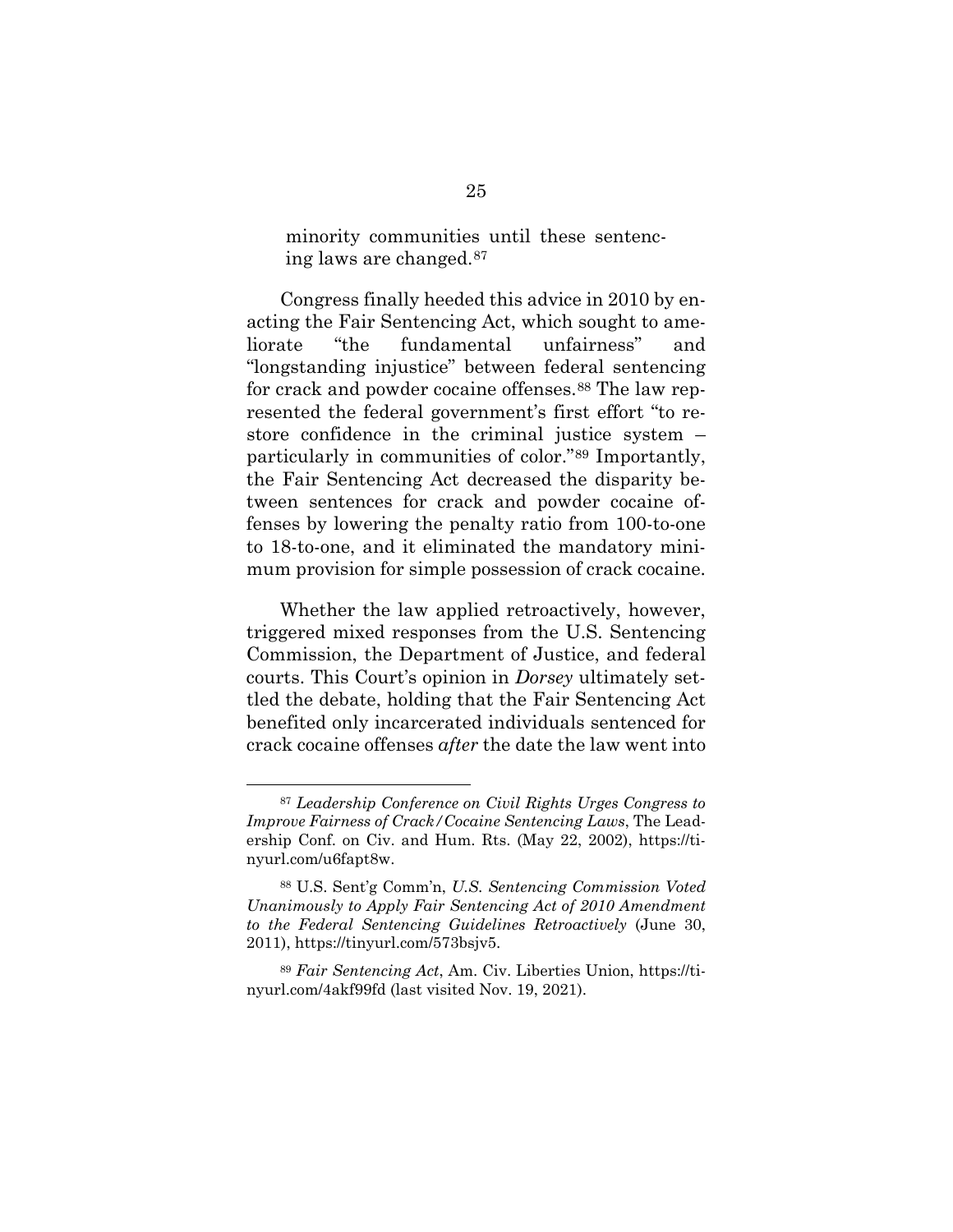effect.[90](#page-40-0) The Fair Sentencing Act thus provided *no* relief to the thousands sentenced before its enactment.

Finally, more than three decades after the 1986 Anti-Drug Act took effect, Congress passed the First Step Act in 2018 "to effect comprehensive correctional, sentencing, and criminal justice reforms."[91](#page-40-1) The First Step Act made the Fair Sentencing Act's provisions regarding crack cocaine sentencing retroactive, providing relief to those excluded by *Dorsey*. The law has been lauded as one of "the most substantial changes in a generation to the tough-on-crime prison and sentencing laws that ballooned the federal prison population and created a criminal justice system that many conservatives and liberals view as costly and unfair."[92](#page-40-2) Through the First Step Act, Congress endeavored to "make our justice system fairer, relieve our overcrowded prisons, redirect funding to our most pressing crime prevention efforts, and make our communities safer."[93](#page-40-3) 

<span id="page-40-2"></span><sup>92</sup> Nicholas Fandos, *Senate Passes Bipartisan Criminal Justice Bill*, N.Y. Times (Dec. 18, 2018), https://tinyurl.com/p9e2b4z8.

<sup>90</sup> *Dorsey*, 567 U.S. 260, 279-81 (2012).

<span id="page-40-1"></span><span id="page-40-0"></span><sup>91</sup> Br. of Senators Richard J. Durbin, Charles E. Grassley, Cory A. Booker, and Mike Lee as Amici Curiae in support of Pet'r at 6, *Terry v. United States*, No. 20-5904 (U.S. S. Ct. Feb. 19, 2021) (citing 164 Cong. Rec. S7774 (daily ed. Dec. 18, 2018)

<span id="page-40-3"></span><sup>93</sup> Press Release, Committee on the Judiciary*, Grassley, Durbin Statements on First Step Act Passing House* (Dec. 20, 2018), https://tinyurl.com/6uy4dxb8.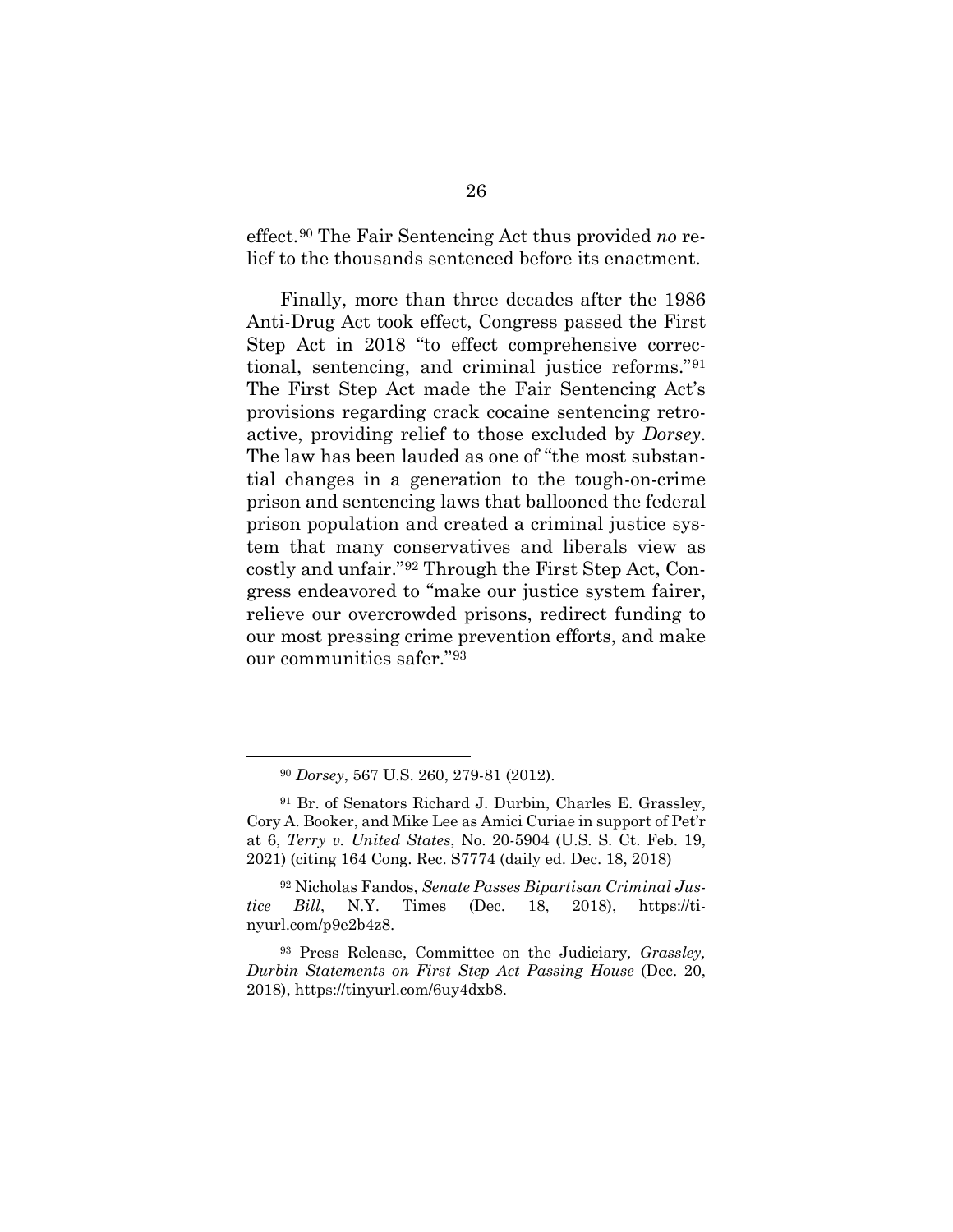In commemorating the First Step Act's one-year anniversary, one of the law's  $32$  Senate cosponsors,  $94$ Senator Chuck Grassley, stated:

Our criminal justice system is based on the rule of law. That means when you commit a crime, you should be punished. But the punishment should fit the crime. If the penalty is too harsh, it doesn't do any more to deter criminal activity and its bad value for taxpayers. Overly harsh penalties can also make it harder for prisoners who are trying to change their lives to turn over a new leaf … With vigilant and consistent oversight into the implementation of the First Step Act, we can ensure that these goals of reducing recidivism and improving our criminal justice system are met.[95](#page-41-1)

To this end, Section 404(b) permits eligible individuals originally sentenced under the harsh crack cocaine sentencing laws of the 1980s to petition district courts for resentencing "as if sections 2 and 3 of the Fair Sentencing Act … were in effect at the time the covered offense was committed."[96](#page-41-2) The retroactivity provision is of critical importance to Congress. Its

<span id="page-41-0"></span><sup>94</sup> Press Release, Committee on the Judiciary*, Thirty-Two Senators Now Cosponsoring First Step Act* (Dec. 7, 2018), https://tinyurl.com/emr2vu2w.

<span id="page-41-1"></span><sup>95</sup> Prepared Floor Remarks of U.S. Senator Chuck Grassley, *Grassley On The First Step Act: One Year Anniversary of Senate Passage* (Dec. 18, 2019), https://tinyurl.com/23ybermy.

<span id="page-41-2"></span><sup>96</sup> First Step Act of 2018, Pub. L. No. 115-391, §404(b), 132 Stat. 5194, 5222; 21 U.S.C. § 841.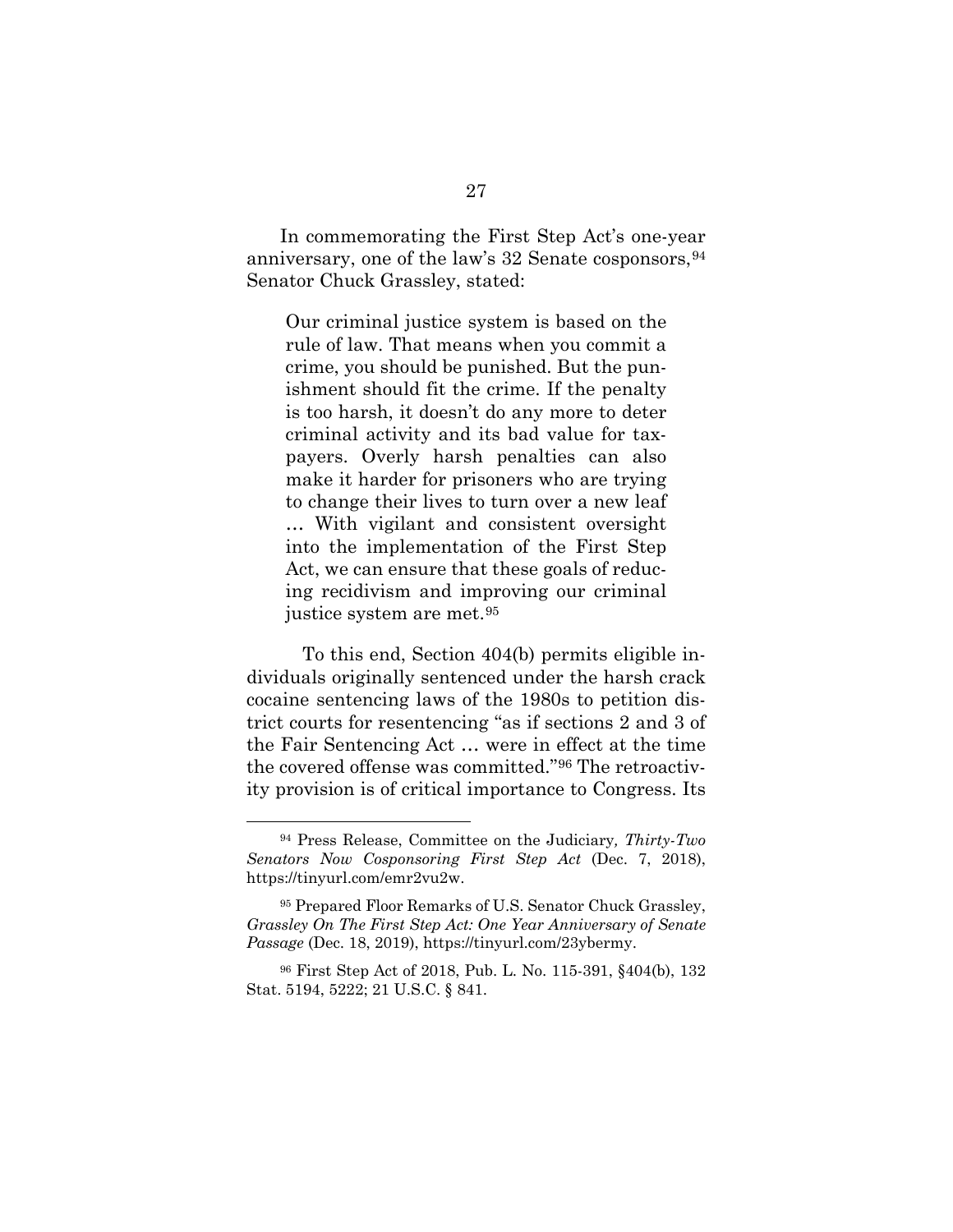inclusion was "key" to the Senate passing the First Step Act at all,  $97$  and it makes the criminal justice system "more fair" and "better reflect[s] our collective values and ideals."[98](#page-42-2) 

In passing Section 404(b) of the First Step Act, Congress intended to move away from the injustice of the crack era. There is no reason—in the statute's text or purpose—to force judges to act as if no time has passed.

# <span id="page-42-0"></span>**III. Adopting A Narrow Reading Of Section 404(b) Will Continue To Disproportionately Harm Black People Imprisoned For Crack Cocaine Offenses And Their Families**

Expressing his support for the First Step Act on the Senate floor, Senator Booker remarked that "[Our] system … inflicts poverty by concentrating its attacks on low-income neighborhoods; it burdens families, hurting them economically and fracturing entire communities."[99](#page-42-3) The public—particularly the Black community, which was most harmed by the anti-drug policies of the 1980s—now deserves a less destructive course than those previously forged.[100](#page-42-4) Denial of the

<span id="page-42-1"></span><sup>97</sup> Br. of Senators, *supra* note 91, at 6 (statement of Sen. Cardin).

<sup>98</sup> *Id.* at 7 (statement of Rep. Goodlatte).

<span id="page-42-3"></span><span id="page-42-2"></span><sup>99</sup> 164 Cong. Rec. S7765 (daily ed. Dec. 18, 2018), https://tinyurl.com/uemb7sfb (statement of Sen. Booker).

<span id="page-42-4"></span><sup>100</sup> Those who have received relief under § 404 of the First Step Act, 98.4 percent are male, and 91.6 percent are Black. U.S. Sentencing Commission*, First Step Act of 2018 Resentencing*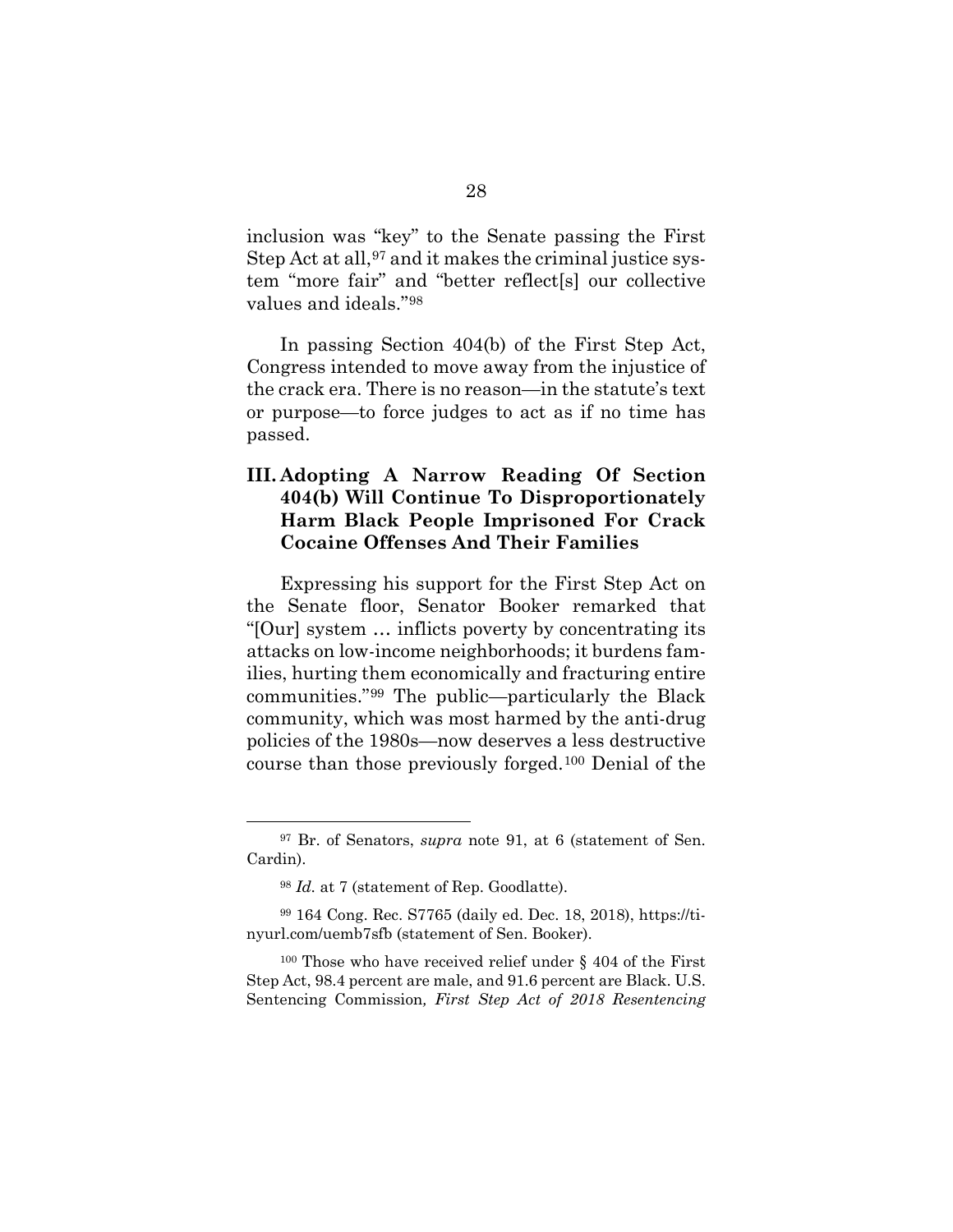full measure of the relief Congress intended to provide through Section 404(b) continues an unjust punishment that harms not only those incarcerated, but also their families and communities at large.

Those wrongly denied relief under Section 404(b) face prisons that are persistently overcrowded, resulting in an increased rate of poor physical and mental health, including an increased risk of suicide and serious illness.[101](#page-43-0) Many prisons operating over capacity are also unable to provide adequate rehabilitative programming,[102](#page-43-1) undermining the individual's successful reentry upon release.

Imprisonment is thus strongly correlated with curtailed social and economic efficacy for *formerly* incarcerated individuals and their families, most of whom are Black. Scholars, activists, and even federal judges have long decried the profound harm of exclusion stemming from mass incarceration "by disintegrating legions" of Black people "from family and economic life."[103](#page-43-2) Three decades ago, Judge Heaney of the Eighth Circuit observed that, "[u]ntil our society begins to provide effective drug treatment and education programs, and until young [B]lack men have equal opportunities for a decent education and jobs, a

<span id="page-43-0"></span>*Provisions Retroactivity Data Report*, tbl.4 (Oct. 2020), https://tinyurl.com/km4dwps4.

<sup>101</sup> Travis, *supra* note 76, at 6.

<sup>102</sup> *Id.*

<span id="page-43-2"></span><span id="page-43-1"></span><sup>103</sup> *See*, *e.g.*, Joseph E. Kennedy, *The Jena Six, Mass Incarceration, and the Remoralization of Civil Rights*, 44 Harv. Civil Rights-Civil L. Rev. 477, 505 (2009).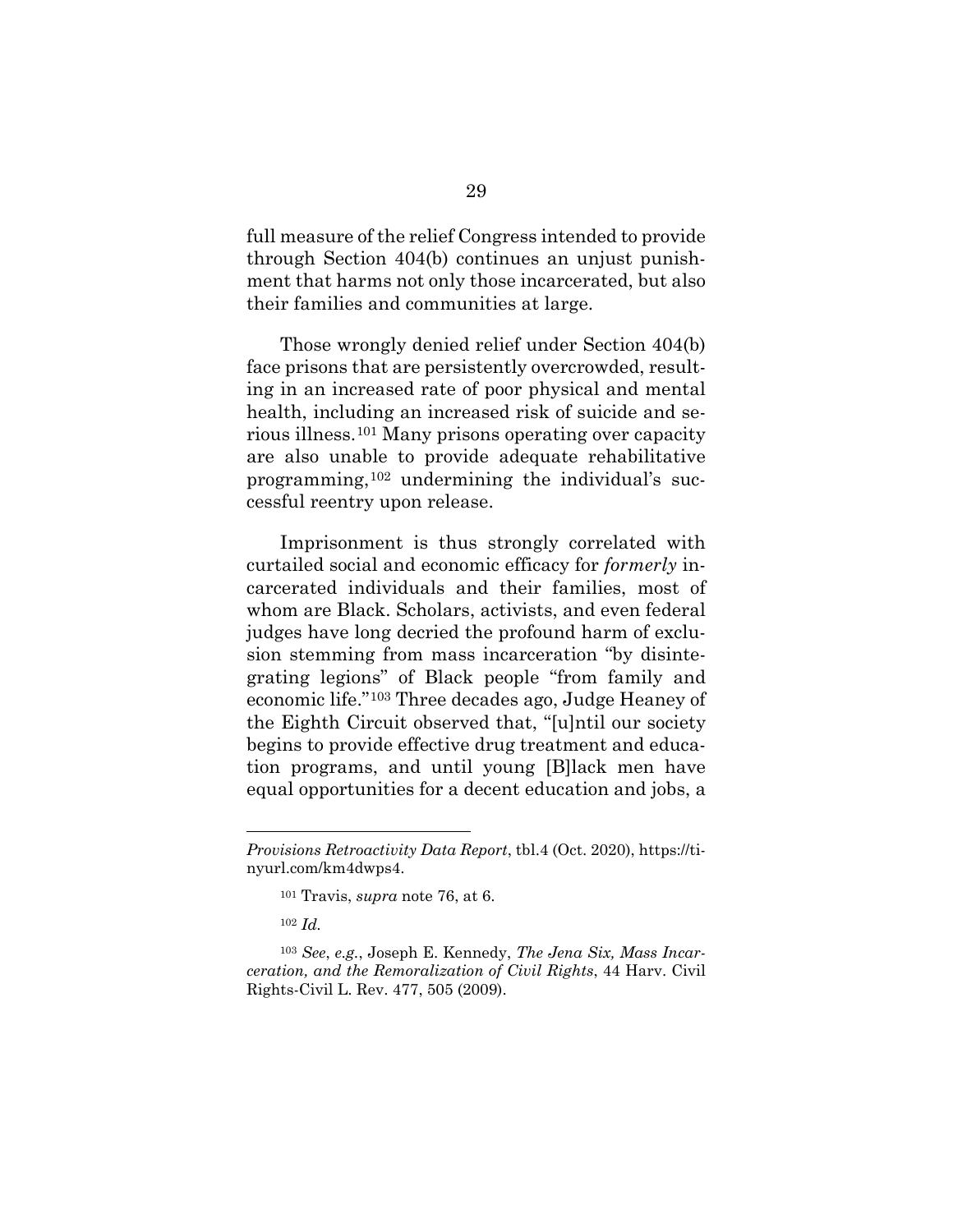bad situation will only get worse. All of us and our children will suffer."[104](#page-44-0) 

In addition to the burden of reentry following extensive periods of incarceration, laws passed during the drug war of the 1980s bar formerly incarcerated persons from obtaining certain employment opportunities, government subsidized welfare and public housing benefits, and financial aid for higher education.[105](#page-44-1) Even if a formerly incarcerated individual can obtain a job, those with a criminal record typically experience a reduced earning potential after release, exacerbating personal and family financial hardship and likelihood of substance abuse.[106](#page-44-2)

There is also a strong correlation between paternal incarceration and myriad economic stressors on the family, including an increased risk of material hardship to meet basic needs, housing insecurity and child homelessness.[107](#page-44-3) In addition, there is a connection between paternal incarceration and significant social consequences for children beyond economic well-being, including cognitive performance and academic performance issues, negative mental,

<span id="page-44-0"></span><sup>104</sup> *United States v. Willis*, 967 F.2d 1220, 1226-27 (8th Cir. 1991).

<span id="page-44-3"></span><span id="page-44-2"></span><span id="page-44-1"></span><sup>105</sup> *See generally* James B. Jacobs, *Mass Incarceration and the Proliferation of Criminal Records*, 3 U. St. Thomas L.J. 387 (2006); see also Jeff Manza, Christopher Uggen, *Locked Out: Felony Disenfranchisement and American Democracy* (2006).

<sup>106</sup> Travis, *supra* note 76, at 6.

<sup>107</sup> *Id.* at 267-8.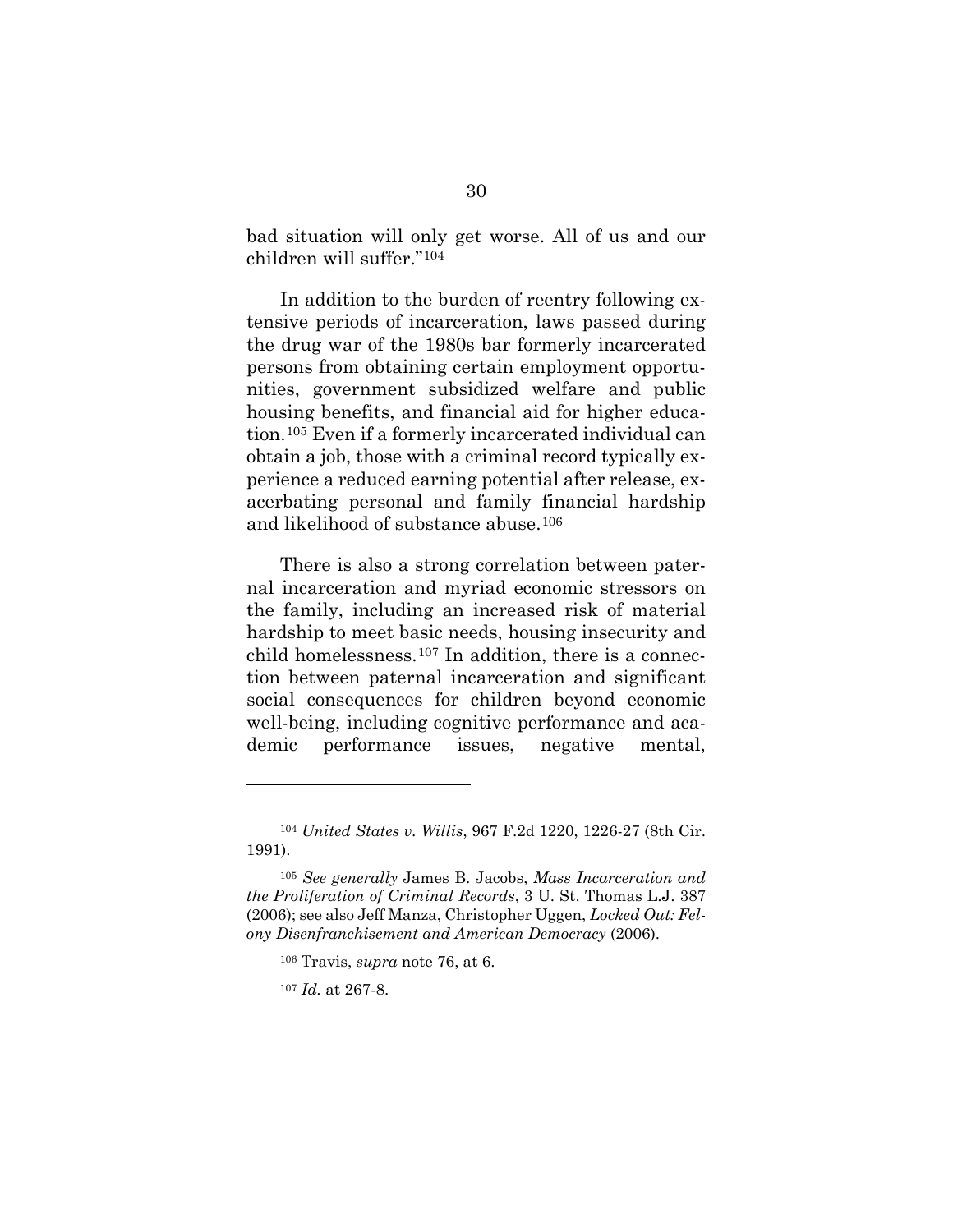emotional, and physical health changes, increased behavioral problems and delinquency, and an overarching detriment to the parent-child relationship.[108](#page-45-0)

This is particularly true for Black women and their children. On the heels of the Anti-Drug Acts, the rate of children with an incarcerated mother increased by 122 percent.[109](#page-45-1) Black children are six times more likely to have an incarcerated parent than white children,<sup>[110](#page-45-2)</sup> and one in every 14 Black minors will have an incarcerated parent during their adolescence.[111](#page-45-3) Of foster youth with an incarcerated mother, only 26 percent ever reunify with her.[112](#page-45-4) For foster

<span id="page-45-3"></span><sup>111</sup> Deborah J. Vagins & Jesselyn McCurdy, Am. Civ. Liberties Union, *Cracks in the System: 20 Years of the Unjust Federal Crack Cocaine Law* 4 (Oct. 2006), https://tinyurl.com/ycwe3r6a.

<span id="page-45-4"></span><sup>112</sup> Amy D'Andrade & Melanie Valdez, San Jose University School of Social Work, *Reunifying from Behind Bars: A Quantitative Study of the Relationship Between Parental Incarceration, Service Use, and Foster Care Reunification* 17 (Oct. 2012).

<sup>108</sup> *Id.* at 269-73.

<span id="page-45-1"></span><span id="page-45-0"></span><sup>109</sup> *See* Rebecca Shlafer, Erica Gerrity, Ebony Ruhland, & Marc Wheeler, *Children with Incarcerated Parents* — *Considering Children's Outcomes in the Context of Complex Family Experiences* 3 (2013), https://tinyurl.com/enhpzhzz.

<span id="page-45-2"></span><sup>110</sup> Leila Morsy & Richard Rothstein, *Mass Incarceration and Children's Outcomes* 1, Econ. Pol'y Inst. (Dec. 15, 2016), https://tinyurl.com/5nc87a75; *see also* U.S. Dep't of Just., Office of Just. Programs, Bureau of Justice Statistics No. NCJ 222984, *Parents in Prison and Their Minor Children* 2 (Rev. Mar. 30, 2010), https://tinyurl.com/4bjvzry3.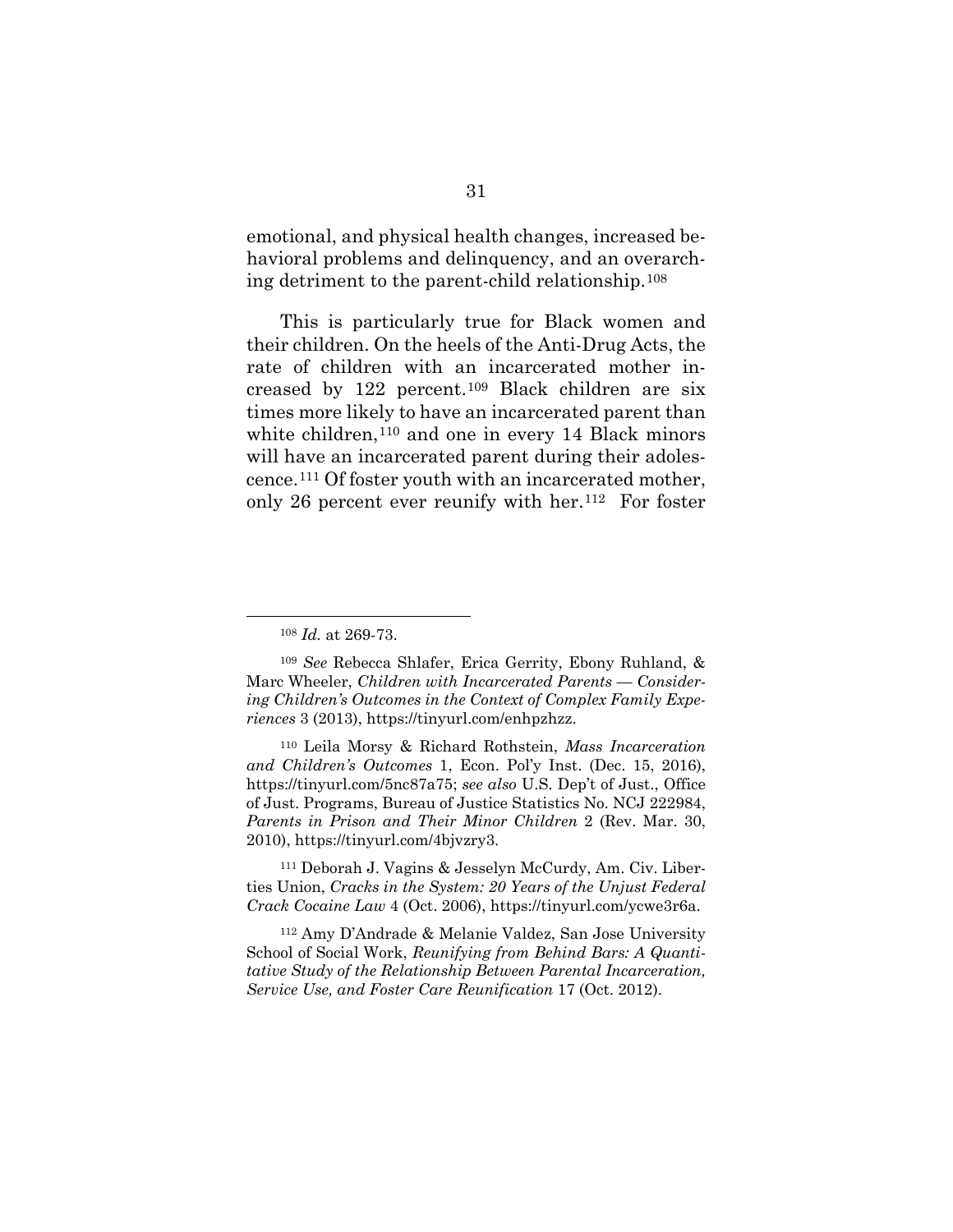youth with an incarcerated father, only 14 percent reunify with him.[113](#page-46-0)

Increased incarceration during the crack cocaine era expanded the legal system's reliance on family services systems, and forced separation as a result of substance was common. As a result, Black mothers "are more likely than other mothers to be reported to child welfare authorities by all reporters, including obstetricians suspecting prenatal drug use, pediatricians, school systems, and neighbors."[114](#page-46-1) And decades of research and scholarship has confirmed that children of color experience higher rates of removal, spend additional time in out-of-home care, receive fewer family preservation services, and are less likely to be reunified with their families.[115](#page-46-2) In fact, most Black children are placed in foster care whereas their white counterparts receive supportive services to re-main in their homes.<sup>[116](#page-46-3)</sup>

In 2014, the National Research Council concluded, "[t]he change in penal policy over the past four decades may have had a wide range of unwanted social costs, and the magnitude of crime reduction

<sup>113</sup> *Id.*

<span id="page-46-1"></span><span id="page-46-0"></span><sup>114</sup> A New Way of Life Reentry Project, *White Paper on Amending the Adoption and Safe Families Act of 1997*, at 6 (June 4, 2021), *available at* https://tinyurl.com/tzh2k4cu.

<span id="page-46-3"></span><span id="page-46-2"></span><sup>115</sup> *Id.* at 3; *see also* Ann F. Garland et al., *Racial/Ethnic Disparities in Mental Health Service Use Among Children in Foster Care,* 25 Child. & Youth Serv. Rev. 5/6, 491-507 (2003).